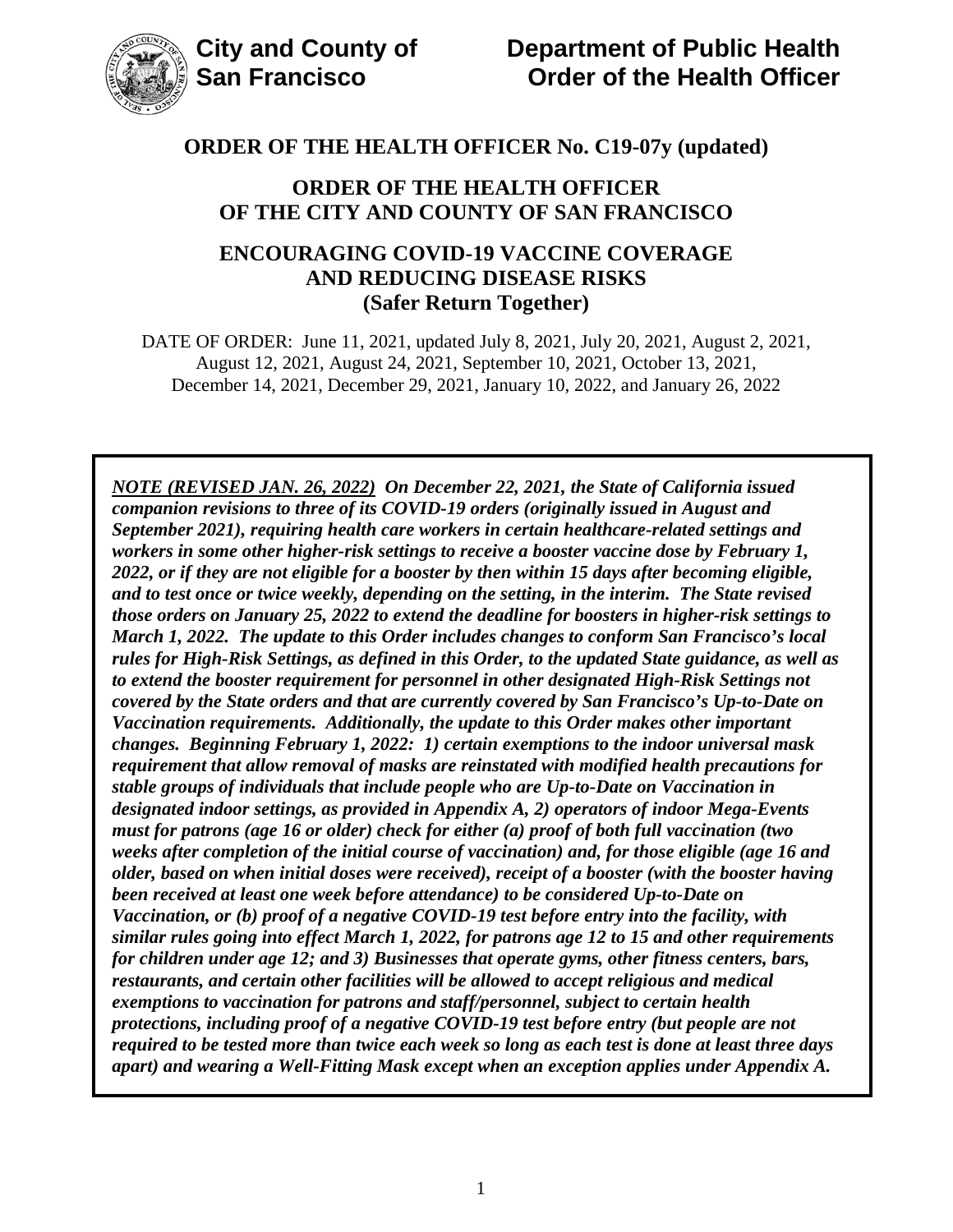

**Please read this Order carefully. Violation of or failure to comply with this Order is a misdemeanor punishable by fine, imprisonment, or both. (California Health and Safety Code § 120295,** *et seq.***; California Penal Code §§ 69, 148(a)(1); and San Francisco Administrative Code § 7.17(b).)**

Summary: As of January 26, 2022, this Order replaces the prior update of this health order, Health Officer Order No. C19-07y (issued January 10, 2022), in its entirety.

The Health Officer is updating the Order in light of the spread in San Francisco and the Bay Area region of the Omicron variant of SARS-CoV-2, the virus that causes COVID-19, and the ongoing threat that it poses to the health of vulnerable residents and also potentially to the capacity of San Francisco's healthcare system . Current evidence indicates that the Omicron variant is much more transmissible than Delta and other variants of the virus, and that individuals who have had only their initial vaccine series are susceptible to the Omicron variant. Medical data to date also show that individuals who have received a booster shot increase their immunity to a level that confers significantly more protection from all circulating SARS-CoV-2 variants, including the Omicron variant, and generally prevents severe disease. The United States Centers for Disease Control and Prevention and the California Department of Public Health now recommend that everyone who has been vaccinated receive a booster shot as soon as they are eligible because immunity wanes several months after completion of the initial vaccine series. And the CDC and CDPH recommend that people receive the Pfizer-BioNTech or Moderna booster if they can.

Vaccination remains a critical component in preventing COVID-19 and its associated health harms. Individuals who have not received their initial vaccine series or a booster shot are more likely to become infected and spread infection to others, and more likely to become seriously ill and die. It is critical that community members receive their initial vaccine series and booster shots when eligible to maintain the protective effect of the high community-wide vaccination rates in San Francisco.

Even though a high percentage of people are vaccinated in San Francisco and the Bay Area region against the virus that causes COVID-19 and an increasing percentage are boosted, there remains a risk that people may come into contact with others who have COVID-19 when outside their residence. Many COVID-19 infections are caused by people who have no symptoms of illness. Also, there are people in San Francisco who are not yet fully vaccinated or who are not yet eligible to receive a booster, including children under five years old, and people who are immuno-compromised and may be particularly vulnerable to infection and disease. Everyone who is eligible, including people at risk for severe illness with COVID-19—such as unvaccinated older adults and unvaccinated individuals with health risks—and members of their households, are strongly urged to get vaccinated and receive their booster as soon as they can if they have not already done so.

Further, to address the continuing number of cases and hospitalizations due to the Omicron variant as well as the risk of future variants, and consistent with CDPH orders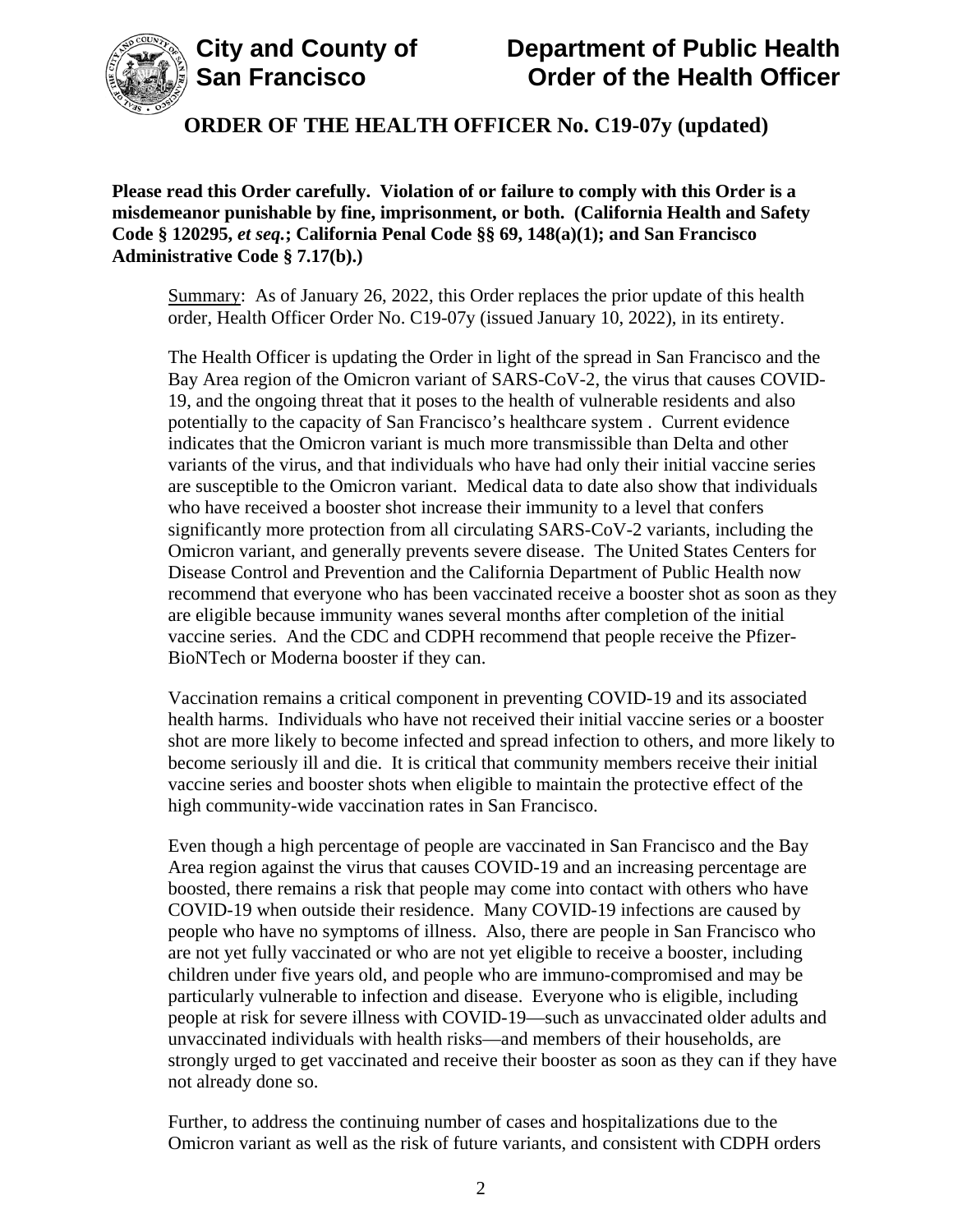

# **City and County of Department of Public Health Order of the Health Officer**

### **ORDER OF THE HEALTH OFFICER No. C19-07y (updated)**

requiring vaccination and boosters for most healthcare workers, the Health Officer has determined that all people working in designated high-risk settings be both vaccinated and boosted as soon as they are eligible. People working in these high-risk settings (1) can expose highly vulnerable people who are at increased risk of severe illness and death to COVID-19, (2) must therefore be protected from COVID-19 to the maximum extent possible to ensure adequate staffing in these critical settings, and (3) particularly for jails, shelters, and skilled nursing facilities, can cause large outbreaks if workers are infected.

Accordingly, this Order imposes a requirement, layered on top of the recently revised CDPH health orders, for (1) personnel working in designated high-risk settings meaning general acute care hospitals, skilled nursing facilities, intermediate care facilities, residential care facilities for the elderly, homeless shelters, and jails, all as further defined below—as well as (2) personnel working in other higher-risk settings including adult care facilities, adult day programs, dental offices, home health care workers, and pharmacists, and (3) personnel who visit higher-risk settings as part of the work, such as paramedics, emergency medical technicians, police officers, and lawyers who visit people in the jails—to both receive the full initial course of vaccination and, once they are eligible, to receive a booster. Businesses and government agencies with personnel in these high-risk settings have until March 1, 2022 to comply with the new booster verification requirement, meaning those who are eligible to receive a booster on or before February 14, 2022 must have received their booster by March 1, 2022. And those who are eligible for a booster after February 14, 2022 must receive it within 15 days after they become eligible. Personnel working in high-risk settings who are eligible for a booster and have not yet received one must be tested once or twice a week for COVID-19, depending on the setting, and provide proof of a negative test, until one week after they receive a booster. For Personnel who are not permanently stationed or regularly assigned to High-Risk Settings but who in the course of their duties may enter or work in High-Risk Settings even on an intermittent or occasional basis or for short periods of time, the deadline for receipt of a Booster is also March 1, 2022. Because of the threat Omicron poses to hospital capacity, eligible personnel in high-risk settings are strongly urged to receive their booster as soon as possible before the deadline and operators of high-risk settings are strongly urged to help them do so.

And for the time being, in coordination with other Bay Area jurisdictions, consistent with CDC recommendations regarding indoor masking to help prevent transmission, and in compliance with State health requirements, this Order maintains a "universal" face covering requirement for individuals in indoor public settings, with limited exemptions, some of which that had been temporarily suspended in December 2021 are reinstated, with revisions, effective February 1, 2022. Particularly in light of the Omicron variant, the Health Officer recommends that whenever possible everyone wear a non-vented respirator, such as an N95, KN95, or KF94 respirator. A well-fitting surgical/procedural mask with a cloth mask worn over it to increase fit is also recommended. Given higher transmissibility of the Omicron variant, cloth masks alone are no longer recommended. Also, the Order describes the heath and vaccination benchmarks by which the County, in coordination with other Bay Area jurisdictions, will lift the indoor universal face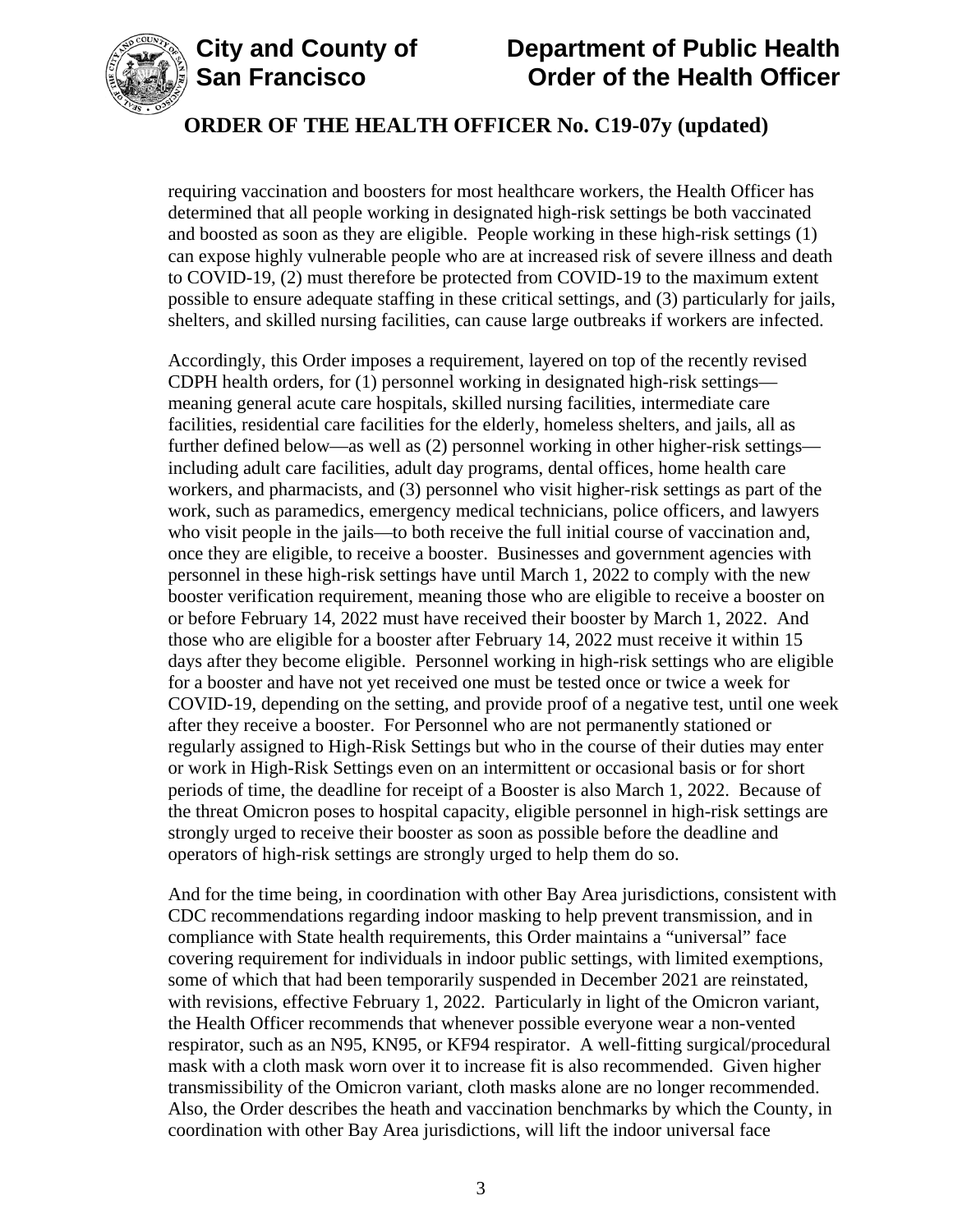



covering requirement, subject to State health rules. It also maintains face covering requirements in other settings such as public transit, health care facilities, homeless shelters, jails, and schools, consistent with federal and state rules.

This Order includes changes related to indoor gatherings of different types. For indoor Mega-Events, beginning on February 1, 2022, patrons must show proof they either are vaccinated as required by the Order or have a negative COVID-19 test taken within one day (for antigen tests) or two days (for PCR tests) before entry into the facility. Consistent with California Department of Public Health rules, self-administered antigen tests are not acceptable for pre-admission testing unless there is third-party verification. Also beginning February 1, 2022, Businesses that operate gyms, other fitness centers, bars, restaurants, and certain other facilities will be allowed to accept religious and medical exemptions to vaccination for patrons and staff/personnel, subject to certain health protections, including providing proof of a negative COVID-19 test before entry (but people are not required to be tested more than twice each week so long as each test is done at least three days apart) and wearing a Well-Fitting Mask except when an exception applies under Appendix A. And starting February 1, 2022, the Order reinstates and revises the rule regarding Well-Fitting Masks allowing them to be removed by people who are Up-to-Date on Vaccination in certain indoor settings when the Business ascertains the vaccination status of everyone present, the group is a stable group, people who are Fully Vaccinated but not Up-to-Date on Vaccination wear their Well-Fitting Masks, and people who are not Fully Vaccinated wear their Well-Fitting Masks and have a negative COVID-19 test, subject to certain other rules and exceptions. This Order also includes a number of recommendations—but not requirements—for individuals, businesses, and government entities to reduce COVID-19 risk, including the strong recommendation everyone be Up-to-Date on Vaccination, including Boosters.

And this Order maintains other minimum COVID-19 safety requirements on businesses and government entities, such as a general requirement to report positive cases in the workplace and in schools, and a more limited requirement for signage for patrons and for staff that applies to certain indoor businesses.

#### **UNDER THE AUTHORITY OF CALIFORNIA HEALTH AND SAFETY CODE SECTIONS 101040, 101085, AND 120175, THE HEALTH OFFICER OF THE CITY AND COUNTY OF SAN FRANCISCO ORDERS:**

1. Definitions.

For purposes of this Order, the following initially capitalized terms have the meanings given below.

a. *Booster*. A "Booster" means an additional dose of a vaccine authorized to prevent COVID-19 by the FDA, including by way of an emergency use authorization, or by the World Health Organization (WHO), for which a person is Booster-Eligible. Consistent with CDC and CDPH guidance, either the Pfizer-BioNTech (Comirnaty) or Moderna COVID-19 vaccine is preferred for the Booster.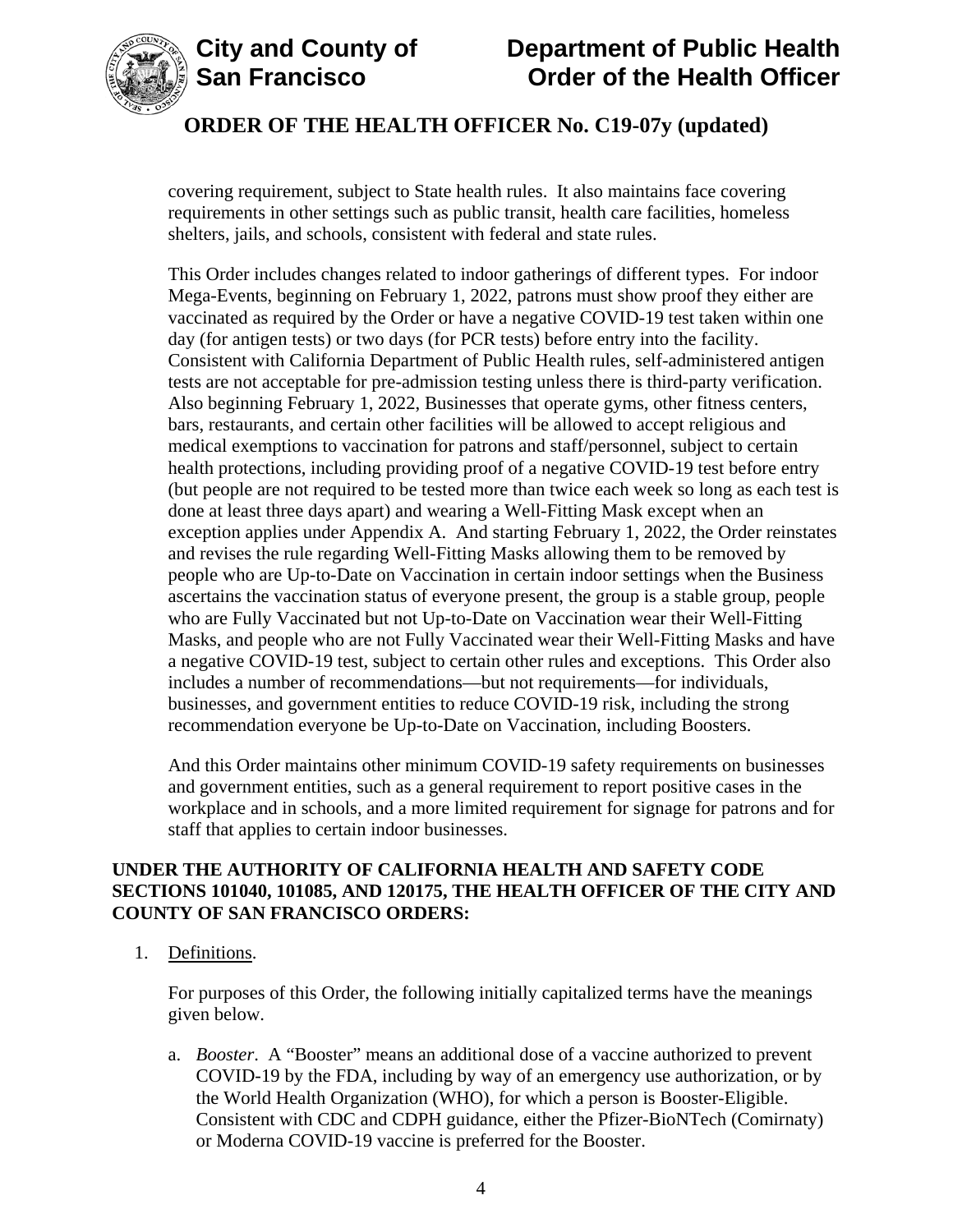

# **City and County of Department of Public Health Order of the Health Officer**

# **ORDER OF THE HEALTH OFFICER No. C19-07y (updated)**

- b. *Booster-Eligible*. A person is "Booster-Eligible" once they meet criteria to receive a Booster under CDC guidance. For example, as of the date of issuance of this update to the Order, individuals who are 18 or older may receive a booster of the Pfizer-BioNTech (Comirnaty), Moderna, or Johnson & Johnson's Janssen COVID-19 vaccine at least five months after receiving a second dose of the Pfizer-BioNTech (Comirnaty) or Moderna COVID-19 vaccine or two months after receiving the single dose Johnson & Johnson's Janssen COVID-19 vaccine, and adolescents who are 12 to 17 years old may receive a booster of the Pfizer-BioNTech vaccine at least five months after their second dose of that vaccine. Consistent with CDC guidance (available online at [www.cdc.gov/coronavirus/2019-ncov/vaccines/booster](https://www.cdc.gov/coronavirus/2019-ncov/vaccines/booster-shot.html)[shot.html\)](https://www.cdc.gov/coronavirus/2019-ncov/vaccines/booster-shot.html), anyone who received a WHO-authorized vaccine or a combination of vaccines should receive the Pfizer-BioNTech (Comirnaty) vaccine as their booster pursuant to the timing listing in that guidance. Those preferences apply to all initial vaccination series, regardless of which vaccine an individual received. The CDC has been frequently updating booster eligibility. More up-to-date information on booster eligibility may be found online at [www.sfcdcp.org/boosters,](https://www.sfcdcp.org/boosters) and individuals, Businesses, and government entities are urged to stay informed about changes.
- c. *Business*. A "Business" includes any for-profit, non-profit, or educational entity, whether a corporate entity, organization, partnership or sole proprietorship, and regardless of the nature of the service, the function it performs, or its corporate or entity structure.
- d. *Cal/OSHA*. "Cal/OSHA" means the California Department of Industrial Relations, Division of Occupational Safety and Health, better known as Cal/OSHA.
- e. *CDC*. "CDC" means the United States Centers for Disease Control and Prevention.
- f. *CDPH.* "CDPH" means the California Department of Public Health.
- g. *Close Contact*. "Close Contact" means being within six feet of a Person With COVID-19 for a total of 15 minutes or more in a 24-hour period while the person is contagious. In turn, a "Person With COVID-19" means a person who tests positive for the virus that causes COVID-19 (SARS-CoV-2) or has been clinically diagnosed with COVID-19 by a healthcare provider. A person is no longer considered a Person With COVID-19 once all of the following occur: (a) at least one day (*i.e.*, 24 hours) has passed since their last fever (without use of fever-reducing medications), and (b) there has been improvement of other symptoms, and (c) at least five days have passed since symptoms first appeared. A person who tested positive for COVID-19 but never had symptoms is no longer considered a Person With COVID-19 five days after the date of their first positive test. The person is considered contagious if they *either* (i) had symptoms, from 48 hours before their symptoms began until at least five days after the start of symptoms, *or* (ii) did not have symptoms but learned they were COVID-19 positive from a test, from 48 hours before their COVID-19 test was collected until five days after they were tested.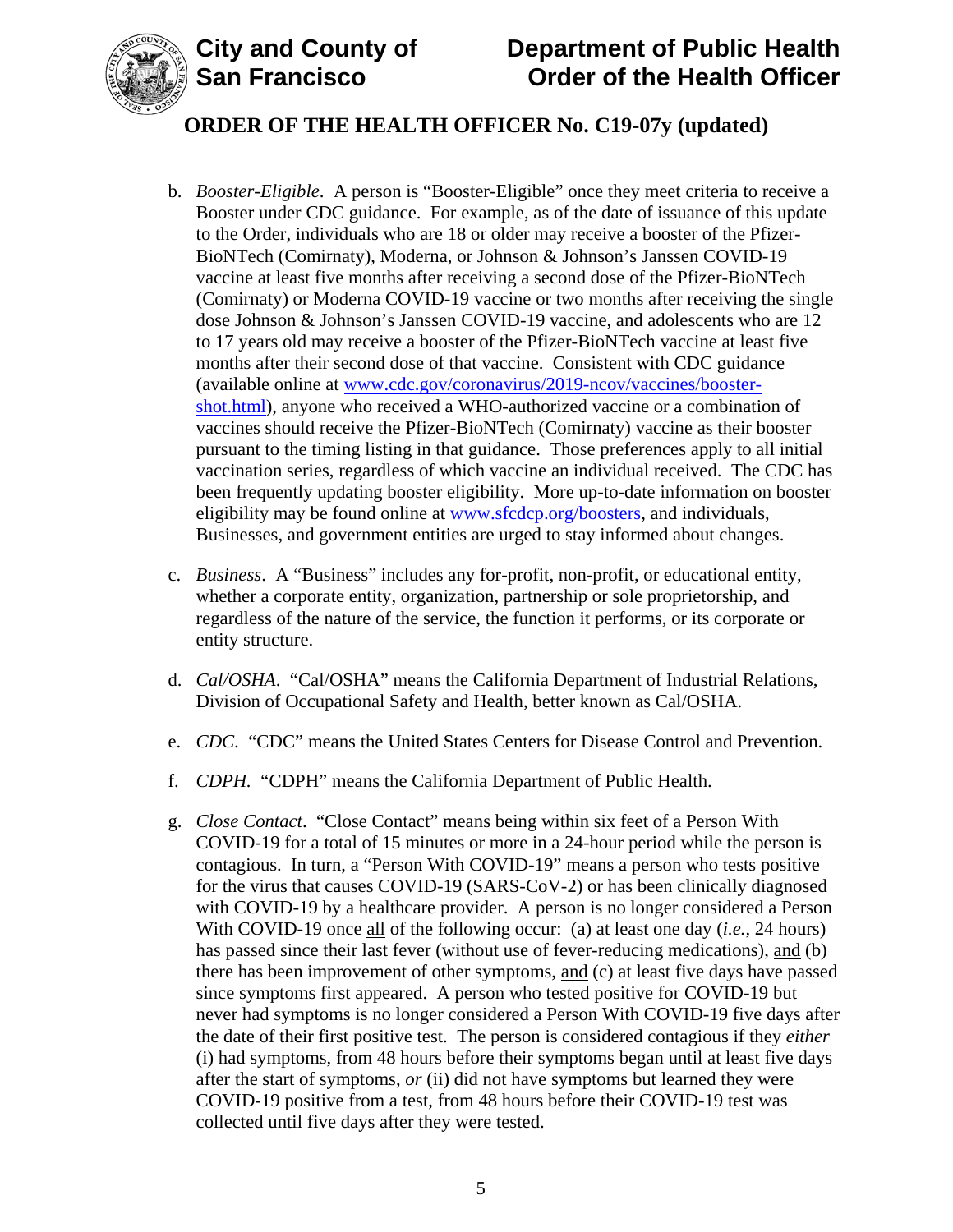

- h. *County*. The "County" means the City and County of San Francisco.
- i. *COVID-19*. "COVID-19" means coronavirus disease 2019, the disease caused by the SARS-CoV-2 virus and that resulted in a global pandemic.
- j. *DPH*. "DPH" means the San Francisco Department of Public Health.
- k. *DPH Core Guidance*. "DPH Core Guidance" means the webpage and related materials titled *Core Guidance for COVID-19* that DPH regularly updates and includes health and safety recommendations for individuals and Businesses as well as web links to additional resources, available online at [www.sfdph.org/dph/covid-](https://www.sfdph.org/dph/covid-19/core-guidance.asp)[19/core-guidance.asp.](https://www.sfdph.org/dph/covid-19/core-guidance.asp)
- l. *Face Covering Requirements*. "Face Covering Requirements" means the requirement to wear a Well-Fitted Mask (i) as required by federal or state law including, but not limited to, California Department of Public Health guidance and Cal/OSHA's rules and regulations; (ii) in indoor common areas of homeless shelters, emergency shelters, and cooling centers, except while sleeping, showering, engaged in personal hygiene that requires removal of face coverings, or actively eating or drinking; (iii) in indoor common areas of jails except while sleeping, showering, engaged in personal hygiene that requires removal of face coverings, or actively eating or drinking; and (iv) as required by Section 3(b), below and Appendix A, attached to the Order. If a separate state, local, or federal order or directive imposes different face covering requirements, including requirements to wear respirators or surgical masks in certain settings, the more health protective requirement applies.
- m. *FDA*. "FDA" means the United States Food and Drug Administration.
- n. *Fully Vaccinated/Full Vaccination*. "Fully Vaccinated" and "Full Vaccination" mean two weeks after completing the entire recommended initial series of vaccination (usually one or two doses) with a vaccine authorized to prevent COVID-19 by the FDA, including by way of an emergency use authorization, or by the World Health Organization (WHO). For example, as of the date of issuance of this Order, an individual would be fully vaccinated at least two weeks after receiving a second dose of the Pfizer-BioNTech (Comirnaty) or Moderna COVID-19 vaccine or two weeks after receiving the single dose Johnson & Johnson's Janssen COVID-19 vaccine. A list of FDA-authorized vaccines is available at [www.fda.gov/emergency](https://www.fda.gov/emergency-preparedness-and-response/coronavirus-disease-2019-covid-19/covid-19-vaccines)[preparedness-and-response/coronavirus-disease-2019-covid-19/covid-19-vaccines.](https://www.fda.gov/emergency-preparedness-and-response/coronavirus-disease-2019-covid-19/covid-19-vaccines) A list of WHO-authorized vaccines is available at [https://extranet.who.int/pqweb/vaccines/covid-19-vaccines.](https://extranet.who.int/pqweb/vaccines/covid-19-vaccines) On August 23, 2021, the FDA granted full approval for the Pfizer-BioNTech (Comirnaty) vaccine for people age 16 and older. And, on October 29, 2021, the FDA granted emergency use authorization for the Pfizer-BioNTech vaccine for children age five to 11.

Unless otherwise specified, the following are acceptable as proof of Full Vaccination, as well as proof of being Up-to-Date on Vaccination: (i) the CDC vaccination card,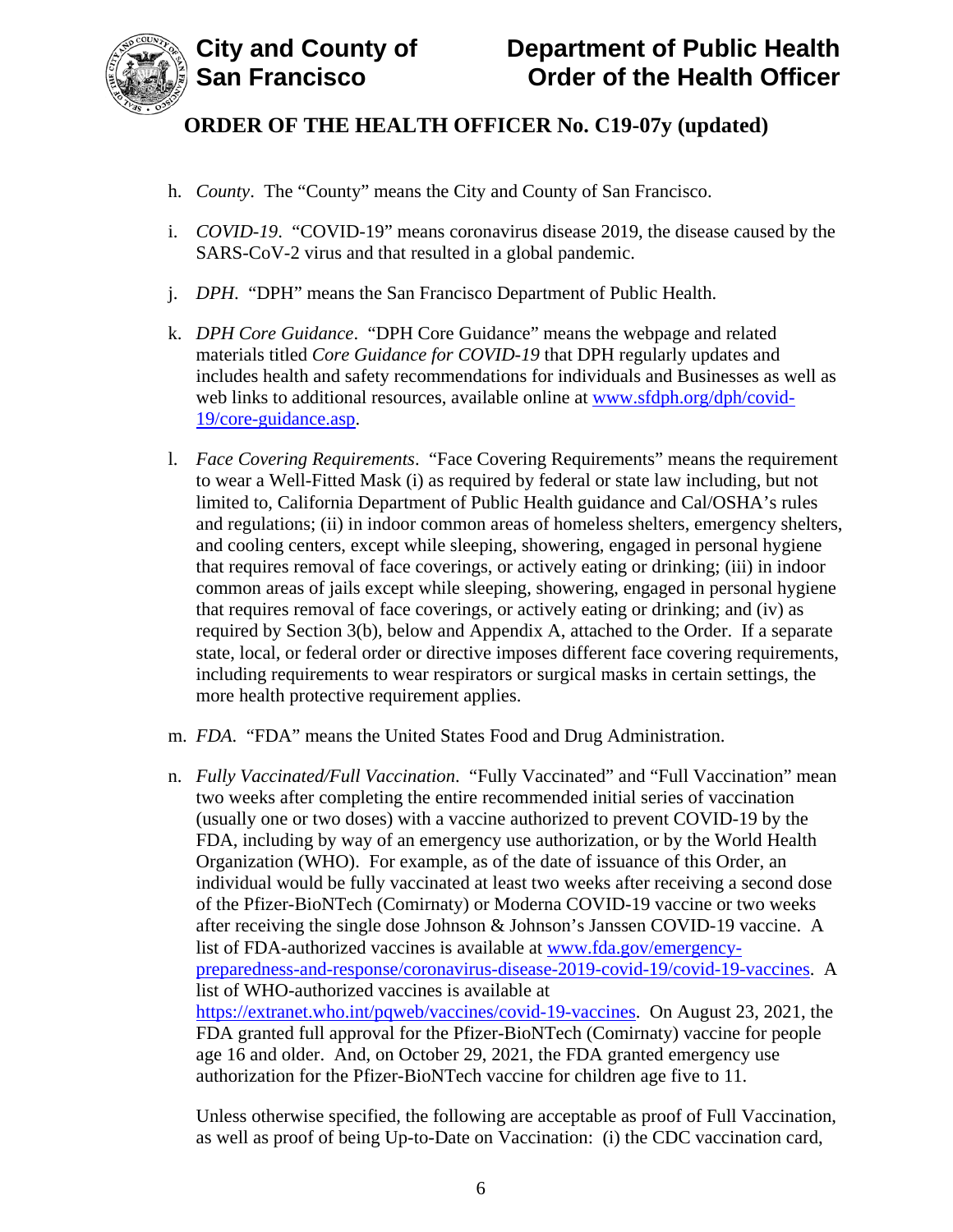

# **City and County of Department of Public Health Order of the Health Officer**

# **ORDER OF THE HEALTH OFFICER No. C19-07y (updated)**

which includes name of person vaccinated, type of vaccine provided, and date last dose administered, or similar documentation issued by another foreign governmental jurisdiction, (ii) a photo of a vaccination card as a separate document, (iii) a photo of the a vaccination card stored on a phone or electronic device, (iv) documentation of vaccination from a healthcare provider, (v) written self-attestation of vaccination signed (including an electronic signature) under penalty of perjury and containing the name of the person vaccinated, type of vaccine taken, and date of last dose administered, or (vi) a personal digital COVID-19 vaccine record issued by the State of California and available by going to [https://myvaccinerecord.cdph.ca.gov](https://myvaccinerecord.cdph.ca.gov/) or similar documentation issued by another State, local, or foreign governmental jurisdiction, or by an approved private company (a list of approved companies offering digital vaccine verification is available at [www.sfdph.org/dph/alerts/files/vaccine-verification-sites.pdf\)](https://www.sfdph.org/dph/alerts/files/vaccine-verification-sites.pdf). If any state or federal agency uses a more restrictive definition of what it means to be Fully Vaccinated or to prove that status for specified purposes (such as Cal/OSHA rules for employers in workplaces), then that more restrictive definition controls for those purposes. Also,

to the extent Cal/OSHA approves an alternate means of documenting whether an employee is "fully vaccinated," even if less restrictive than the definition contained here, employers may use the Cal/OSHA standard to document their employees' vaccination status.

- o. *Health Officer*. "Health Officer" means the Health Officer of the City and County of San Francisco.
- p. *High-Risk Settings*. "High-Risk Settings" means certain care or living settings involving many people, including many congregate settings, where vulnerable populations reside out of necessity and where the risk of COVID-19 transmission is high, consisting of general acute care hospitals, skilled nursing facilities (including subacute facilities), intermediate care facilities, residential care facilities for the elderly, homeless shelters, and jails (including, but not limited to, the Juvenile Justice Center Juvenile Hall).
- q. *Household*. "Household" means people living in a single Residence or shared living unit. Households do not refer to individuals who live together in an institutional group living situation such as in a dormitory, fraternity, sorority, monastery, convent, or residential care facility.
- r. *Qualifying Medical Reason*. "Qualifying Medical Reason" means a medical condition or disability recognized by the FDA or CDC as a contra-indication to COVID-19 vaccination.
- s. *Mega-Event*. "Mega-Event" means an event with either more than 500 people attending indoors or more than 5,000 people attending outdoors. As provided in the State's Post-Blueprint Guidance, a Mega-Event may have either assigned or unassigned seating, and may be either general admission or gated, ticketed and permitted events.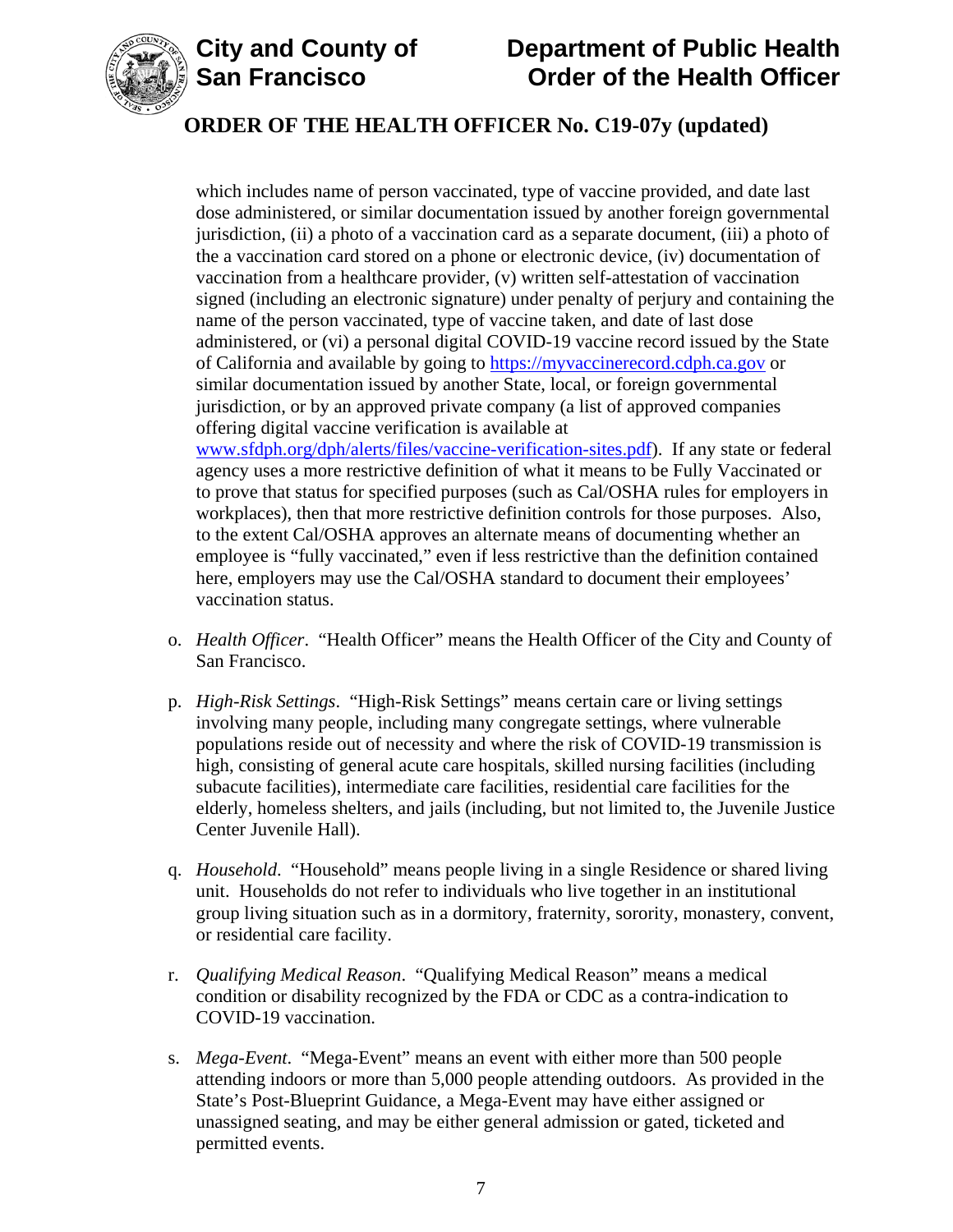



- t. *Personnel*."Personnel" means the following people who provide goods or services associated with a Business in the County: employees; contractors and sub-contractors (such as those who sell goods or perform services onsite or who deliver goods for the Business); independent contractors; vendors who are permitted to sell goods onsite; volunteers; and other individuals who regularly provide services onsite at the request of the Business. "Personnel" includes "gig workers" who perform work via the Business's app or other online interface, if any.
- u. *Religious Beliefs*. "Religious Beliefs" means a sincerely held religious belief, practice, or observance protected by state or federal law.
- v. *Residence*. "Residence" means the location a person lives, even if temporarily, and includes single-family homes, apartment units, condominium units, hotels, motels, shared rental units, and similar facilities. Residences also include living structures and outdoor spaces associated with those living structures, such as patios, porches, backyards, and front yards that are only accessible to a single family or Household.
- w. *Schools*. "Schools" mean public and private schools operating in the County, including independent, parochial, and charter schools.
- x. *State's Post-Blueprint Guidance*. The "State's Post-Blueprint Guidance" means the guidance entitled "Beyond the Blueprint for Industry and Business Sectors" that the California Department of Public Health issued on May 21, 2021 and updated as of December 31, 2021, including as the State may further extend, update or supplement that guidance in the future. (See [www.cdph.ca.gov/Programs/CID/DCDC/](http://www.cdph.ca.gov/Programs/CID/DCDC/Pages/COVID-19/Beyond-Blueprint-Framework.aspx) [Pages/COVID-19/Beyond-Blueprint-Framework.aspx.](http://www.cdph.ca.gov/Programs/CID/DCDC/Pages/COVID-19/Beyond-Blueprint-Framework.aspx))
- y. *Test* and *Tested*. "Tested" means to have a negative test (a "Test") for the virus that causes COVID-19 within the applicable timeframe as listed in this Order. Both nucleic acid (including polymerase chain reaction (PCR)) and antigen tests are acceptable. The following are acceptable as proof of a negative COVID-19 test result: a printed document (from the test provider or laboratory) or an email, text message, webpage, or application (app) screen displayed on a phone or mobile device from the test provider or laboratory. The information should include person's name, type of test performed, negative test result, and date the test was administered. If any state or federal agency uses a more restrictive definition of what it means to be Tested for specified purposes (such as Cal/OSHA rules for employers in workplaces), then that more restrictive definition controls for those purposes.
- z. *Up-to-Date on Vaccination*. "Up-to-Date on Vaccination" means (i) two weeks after completing the full initial course of vaccination with a vaccine authorized to prevent COVID-19 by the FDA, including by way of an emergency use authorization, or by the World Health Organization (WHO) (also defined as being Fully Vaccinated) and (ii) one week after receiving a Booster once a person is Booster-Eligible. Until a person is Booster-Eligible, they are considered Up-to-Date on Vaccination two weeks after completing their full initial series of vaccination.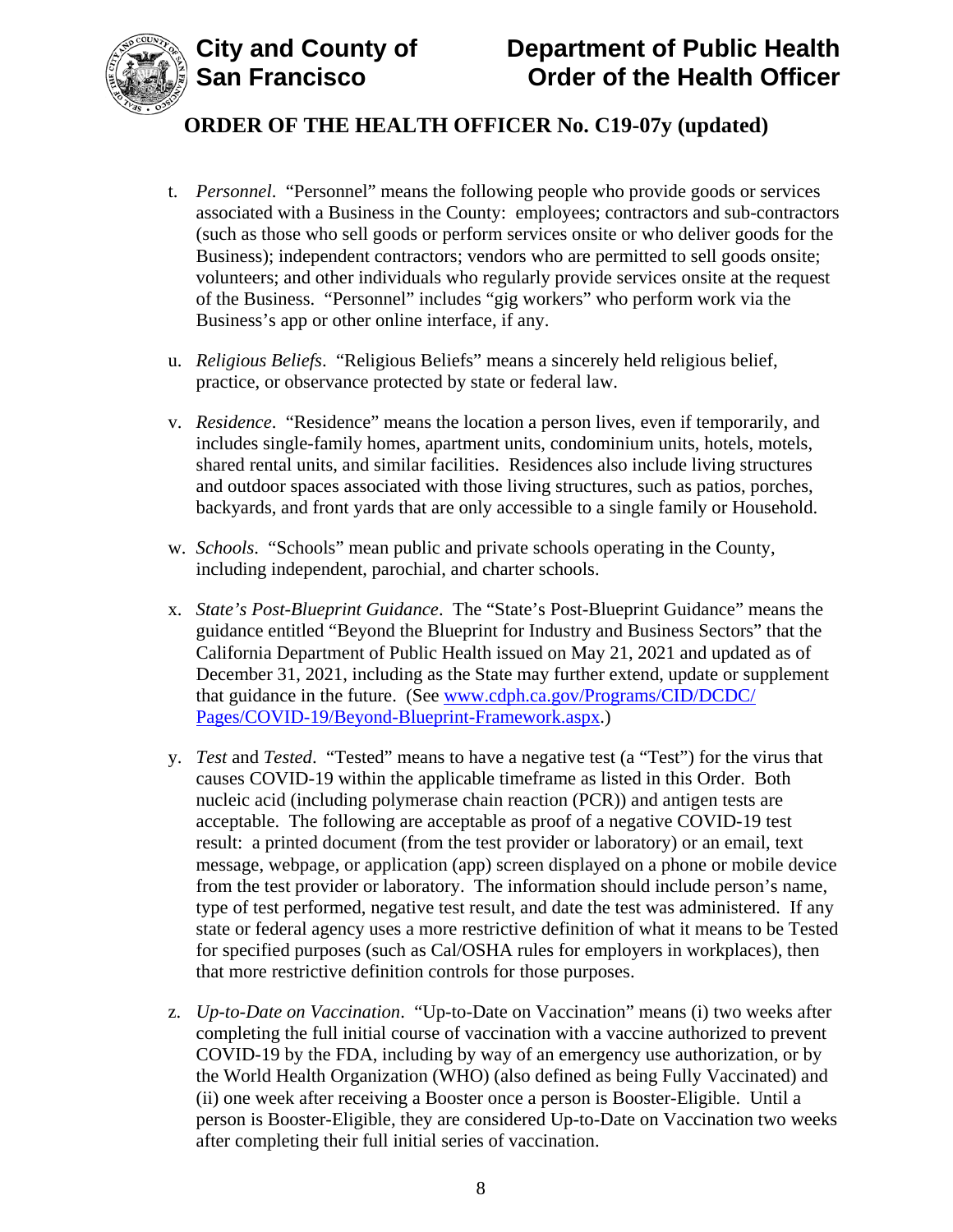



- aa. *Ventilation Guidelines*. "Ventilation Guidelines" means ventilation guidance from recognized authorities such as the CDC, the American Society of Heating, Refrigerating and Air-Conditioning Engineers, or the State of California (available online at [www.cdph.ca.gov/Programs/CID/DCDC/Pages/COVID-19/Interim-](https://www.cdph.ca.gov/Programs/CID/DCDC/Pages/COVID-19/Interim-Guidance-for-Ventilation-Filtration-and-Air-Quality-in-Indoor-Environments.aspx)[Guidance-for-Ventilation-Filtration-and-Air-Quality-in-Indoor-Environments.aspx\)](https://www.cdph.ca.gov/Programs/CID/DCDC/Pages/COVID-19/Interim-Guidance-for-Ventilation-Filtration-and-Air-Quality-in-Indoor-Environments.aspx), including Cal/OSHA.
- bb. *Well-Fitted Mask*. A "Well-Fitted Mask" means a face covering that is well-fitted to an individual and covers the nose and mouth especially while talking, consistent with the Face Covering Requirements. CDC guidance regarding Well-Fitted Masks may be found at [www.cdc.gov/coronavirus/2019-ncov/your-health/effective-masks.html.](https://www.cdc.gov/coronavirus/2019-ncov/your-health/effective-masks.html) A well-fitting non-vented N95, KN95, or KF94 respirator is strongly recommended as a Well-Fitted Mask, even if not fit-tested, to provide maximum protection. A wellfitting surgical/procedural mask with a cloth mask worn over it to increase fit is also recommended. Given higher transmissibility of the Omicron variant, cloth masks alone are no longer recommended. A Well-Fitted Mask does not include a scarf, ski mask, balaclava, bandana, turtleneck, collar, or single layer of fabric or any mask that has an unfiltered one-way exhaust valve.

#### 2. Purpose and Intent.

- a. Purpose. The public health threat of serious illness or death from COVID-19 is much lower in the County and the Bay Area than many parts of the State and country due to the high rate of vaccination of the community. But COVID-19 continues to pose a risk especially to individuals who are not eligible to be vaccinated or are not yet Upto-Date on Vaccination, and certain safety measures continue to be necessary to protect against COVID-19 cases and deaths. Being Up-to-Date on Vaccination, including receiving a Booster as soon as Booster-Eligible, is the most effective method to prevent transmission and ultimately COVID-19 hospitalizations and deaths. It is important to ensure that as many eligible people as possible are vaccinated against COVID-19. Further, it is critical to ensure there is continued reporting of cases to protect individuals and the larger community. Accordingly, this Order allows Businesses, schools, and other activities to resume fully while at the same time putting in place certain requirements designed to (1) extend vaccine coverage to the greatest extent possible; (2) limit transmission risk of COVID-19; (3) contain any COVID-19 outbreaks; and (4) generally align with guidance issued by the CDC and the State relating to COVID-19 except in limited instances where local conditions require more restrictive measures. This Order is based on evidence of continued community transmission of SARS-CoV-2 within the County as well as scientific evidence and best practices to prevent transmission of COVID-19. The Health Officer will continue to monitor data regarding the evolving scientific understanding of the risks posed by COVID-19, including the impact of vaccination, and may amend or rescind this Order based on analysis of that data and knowledge.
- b. Intent. The primary intent of this Order is to continue to protect the community from COVID-19 and to also increase vaccination rates to reduce transmission of COVID-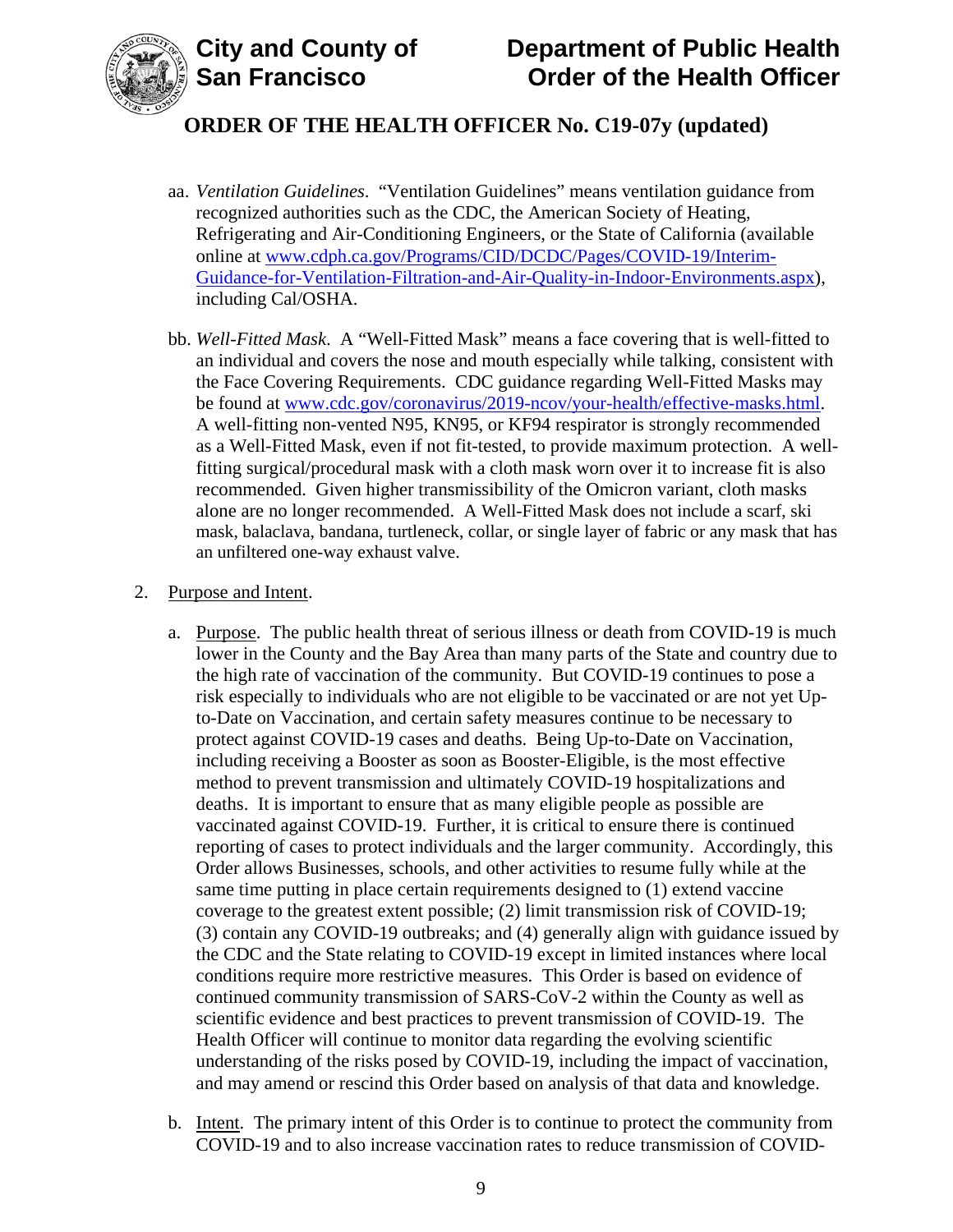

19 long-term, so that the whole community is safer and the COVID-19 health emergency can come to an end.

- c. Interpretation. All provisions of this Order must be interpreted to effectuate the purposes and intent of this Order as described above. The summary at the beginning of this Order as well as the headings and subheadings of sections contained in this Order are for convenience only and may not be used to interpret this Order. In the event of any inconsistency between the summary, headings, or subheadings and the text of this Order, the text will control. Certain initially capitalized terms used in this Order have the meanings given them in Section 1 above. The interpretation of this Order in relation to the health orders or guidance of the State is described in Section 10 below.
- d. Application. This Order applies to all individuals, Businesses, and other entities in the County. For clarity, the requirements of this Order apply to all individuals who do not currently reside in the County when they are in the County. Governmental entities must follow the requirements of this Order that apply to Businesses, unless otherwise specifically provided in this Order or directed by the Health Officer.
- e. DPH Core Guidance. All individuals and Businesses are strongly urged to follow the DPH Core Guidance (available online at [www.sfdph.org/dph/COVID-19/Core-](https://www.sfdph.org/dph/COVID-19/Core-Guidance.asp)[Guidance.asp\)](https://www.sfdph.org/dph/COVID-19/Core-Guidance.asp) containing health and safety recommendations for COVID-19.
- f. Effect of Failure to Comply. Failure to comply with any of the provisions of this Order constitutes an imminent threat and menace to public health, constitutes a public nuisance, and is punishable by fine, imprisonment, or both, as further provided in Section 12 below.
- 3. General Requirements for Individuals.
	- a. Vaccination. Individuals are strongly urged to be Up-to-Date on Vaccination, meaning, as further provided in Section 1, that they complete their full initial course of vaccination (also referred to as being Fully Vaccinated) and, as soon as they are Booster-Eligible, receive their Booster. In particular, people at risk for severe illness with COVID-19—such as unvaccinated older adults and unvaccinated individuals with health risks—and members of their Household, are urged to be Up-to-Date on Vaccination, including receiving a Booster, as soon as they can. Information about who is at increased risk of severe illness and people who need to take extra precautions can be found at [www.cdc.gov/coronavirus/2019-ncov/need-extra](https://www.cdc.gov/coronavirus/2019-ncov/need-extra-precautions/people-with-medical-conditions.html)[precautions/people-with-medical-conditions.html.](https://www.cdc.gov/coronavirus/2019-ncov/need-extra-precautions/people-with-medical-conditions.html) For those who are not yet Up-to-Date on Vaccination, making informed choices about the risk of different activities, wearing a Well-Fitted Mask indoors, or choosing outdoor activities as much as possible with physical distancing from other Households whose vaccination status is unknown, are the best ways to prevent the risk of COVID-19 transmission. Individuals who are Up-to-Date on Vaccination are subject to fewer restrictions as provided in this Order, and there are allowances for certain large gatherings where all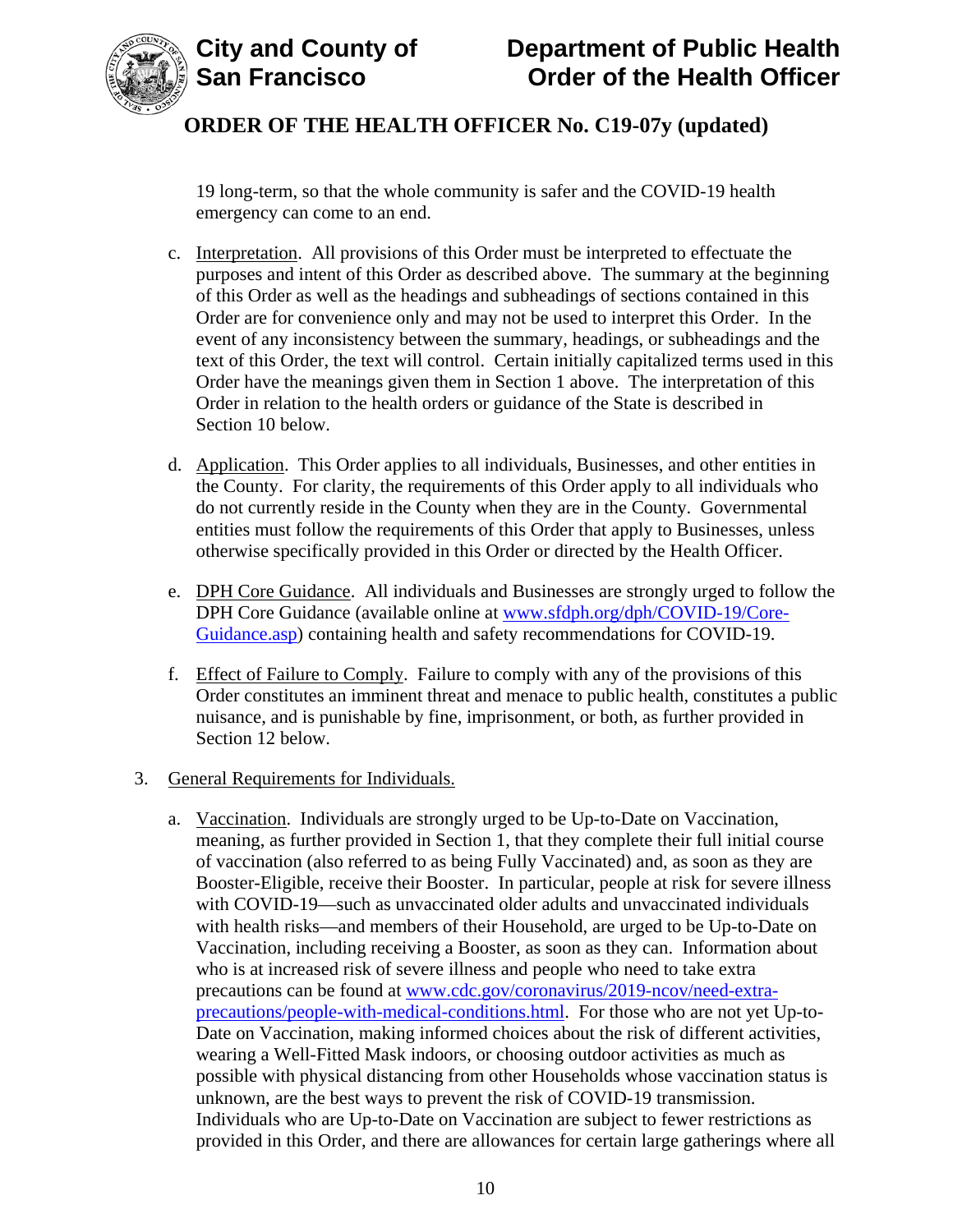



# **City and County of Department of Public Health Order of the Health Officer**

# **ORDER OF THE HEALTH OFFICER No. C19-07y (updated)**

the participants are Up-to-Date on Vaccination or have been Tested and received a negative Test result.

b. Face Coverings. Everyone, including people who are Up-to-Date on Vaccination, must wear a Well-Fitted Mask in indoor public settings as described in Appendix A to this Order. That Appendix lists exceptions when a Well-Fitted Mask is not required and, subject to State rules, sets benchmarks for when that requirement will be lifted for people who are Fully Vaccinated. All persons must also follow the Face Covering Requirements. And people should consistently wear the best mask they can obtain, considering fit and filtration (and without using a one-way exhalation valve that is not filtered), when they are indoors with other people, especially with people whose vaccination status is unknown. As provided in the definition of a Well-Fitted Mask, a well-fitting non-vented N95, KN95, or KF94 respirator is strongly recommended. A well-fitting surgical/procedural mask with a cloth mask worn over it to increase fit is also recommended. Given higher transmissibility of the Omicron variant, cloth masks alone are no longer recommended. More information about fit and filtration and the best mask options is available online at

[www.cdph.ca.gov/Programs/CID/DCDC/Pages/](https://www.cdph.ca.gov/Programs/CID/DCDC/Pages/COVID-19/Get-the-Most-out-of-Masking.aspx) COVID-19/Get-the-Most-out-of-[Masking.aspx.](https://www.cdph.ca.gov/Programs/CID/DCDC/Pages/COVID-19/Get-the-Most-out-of-Masking.aspx) People should respect an individual's decision to wear face coverings even in settings where they are not required, such as crowded outdoor settings, and no Business or other person should take an adverse action against individuals who chose to wear a face covering to protect their health.

i. Other Federal and State Requirements. Under current federal law, when riding or waiting to ride on public transit people who are inside the vehicle or other mode of transportation or are indoors at a public transit stop or station, must wear Well-Fitted Masks. This requirement extends to all modes of transportation other than private vehicles, such as airplanes, trains, subways, buses, taxis, ride-shares, maritime transportation, street cars, cable cars, and school buses. But any passenger who is outdoors or in open-air areas of the mode of transportation, such as open-air areas of ferries, buses, and cablecars, is not required by federal law to wear a face covering. Personnel and passengers on public transit are urged to be Up-to-Date on Vaccination, and those who are not Up-to-Date on Vaccination are strongly urged to wear a Well-Fitted Mask or respirator when not otherwise required by the Face Covering Requirements. Under Cal/OSHA's rules and regulations, employers may also be required to ensure employees continue to wear Well-Fitted Masks or respirators, particularly in indoor settings. Businesses and other entities must adhere to Cal/OSHA laws and regulations relating to COVID-19 health and safety measures in the workplace. Nothing in this Order is intended to reduce any of those requirements or otherwise modify them in a way that is less protective of public health, or to limit an individual's own choices to take more health protective measures.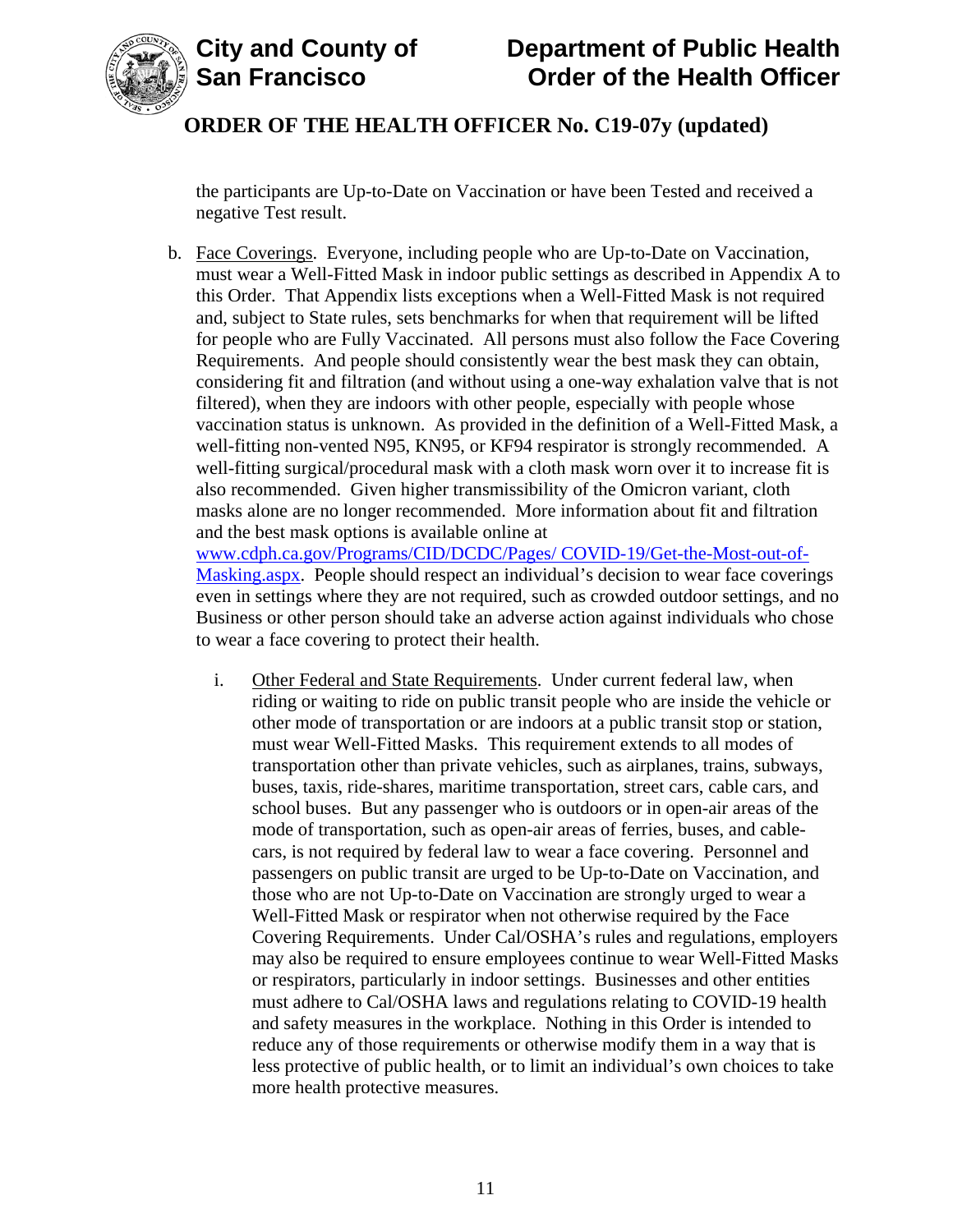

- ii. Additional Face Covering Recommendations.
	- 1. Outdoor Crowded Gatherings. People who are outdoors in close proximity to other people who are not part of their Household are strongly encouraged to wear a Well-Fitted Mask.
	- 2. Indoor Private Gatherings. It is safest when everyone participating in indoor private gatherings in Residences with members from different Households is Up-to-Date on Vaccination (including having a Booster as soon as Booster-Eligible). An additional layer of protection is for people to Test negative before the gathering. And if not everyone at the gathering is Up-to-Date on Vaccination, or if their vaccination status is not known, everyone attending is strongly encouraged to wear a Well-Fitted Mask at all times during the gathering while they are indoors. For clarity, people must wear a Well-Fitted Mask in common areas of a Residence that are used as a shared rental with multiple Households unless everyone is Up-to-Date on Vaccination.
	- 3. Providing a Well-Fitted Mask. Businesses and other entities subject to this Order are strongly encouraged to provide a Well-Fitted Mask at no cost to people who do not have one upon entry inside the facility.
- c. Monitor for Symptoms. Individuals should monitor themselves for symptoms of COVID-19. A list of COVID-19 symptoms is available online at [www.cdc.gov/coronavirus/2019-ncov/symptoms-testing/symptoms.html.](https://www.cdc.gov/coronavirus/2019-ncov/symptoms-testing/symptoms.html) Anyone with any symptom that is new or not explained by another condition must comply with subsections 3(d) and 3(e) below regarding isolation and quarantine.
- d. Isolation. Anyone who has or likely has COVID-19, meaning that person (i) has a positive COVID-19 test result, (ii) is diagnosed with COVID-19, or (iii) has a COVID-19 symptom that is new or not explained by another condition, must refer to the latest COVID-19 isolation health directive issued by the Health Officer (available online at [www.sfdph.org/directives\)](https://www.sfdph.org/directives) and follow the requirements detailed there. There are special requirements for healthcare workers and emergency medical services personnel in healthcare settings.
- e. Quarantine. Anyone who had Close Contact must refer to the latest COVID-19 quarantine health directive issued by the Health Officer (available online at [www.sfdph.org/directives\)](https://www.sfdph.org/directives) and follow the requirements detailed there. There are special requirements for healthcare workers and emergency medical services personnel in healthcare settings.
- f. Moving to, Traveling to, or Returning to the County. Everyone is strongly encouraged to comply with (1) any State travel advisories (available online at [www.cdph.ca.gov/Programs/CID/DCDC/Pages/COVID-19/Travel-Advisory.aspx\)](https://www.cdph.ca.gov/Programs/CID/DCDC/Pages/COVID-19/Travel-Advisory.aspx)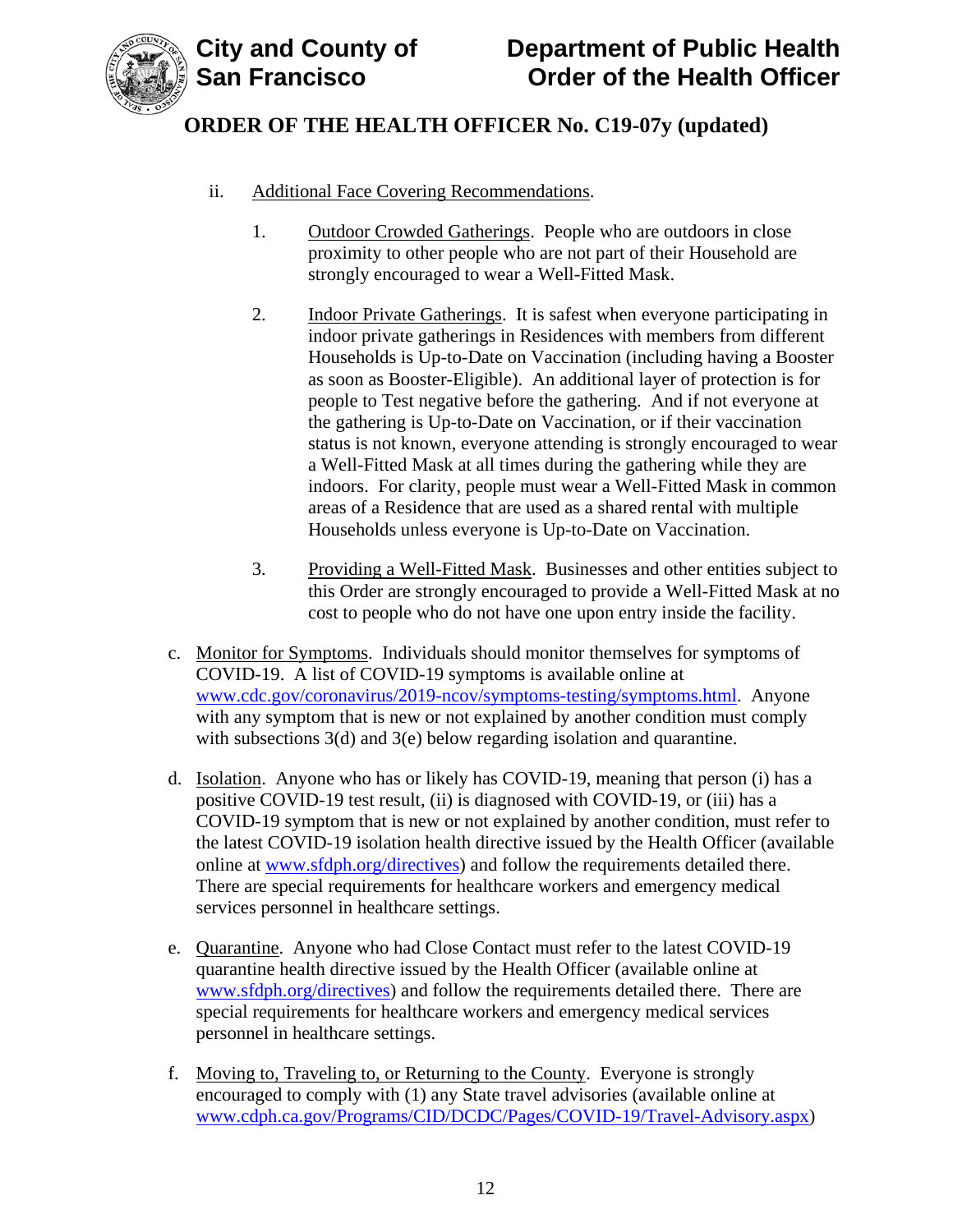

and (2) CDC travel guidelines (available online at [www.cdc.gov/coronavirus/2019](https://www.cdc.gov/coronavirus/2019-ncov/travelers/travel-during-covid19.html) [ncov/travelers/travel-during-covid19.html\)](https://www.cdc.gov/coronavirus/2019-ncov/travelers/travel-during-covid19.html).

- g. Minimum Requirements. Based on their risk preferences, individuals may decide for themselves to take greater safety precautions than required or even recommended under this Order. Also, nothing in this section limits any requirements that apply under this Order to indoor public settings, indoor Mega-Events, or that Cal/OSHA or other State authority may impose on any indoor setting involving gatherings.
- 4. General Requirements for Businesses and Governmental Entities.
	- a. Vaccination. Businesses and governmental entities are generally encouraged to require Personnel and patrons to be Up-to-Date on Vaccination, meaning they have completed the full initial course of vaccination (also referred to as being Fully Vaccinated) and have received a Booster when they are Booster-Eligible.
		- i. Full Vaccination Requirement for Listed Indoor Businesses. The following Businesses must require patrons and staff (as distinguished from the broader term "Personnel") to provide proof of completion of the full initial course of vaccination (Full Vaccination), are strongly urged to implement measures as soon as possible to require those patrons and staff to be Up-to-Date on Vaccination, including requiring them to show proof of receipt of a Booster once they are Booster-Eligible, and must comply with the other requirements detailed in Appendix B to this Order:
			- Operators or hosts of establishments or events where food or drink is served indoors—including, but not limited to, dining establishments, bars, clubs, theaters, and entertainment venues.
			- Gyms, recreation facilities, yoga studios, dance studios, and other fitness establishments, where any patrons engage in cardiovascular, aerobic, strength training, or other exercise involving elevated breathing.

Beginning on February 1, 2022, operators of such Businesses are allowed, but not required by this Order, to accept exemptions from the vaccination requirements subject to certain health precautions, as follows. Patrons and staff may be exempt from the vaccination requirements under this section only upon stating either of the following: (1) the individual is declining vaccination based on Religious Beliefs or (2) the individual is excused from receiving any COVID-19 vaccine due to Qualifying Medical Reasons.

For patrons, no paperwork regarding the declination is required. For staff, written documentation of some kind must be used. A sample ascertainment and declination form that can be used for this purpose is available online at [www.sfdph.org/dph/covid-19/files/declination.pdf.](https://www.sfdph.org/dph/covid-19/files/declination.pdf) As to declinations based on Qualifying Medical Reasons or Religious Beliefs, a Business may seek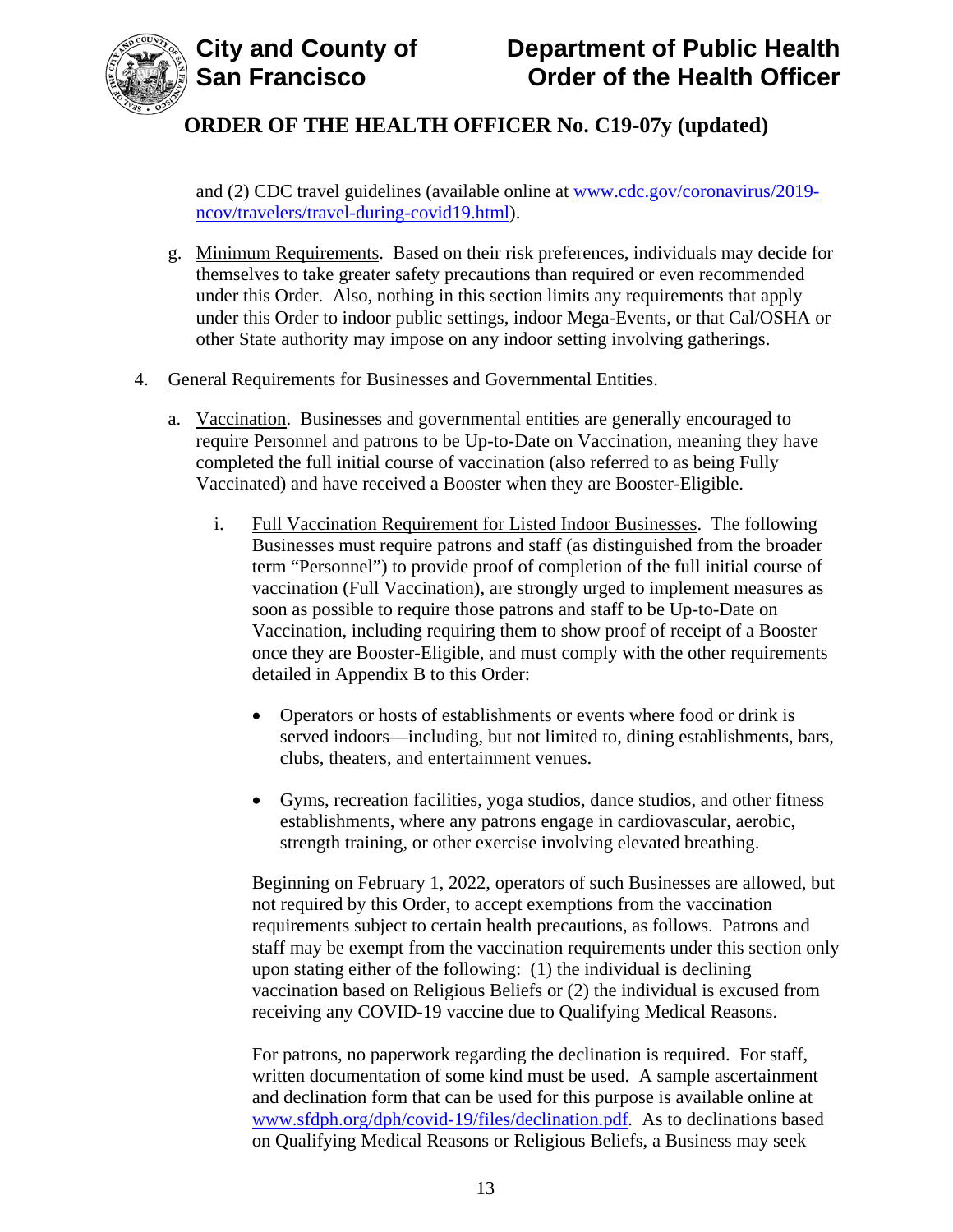



additional information as allowed or required by applicable law to determine whether Personnel have a Qualifying Medical Reasons or qualifying Religious Belief.

Patrons and staff who qualify for and are granted by the Business an exemption due to Religious Beliefs or Qualifying Medical Reasons must follow both of these minimum health and safety requirements: a) show proof of having had a negative COVID-19 Test taken within one day (for antigen tests) or two days (for PCR tests) before entry into the facility (but people are not required to be Tested more than twice each week so long as each Test is done at least three days apart) and b) wear a Well-Fitted Mask at all times except as allowed under any of the specific exceptions under Appendix A of this Order. For proof of a Test, self-administered antigen testing is not acceptable at this time unless there is third-party verification—the Business must require proof of a negative Test as outlined by CDPH's guidance in the section titled "What can be used as proof of a negative pre-entry test in settings where pre-entry testing is required?", available online at [www.cdph.ca.gov/Programs/CID/DCDC/Pages/COVID-](https://www.cdph.ca.gov/Programs/CID/DCDC/Pages/COVID-19/Updated-COVID-19-Testing-Guidance.aspx#pre-entry-testing)[19/Updated-COVID-19-Testing-Guidance.aspx#pre-entry-testing.](https://www.cdph.ca.gov/Programs/CID/DCDC/Pages/COVID-19/Updated-COVID-19-Testing-Guidance.aspx#pre-entry-testing)

Nothing in this Order is intended to limit any Business's ability under applicable law to determine whether they are able to offer a reasonable accommodation to staff with an approved exemption. Because testing and masking is not as effective as being Up-to-Date on Vaccination at preventing the spread of COVID-19, a Business may determine that the minimum requirements in this subsection are not sufficient for its operations to protect the health and safety of patrons, staff, or others.

ii. Mega-Events. Operators and hosts of indoor Mega-Events are subject to the proof of vaccination or negative Test requirements set forth in Section 7 below.

And operators and hosts of outdoor Mega-Events are encouraged to consider requiring patrons and staff to provide proof that they are Up-to-Date on Vaccination (including proof of a Booster if Booster-Eligible) before entering the facility or outdoor area where the event is held.

- b. Encourage Activities that Can Occur Outdoors. All Businesses and governmental entities are encouraged to consider moving operations or activities outdoors, if it makes sense to do so under the circumstances and to the extent allowed by local law and permitting requirements, because there is generally less risk of COVID-19 transmission outdoors as opposed to indoors.
- c. Personnel Health Screening. Businesses and governmental entities must develop and implement a process for screening Personnel for COVID-19 symptoms, but this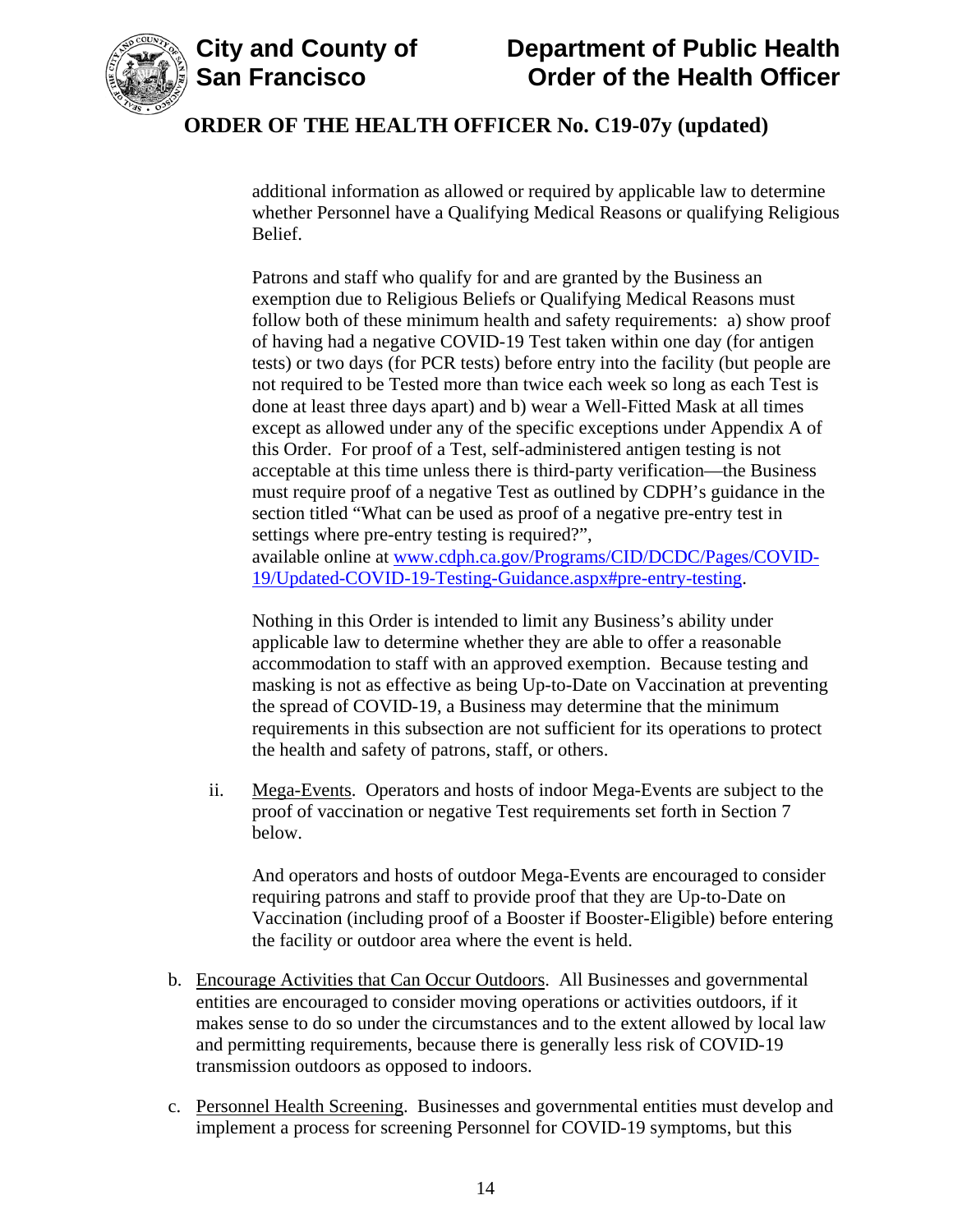



requirement does not mean they must perform on-site screening of Personnel. Businesses and governmental entities should ask Personnel to evaluate their own symptoms before reporting to work. If Personnel have symptoms consistent with COVID-19, they should follow subsections 3(d) and 3(e) above.

- d. Businesses Must Allow Personnel to Stay Home When Sick. Businesses are required to follow Cal/OSHA rules and regulations allowing Personnel to stay home where they have symptoms associated with COVID-19 that are new or not explained by another condition or if they have been diagnosed with COVID-19 (by a test or a clinician) even if they have no symptoms, and to not to have those Personnel return to work until they have satisfied certain conditions, all as further set forth in the Cal/OSHA rules. Also, Businesses must comply with California Senate Bill 95 (Labor Code, sections 248.2 and 248.3), which provides that employers with more than 25 employees must give every employee 80 hours of COVID-related sick leave retroactive to January 1, 2021 and through September 30, 2021 (pro-rated for less than full time employees), including that employees may use this paid sick leave to get vaccinated or for post-vaccination illness. Each Business is prohibited from taking any adverse action against any Personnel for staying home in any of the circumstances described in this subsection.
- e. Signage. In addition to any signage otherwise required in this Order or any directives issued by the Health Officer for specific Business or other sectors, the following general signage requirements apply.
	- i. Signage for Patrons. All Businesses and governmental entities are required to conspicuously post signage reminding individuals of COVID-19 prevention best practices to reduce transmission: Get vaccinated and boosted; Stay home if sick, and talk to your doctor; Masks are required indoors; Maximize fresh air; and Clean your hands. Sample signage is available online at [https://sf.gov/outreach-toolkit-coronavirus-covid-19.](https://sf.gov/outreach-toolkit-coronavirus-covid-19)
	- ii. Signage for Employees. All Businesses and governmental entities are required to post signs in employee break rooms or areas encouraging employees to get vaccinated and boosted and informing them how to obtain additional information. Sample signage is available online at [https://sf.gov/outreach-toolkit-coronavirus-covid-19.](https://sf.gov/outreach-toolkit-coronavirus-covid-19)
- f. Ventilation Guidelines. All Businesses and governmental entities with indoor operations are urged to review the Ventilation Guidelines and implement ventilation strategies for indoor operations as feasible. Nothing in this subsection limits any ventilation requirements that apply to particular settings under federal, state, or local law.
- g. Mandatory Reporting by Businesses and Governmental Entities. Consistent with Cal/OSHA rules and regulations, Businesses and governmental entities must require that all Personnel immediately alert the Business or governmental entity if they test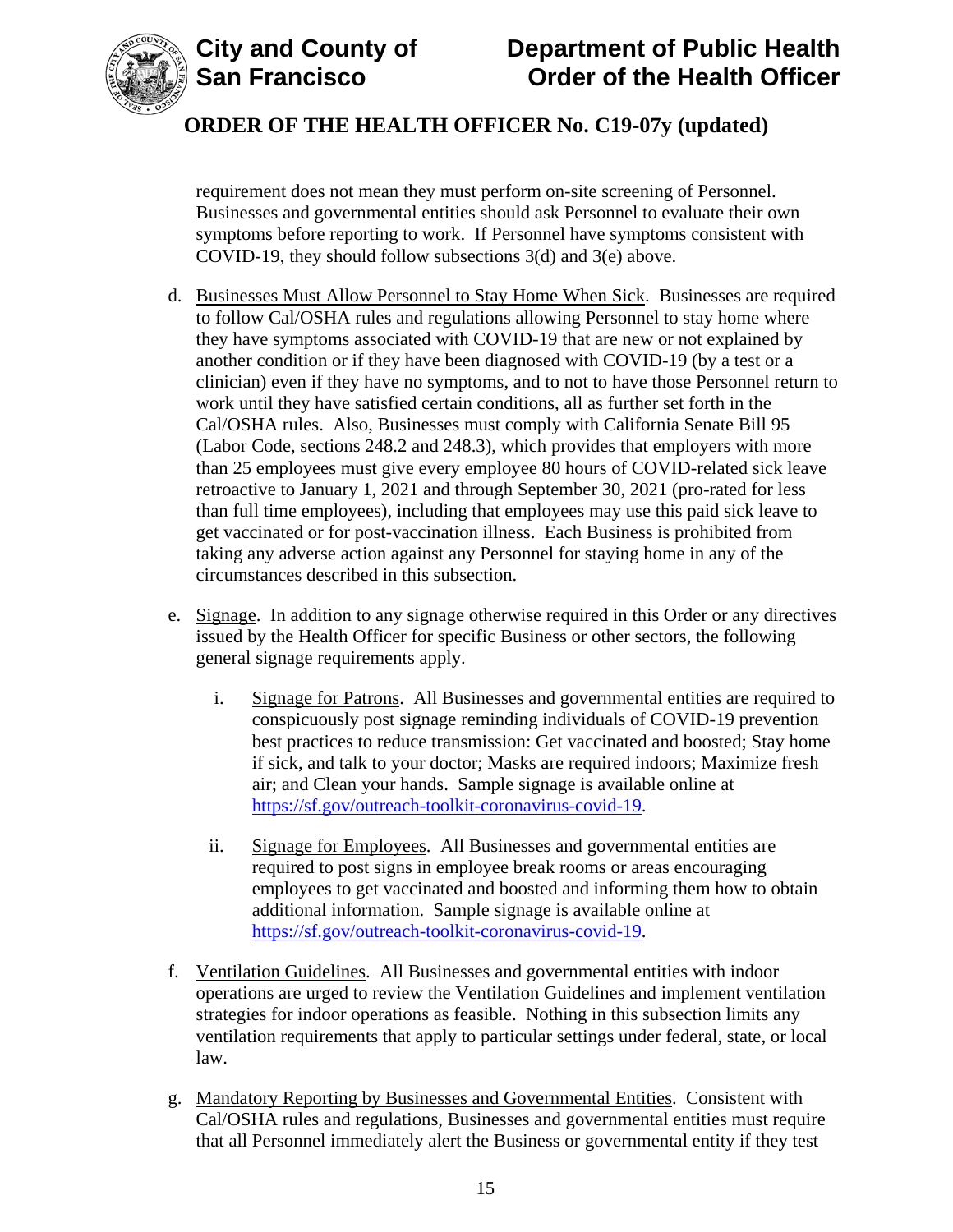

# **City and County of Department of Public Health Order of the Health Officer**

# **ORDER OF THE HEALTH OFFICER No. C19-07y (updated)**

positive for COVID-19 and were present in the workplace either (1) within 48 hours before onset of symptoms or within 10 days after onset of symptoms if they were symptomatic; or (2) within 48 hours before the date on which they were tested or within 10 days after the date on which they were tested if they were asymptomatic. If a Business or governmental entity is concerned about a workplace outbreak among Personnel, it may get additional information [www.sfcdcp.org/covid19-positive](http://www.sfcdcp.org/covid19-positive-workplace)[workplace.](http://www.sfcdcp.org/covid19-positive-workplace) Businesses and governmental entities must also comply with all case investigation and contact tracing measures directed by DPH including providing any information requested within the timeframe provided by DPH, instructing Personnel to follow isolation and quarantine protocols specified by CDPH and Cal/OSHA and any additional protocols specified by DPH, and excluding positive cases and unvaccinated close contacts from the workplace during these isolation and quarantine periods.

Schools and Programs for Children and Youth are subject to separate reporting requirements set forth in Health Officer Directive Nos. 2020-33 and 2020-14, updated as of January 4, 2022, respectively, including as those directives are further updated in the future.

- h. Compliance with CDPH Vaccination Status Order's Mask Requirements. Businesses and governmental entities with Personnel in Acute Health Care Settings, Long-Term Care Settings, High-Risk Congregate Settings, and Other Health Care Settings—as those terms are defined in the CDPH Vaccination Status Order, available online at [www.cdph.ca.gov/Programs/CID/DCDC/Pages/COVID-19/Order-of-the-State-](https://www.cdph.ca.gov/Programs/CID/DCDC/Pages/COVID-19/Order-of-the-State-Public-Health-Officer-Unvaccinated-Workers-In-High-Risk-Settings.aspx)[Public-Health-Officer-Unvaccinated-Workers-In-High-Risk-Settings.aspx—](https://www.cdph.ca.gov/Programs/CID/DCDC/Pages/COVID-19/Order-of-the-State-Public-Health-Officer-Unvaccinated-Workers-In-High-Risk-Settings.aspx)must provide appropriate face coverings as required by the CDPH Vaccination Status Order.
- i. Minimum Requirements. Nothing in this Order is intended to reduce any other federal, state, or local legal requirements or otherwise modify them in a way that is less protective of public health, or to limit an individual Business' choices to take more health protective measures.

#### 5. Schools and Programs for Children and Youth

a. Schools. Based on the demonstrated effectiveness of measures that reduce the risk of transmission in school settings, including the requirement for universal masking indoors, the use of rapid testing, and vaccinations for children age five and older, the Health Officer strongly believes that schools can and should remain open for inperson classes for all grades. Largely because some children are not eligible to be vaccinated against COVID-19 at this time and many children are not yet Fully Vaccinated or eligible for a Booster, schools must follow the health and safety requirements set forth in Health Officer Directive No. 2020-33, including as it may be amended in the future, to ensure the safety of all students and Personnel at the school site. All children who are Booster-Eligible (including under an emergency use authorization) are strongly urged to receive a Booster as soon as possible. Also, adult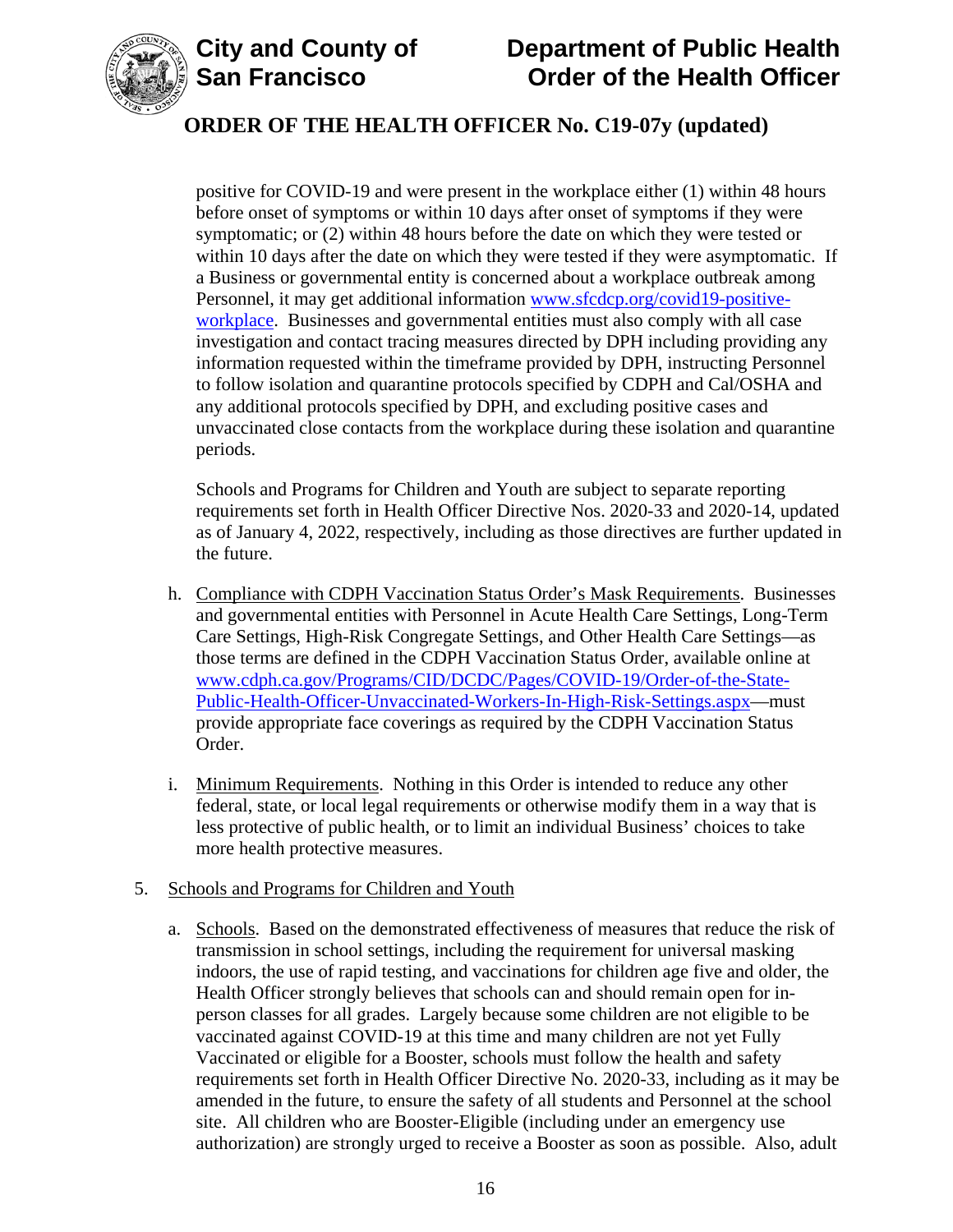



Personnel in TK-12 schools, including educators, aides, administrators, and other staff, are strongly encouraged to be Up-to-Date on Vaccination.

- b. Programs for Children and Youth. Largely because some children are not eligible to be vaccinated against COVID-19 at this time and many children are not yet Fully Vaccinated or eligible for a Booster, the following Programs for Children and Youth must operate in compliance with the health and safety requirements set forth in Health Officer Directive No. 2020-14, including as it may be amended in the future: (1) group care facilities for children who are not yet in elementary school—including, for example, licensed childcare centers, daycares, family daycares, and preschools (including cooperative preschools); and (2) with the exception of schools, which are addressed in subsection (a) above, educational or recreational institutions or programs that provide care or supervision for school-aged children and youth—including for example, learning hubs, other programs that support and supplement distance learning in schools, school-aged childcare programs, youth sports programs, summer camps, and afterschool programs.
- c. Mega-Events. Operators or hosts of indoor events held at schools or under Programs for Children and Youth that meet the definition of an indoor Mega-Event must comply with the rules for indoor Mega-Events specified in Section 7 of this Order. Operators or hosts of such outdoor events are urged to follow the rules for outdoor Mega-Events.
- 6. Vaccination Requirements for Personnel in High-Risk Settings and Other Health Care Personnel.
	- a. High-Risk Settings. Except for some Personnel as provided in subsections (a)(iii), (b), and (c) below, and for Personnel exempt under subsection (d) below, all of the following requirements apply in High-Risk Settings:
		- i. Businesses and governmental entities with Personnel in High-Risk Settings must:
			- 1. As of September 30, 2021, ascertain vaccination status of all Personnel in High-Risk Settings who routinely work onsite;
			- 2. As of September 30, 2021, ensure that before entering or working in any High-Risk Setting, all Personnel who routinely work onsite have received their first dose of a one-dose COVID-19 vaccine regimen or their second dose of a two-dose COVID-19 vaccine regimen authorized to prevent COVID-19 by the FDA, including by way of an emergency use authorization, or by the World Health Organization. Until such Personnel are Fully Vaccinated, they are subject to at least the minimum public health and safety requirements in subsection (a)(iv) below; and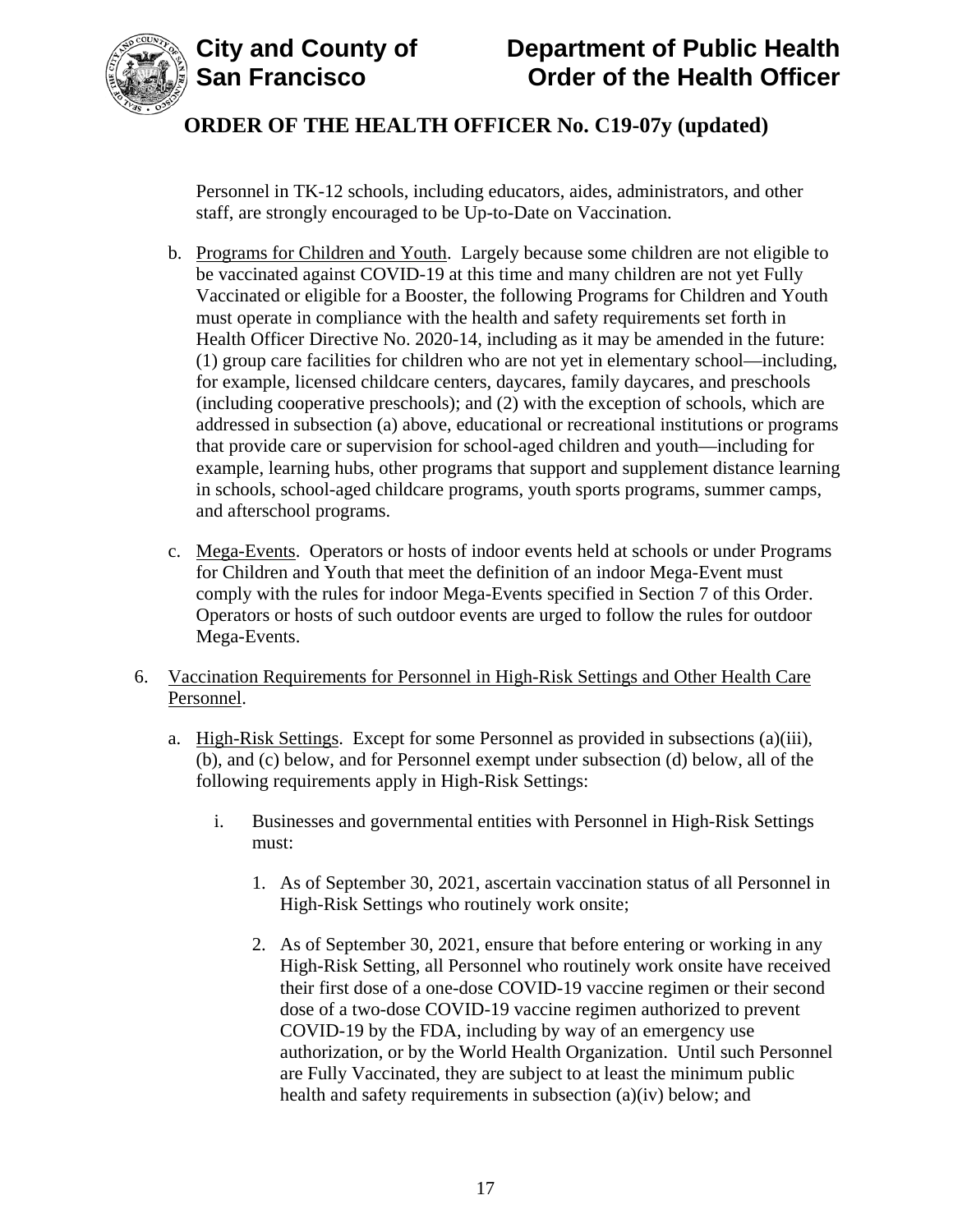

- 3. No later than March 1, 2022, ensure that all such Personnel who routinely work onsite, within 15 days of being Booster-Eligible, receive a Booster. And for the period between when such Personnel are Booster-Eligible but have not yet received one and when they become Up-to-Date on Vaccination (meaning one week after receipt of a Booster), the operator of the High-Risk Setting must ensure that each such person comply with the public health and safety requirements in subsection (a)(iv) below regarding testing even though they have already received their full initial course of vaccination. For clarity, those who are Booster-Eligible on or before February 14, 2022 must have received their Booster by March 1, 2022, and those who are Booster-Eligible after February 14, 2022 must receive it within 15 days after they become eligible.
- ii. As of September 30, 2021, Personnel who routinely work onsite in High-Risk Settings must have received their first dose of a one-dose COVID-19 vaccine regimen or their second dose of a two-dose COVID-19 vaccine regimen authorized to prevent COVID-19 by the FDA, including by way of an emergency use authorization, or by the World Health Organization. Until such Personnel have completed their full initial course of vaccination (that is, are Fully Vaccinated), they are subject to at least the minimum public health and safety requirements in subsection (a)(iv) below. Beginning on March 1, 2022, Personnel who routinely work onsite in High-Risk Settings must, within 15 days of being Booster-Eligible, receive a Booster. For clarity, those who are Booster-Eligible on or before February 14, 2022 must have received their Booster by March 1, 2022, and those who are Booster-Eligible after February 14, 2022 must receive it within 15 days after they become eligible.
- iii. For purposes of this Order, Personnel who are not permanently stationed or regularly assigned to a High-Risk Setting but who in the course of their duties may enter or work in High-Risk Settings even on an intermittent or occasional basis or for short periods of time are considered to routinely work onsite in High-Risk Settings. Businesses and governmental entities with such Personnel are required to (1) ascertain vaccination status of all such Personnel and (2) ensure that before entering or working in any High-Risk Setting, all such Personnel are Fully Vaccinated with any vaccine authorized to prevent COVID-19 by the FDA, including by way of an emergency use authorization, or by the World Health Organization, unless exempt under subsection (d) below. Additionally, as of September 29, 2021, all such Personnel must have received their first dose of a one-dose COVID-19 vaccine regimen or their second dose of a two-dose COVID-19 vaccine regimen authorized to prevent COVID-19 by the FDA, including by way of an emergency use authorization, or by the World Health Organization. Until such Personnel are Fully Vaccinated, they are subject to at least the minimum public health and safety requirements in subsection (a)(iv) below. And no later than March 1, 2022, Personnel who are not permanently stationed or regularly assigned to a High-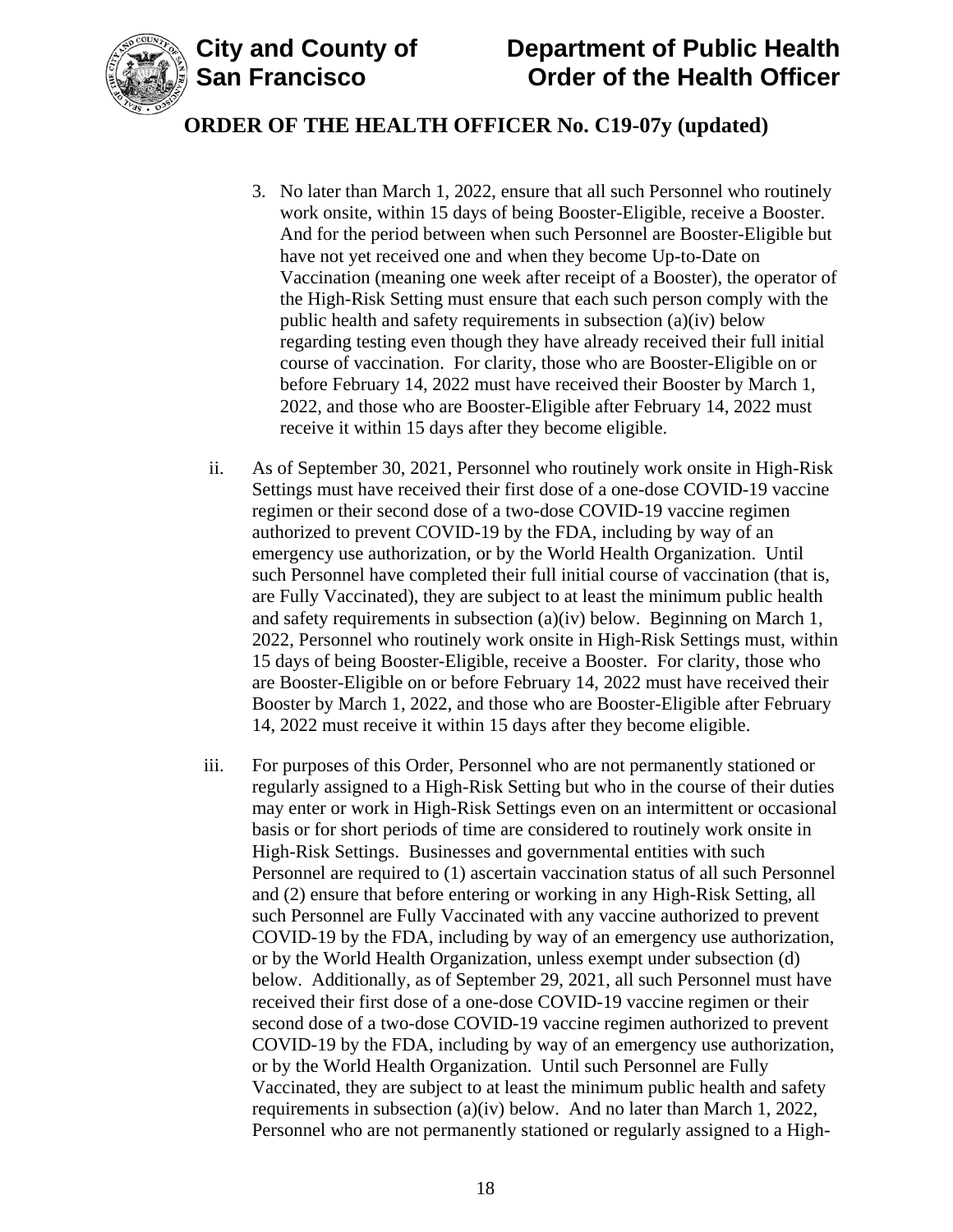

# **City and County of Department of Public Health Order of the Health Officer**

## **ORDER OF THE HEALTH OFFICER No. C19-07y (updated)**

Risk Setting but who in the course of their duties may enter or work in High-Risk Settings even on an intermittent or occasional basis or for short periods of time—including for example, but not limited to, paramedics, emergency medical technicians, police officers and other law enforcement, and attorneys who enter jail settings or other High-Risk Settings as part of their work must, within 15 days of being Booster-Eligible, receive a Booster. For clarity, those who are Booster-Eligible on or before February 14, 2022 must have received their Booster by March 1, 2022, and those who are Booster-Eligible after February 14, 2022 must receive it within 15 days after they become eligible.

- iv. All Businesses and governmental entities subject to this Section 6 must require any Personnel who are exempt or who are otherwise not Up-to-Date on Vaccination (for clarity, the reference to these Personnel means any person who is Booster-Eligible for but not yet received a Booster or who has received a Booster for the seven days after receipt of the Booster before becoming Upto-Date on Vaccination) to comply with at least the following public health and safety measures:
	- 1. get Tested for COVID-19 at least once a week—and at least twice a week for Personnel who are in general acute care hospitals, skilled nursing facilities, intermediate care facilities, and jails—using either a nucleic acid (including polymerase chain reaction (PCR)) or antigen test; and
	- 2. at all times at the worksite in the High-Risk Setting wear a face covering in compliance with the State Public Health Officer Order of July 26, 2021 ("CDPH Vaccination Status Order"), available at [https://www.cdph.ca.gov/Programs/CID/DCDC/Pages/COVID-19/Order](https://www.cdph.ca.gov/Programs/CID/DCDC/Pages/COVID-19/Order-of-the-State-Public-Health-Officer-Unvaccinated-Workers-In-High-Risk-Settings.aspx)[of-the-State-Public-Health-Officer-Unvaccinated-Workers-In-High-Risk-](https://www.cdph.ca.gov/Programs/CID/DCDC/Pages/COVID-19/Order-of-the-State-Public-Health-Officer-Unvaccinated-Workers-In-High-Risk-Settings.aspx)[Settings.aspx.](https://www.cdph.ca.gov/Programs/CID/DCDC/Pages/COVID-19/Order-of-the-State-Public-Health-Officer-Unvaccinated-Workers-In-High-Risk-Settings.aspx)

Because of the COVID-19 risks to any exempt Personnel who are not Upto-Date on Vaccination, the High-Risk Setting must provide such Personnel, on request, with a well-fitting non-vented N95 respirator and strongly encourage such Personnel to wear that respirator at all times when working with patients, residents, clients, or incarcerated people.

Regular testing and masking as required under this Section 6 are not as protective of public health as being Up-to-Date on Vaccination in helping prevent transmission of COVID-19; accordingly, those measures are a minimum safety requirement for exempt Personnel in High-Risk Settings. Businesses and governmental entities subject to this Section 6 may require additional safety measures for such Personnel. For example, factors a Business or governmental entity may consider in determining appropriate safety measures for exempt Personnel include, but are not limited to: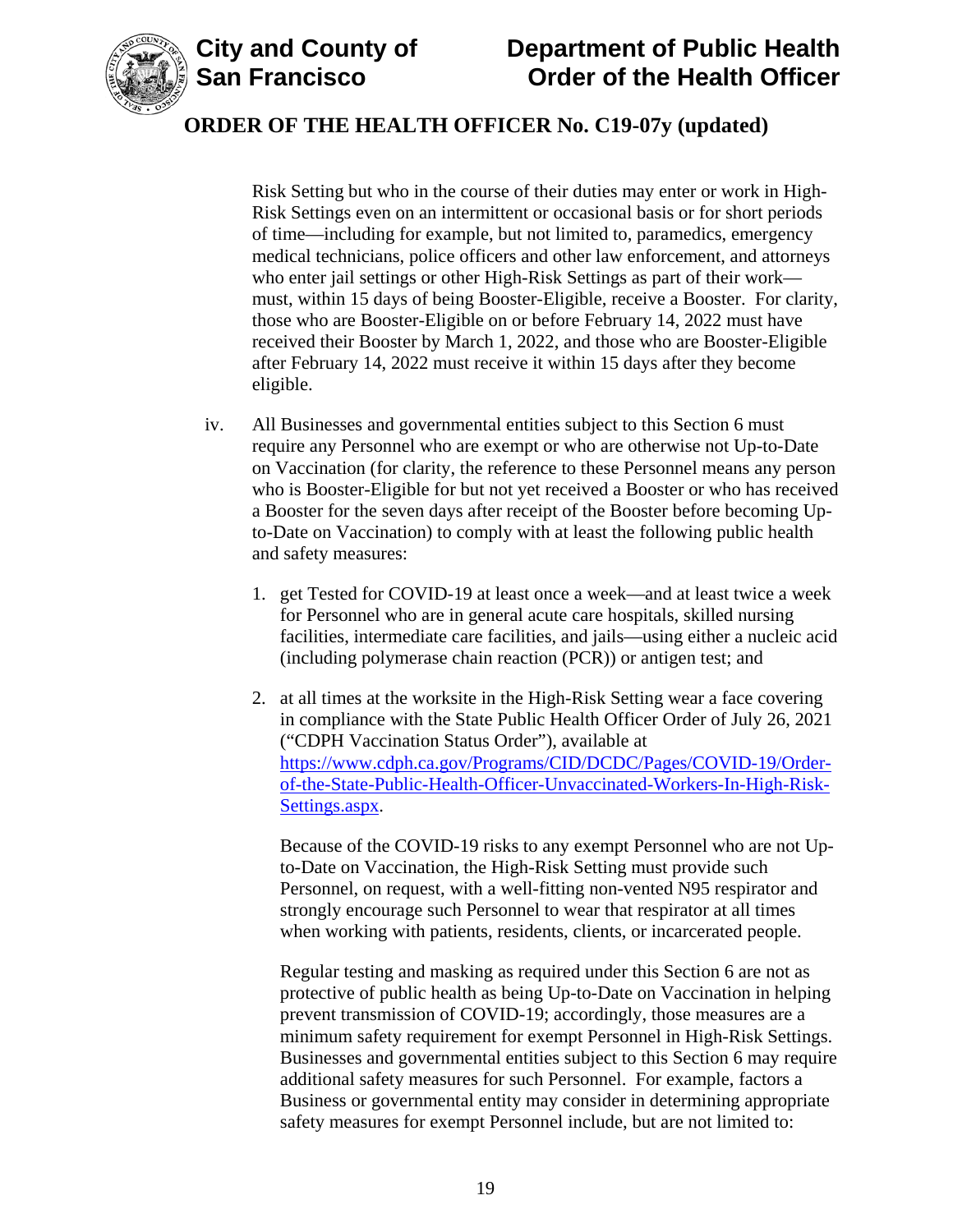

- a) Whether the Personnel will place other people at risk of transmission of COVID-19 because they are required to come into contact (including on an emergency basis) with other Personnel or with persons whose vaccination status is unknown, who are not yet eligible for the vaccine, or who are members of a vulnerable population (*e.g.*, the elderly, incarcerated people, and acute care patients);
- b) The type and frequency of testing available to the Personnel and whether the Business or governmental entity has the ability to provide testing to Personnel, without relying on public health resources, and track the requisite testing;
- c) Whether the Business or governmental entity can ensure compliance with the mask mandate whenever the Personnel are around other people in the workplace; and
- d) Whether the proposed accommodation imposes an undue burden because it is costly, infringes on other Personnel's job rights or benefits, compromises workplace safety, decreases workplace efficiency, or requires other Personnel to do more than their share of potentially hazardous or burdensome work.

Nothing under the Order limits the ability of a Business or governmental entity under applicable law to determine whether they are unable to offer a reasonable accommodation to unvaccinated Personnel with an approved exemption and to exclude such exempt Personnel from a High-Risk Setting.

- v. All Businesses and governmental entities subject to this Section 6 must, consistent with applicable privacy laws and regulations, maintain records of employee vaccination or exemption status.
- vi. All Businesses and governmental entities subject to this Section 6 must provide these records to the Health Officer or other public health authorities promptly upon request, and in any event no later than the next business day after receiving the request.
- vii. This mandated vaccination schedule allows Businesses, governmental entities, and affected Personnel adequate time to comply with this Order. In the interest of protecting residents of High-Risk Settings, Personnel, and their families, Businesses, governmental entities, and affected Personnel are strongly urged to meet these vaccination requirements as soon as possible.

For clarity, this requirement applies to Personnel in other buildings in a site containing a High-Risk Setting, such as a campus or other similar grouping of related buildings, where such Personnel do any of the following: (i) access the acute care or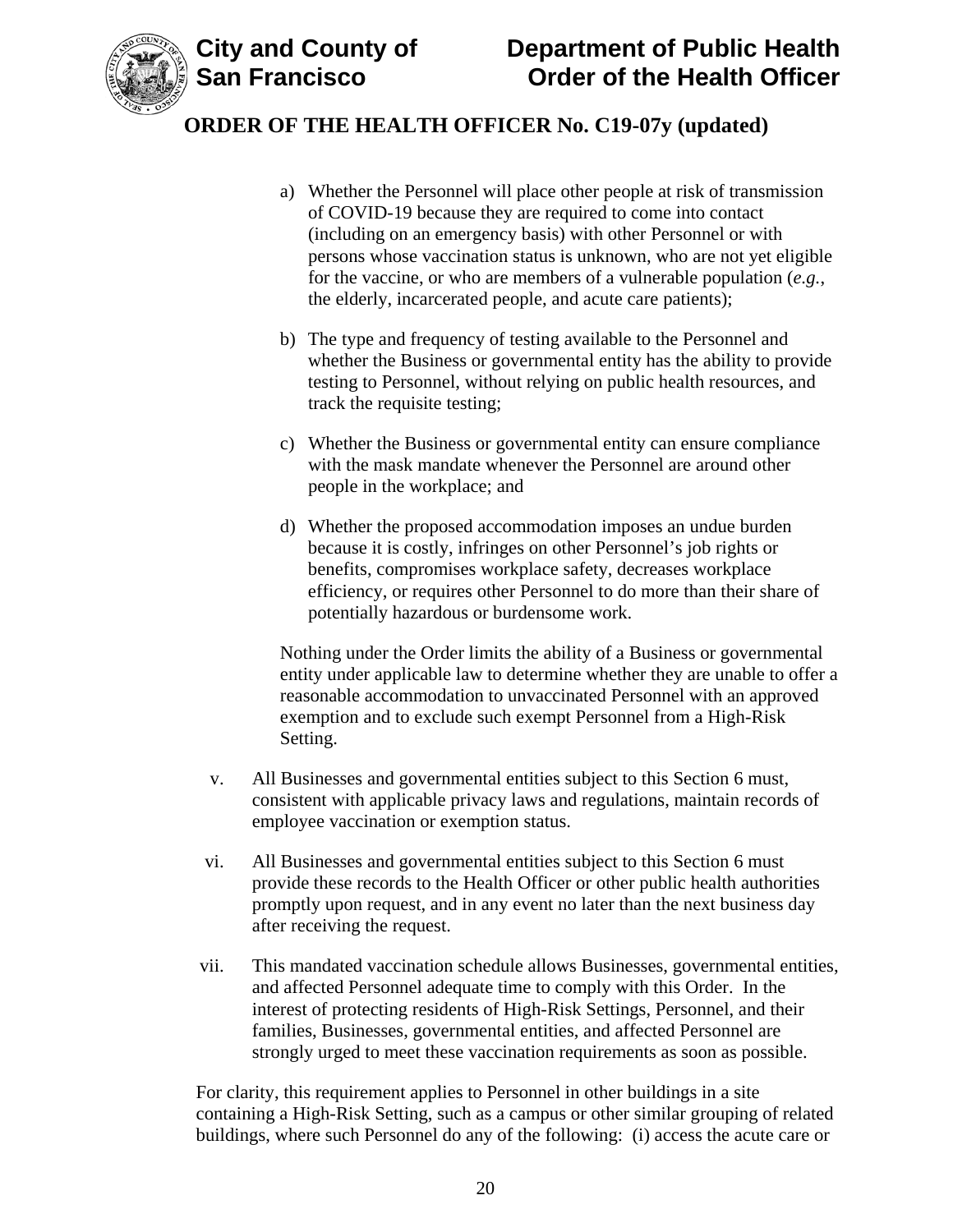



patient, resident, client, or incarcerated person areas of the High-Risk Setting; or (ii) work in-person with patients, residents, clients, or incarcerated people who visit those areas. All people in San Francisco who work in a clinical setting with a population that is more vulnerable to COVID-19 are strongly urged to be Up-to-Date on Vaccination, including receiving a Booster as soon as Booster-Eligible.

If a person covered by the requirements of this Section 6 to be Up-to-Date on Vaccination recently had COVID-19 when that person would otherwise have been Booster-Eligible based on the period since becoming Fully Vaccinated, then that person should try to obtain the Booster as soon as possible at least 10 days after recovering and ending isolation. But to continue working in the High-Risk Setting that person does not need to receive the Booster until 30 days after recovering from infection and discontinuing isolation, unless a healthcare provider recommends in a note that the Booster be delayed for a longer specified period.

b. CDPH Requirements For Adult Care Facilities, Direct Care Workers, Other Health Care Workers, and Pharmacists. Businesses and governmental entities with Personnel in certain types of facilities and contexts, including those that provide health care, certain other care services, services in congregate settings, and the Personnel who work in those settings must comply with the following CDPH Orders and All Facilities Letters, including as they are updated in the future, which require Personnel of such Businesses and governmental entities to be Up-to-Date on Vaccination, including receipt of a Booster when Booster-Eligible, unless exempt under those Orders and All Facilities Letters by the deadlines listed in each order or letter:

"Adult Care Facilities and Direct Care Worker Vaccine Requirement", updated January 25, 2022, available online at [www.cdph.ca.gov/Programs/CID/DCDC/Pages/COVID-19/Order-of-the-State-](https://www.cdph.ca.gov/Programs/CID/DCDC/Pages/COVID-19/Order-of-the-State-Public-Health-Officer-Adult-Care-Facilities-and-Direct-Care-Worker-Vaccine-Requirement.aspx)[Public-Health-Officer-Adult-Care-Facilities-and-Direct-Care-Worker-Vaccine-](https://www.cdph.ca.gov/Programs/CID/DCDC/Pages/COVID-19/Order-of-the-State-Public-Health-Officer-Adult-Care-Facilities-and-Direct-Care-Worker-Vaccine-Requirement.aspx)[Requirement.aspx](https://www.cdph.ca.gov/Programs/CID/DCDC/Pages/COVID-19/Order-of-the-State-Public-Health-Officer-Adult-Care-Facilities-and-Direct-Care-Worker-Vaccine-Requirement.aspx)

"Health Care Worker Vaccine Requirement", updated January 25, 2022, available online at [www.cdph.ca.gov/Programs/CID/DCDC/Pages/COVID-19/Order-of-the-](https://www.cdph.ca.gov/Programs/CID/DCDC/Pages/COVID-19/Order-of-the-State-Public-Health-Officer-Health-Care-Worker-Vaccine-Requirement.aspx)[State-Public-Health-Officer-Health-Care-Worker-Vaccine-Requirement.aspx](https://www.cdph.ca.gov/Programs/CID/DCDC/Pages/COVID-19/Order-of-the-State-Public-Health-Officer-Health-Care-Worker-Vaccine-Requirement.aspx)

"Coronavirus Disease 2019 (COVID-19) Testing, Vaccination Verification and Personal Protective Equipment for Health Care Personnel (HCP) at Health Care Facilities" (AFL 21-29.2), updated January 26, 2022, available online at [www.cdph.ca.gov/Programs/CHCQ/LCP/Pages/AFL-21-29.aspx](https://www.cdph.ca.gov/Programs/CHCQ/LCP/Pages/AFL-21-29.aspx)

"Coronavirus Disease 2019 (COVID-19) Testing, Vaccination Verification and Personal Protective Equipment for Health Care Personnel (HCP) at the Various Types of Intermediate Care Facilities" (AFL 21-30.2), updated January 26, 2022, available online at [www.cdph.ca.gov/Programs/CHCQ/LCP/Pages/AFL-21-30.aspx](https://www.cdph.ca.gov/Programs/CHCQ/LCP/Pages/AFL-21-30.aspx)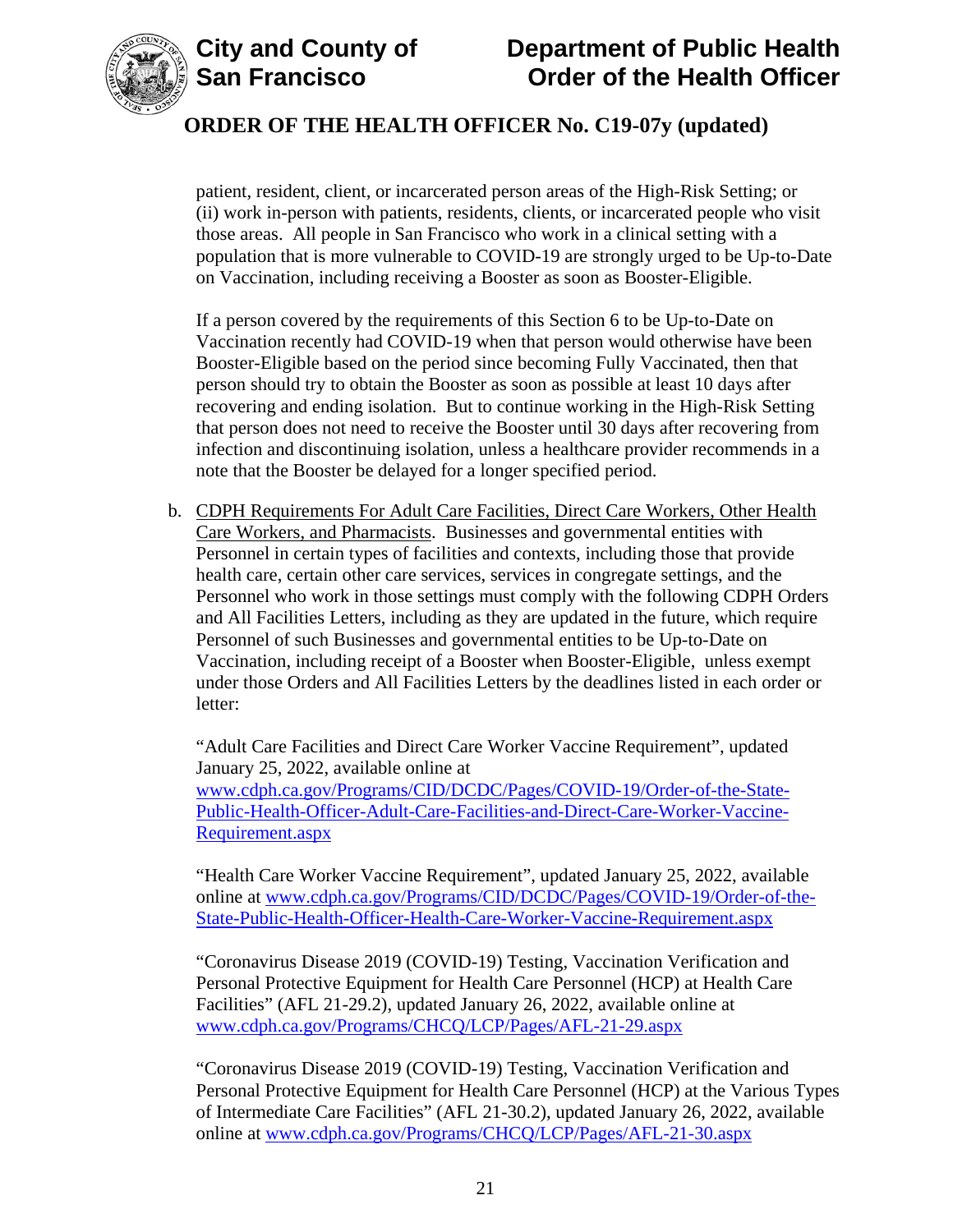



# **City and County of Department of Public Health Order of the Health Officer**

# **ORDER OF THE HEALTH OFFICER No. C19-07y (updated)**

"Coronavirus Disease 2019 (COVID-19) Vaccine Requirement for Healthcare Personnel (HCP)" (AFL 21-34.2), updated January 26, 2022, available online at [www.cdph.ca.gov/Programs/CHCQ/LCP/Pages/AFL-21-34.aspx.](https://www.cdph.ca.gov/Programs/CHCQ/LCP/Pages/AFL-21-34.aspx)

- c. Dental Offices. Personnel who provide healthcare in dental offices are considered to provide care in "Clinics & Doctor Offices (including behavioral health, surgical)" under the following CDPH order and must comply with the requirements in that order: "Health Care Worker Vaccine Requirement", updated January 25, 2022, available online at [www.cdph.ca.gov/Programs/CID/DCDC/Pages/COVID-19/Order](https://www.cdph.ca.gov/Programs/CID/DCDC/Pages/COVID-19/Order-of-the-State-Public-Health-Officer-Health-Care-Worker-Vaccine-Requirement.aspx)[of-the-State-Public-Health-Officer-Health-Care-Worker-Vaccine-Requirement.aspx.](https://www.cdph.ca.gov/Programs/CID/DCDC/Pages/COVID-19/Order-of-the-State-Public-Health-Officer-Health-Care-Worker-Vaccine-Requirement.aspx)
- d. Limited Exemptions. Personnel covered by this Section 6 may be exempt from the vaccination requirements under this section only upon providing the requesting Business or governmental entity a declination form stating either of the following: (1) the individual is declining vaccination based on Religious Beliefs or (2) the individual is excused from receiving any COVID-19 vaccine due to Qualifying Medical Reasons. A sample ascertainment and declination form is available online at [www.sfdph.org/dph/covid-19/files/declination.pdf.](https://www.sfdph.org/dph/covid-19/files/declination.pdf) As to declinations for Qualifying Medical Reasons, to be eligible for this exemption Personnel must also provide to their employer or the Business a written statement signed by a physician, nurse practitioner, or other licensed medical professional practicing under the license of a physician stating that the individual qualifies for the exemption (but the statement should not describe the underlying medical condition or disability) and indicating the probable duration of the individual's inability to receive the vaccine (or if the duration is unknown or permanent, so indicate). As to declinations based on Religious Beliefs, a Business or governmental entity may seek additional information as allowed or required by applicable law to determine whether Personnel have a qualifying Religious Belief. Personnel who qualify for and are granted by the employing Business or governmental entity an exemption due to Religious Beliefs or Qualifying Medical Reasons, as provided above, must still follow at least the minimum health and safety requirements in subsection (a)(iv), above. Nothing in this Order is intended to limit any Business's or governmental entity's ability under applicable law to determine whether they are able to offer a reasonable accommodation to Personnel with an approved exemption. Because testing and masking is not as effective as being Up-to-Date on Vaccination at preventing the spread of COVID-19, a Business may determine that the minimum requirements in subsection (a)(iv) above are not sufficient to protect the health and safety of people in High-Risk Settings.
- e. Record Keeping Requirements. Businesses or governmental entities subject to this Section 6 must maintain records with following information:
	- i. For Fully Vaccinated Personnel, and also for Personnel where being Up-to-Date on Vaccination is required by this Order: (1) full name and date of birth; (2) vaccine manufacturer; and (3) date of vaccine administration (for first dose and, if applicable, all subsequent doses required by this Order). Nothing in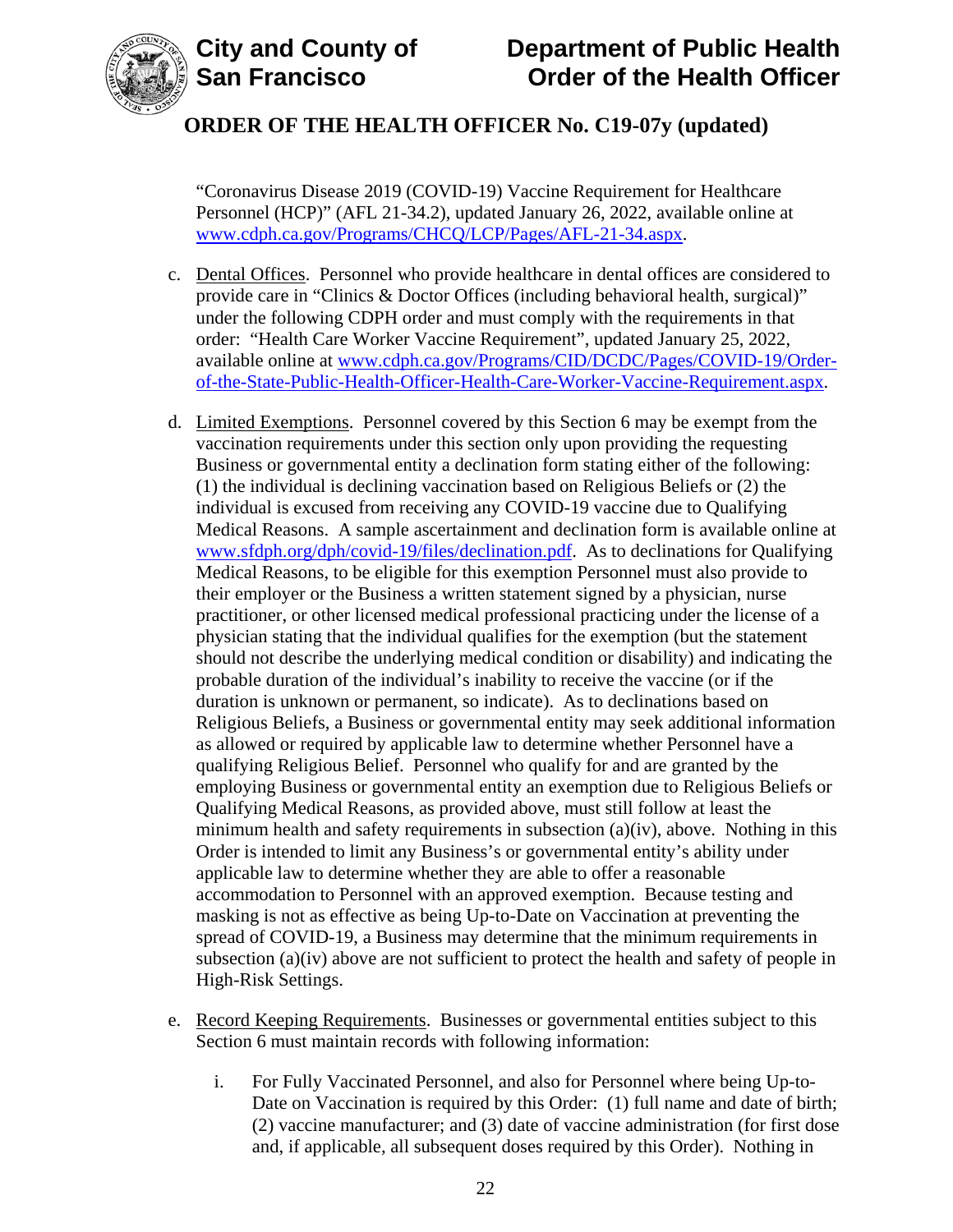

this subsection is intended to prevent an employer from requesting additional information or documentation to verify vaccination status, to the extent permissible under the law.

- ii. For unvaccinated Personnel: signed declination forms with written health care provider's statement where applicable, as described in subsection (d) above.
- f. Compliance with CDPH Orders. In addition to the requirements set forth above:
	- i. Until any more health protective requirements in this section take effect, Businesses and governmental entities with Personnel in High-Risk Settings must comply with the requirements of the CDPH Vaccination Status Order; and
	- ii. Businesses and governmental entities with Personnel in adult care facilities and Other Health Care Settings—as that term is defined in the CDPH Vaccination Status Order—must be in full compliance with the requirements of the CDPH Vaccination Status Order.
	- iii. Businesses and governmental entities with Personnel who provide services or work in facilities covered by the State Public Health Officer Order of August 5, 2021, updated on December 22, 2021 and January 25, 2022 (titled "Health Care Worker Vaccine Requirement"), must comply with the requirements of that order, including as that order may be amended in the future. See [www.cdph.ca.gov/Programs/CID/DCDC/Pages/COVID-](https://www.cdph.ca.gov/Programs/CID/DCDC/Pages/COVID-19/Order-of-the-State-Public-Health-Officer-Health-Care-Worker-Vaccine-Requirement.aspx)[19/Order-of-the-State-Public-Health-Officer-Health-Care-Worker-Vaccine-](https://www.cdph.ca.gov/Programs/CID/DCDC/Pages/COVID-19/Order-of-the-State-Public-Health-Officer-Health-Care-Worker-Vaccine-Requirement.aspx)[Requirement.aspx.](https://www.cdph.ca.gov/Programs/CID/DCDC/Pages/COVID-19/Order-of-the-State-Public-Health-Officer-Health-Care-Worker-Vaccine-Requirement.aspx)
- g. Cooperation with Public Health Authorities. Businesses or governmental entities with Personnel subject to this Section 6 must cooperate with Health Officer or DPH requests for records, documents, or other information regarding the Business or governmental entity's implementation of these vaccination requirements. This cooperation includes, but is not limited to, identifying all jobs or positions within the organization and describing: (1) whether a given job or position is subject to the vaccination requirements of this Section 6, (2) how the Business or governmental entity determined a job or position is subject to vaccination requirements of this Section 6, and (3) how the Business or governmental entity is ensuring full compliance with the vaccination requirements set forth in this Section 6. Complete responses to these requests must be provided to the Health Officer or DPH promptly upon request, and in any event within three business days after receiving the request.
- h. Chart. For convenience of reference, a chart summarizing which settings and Personnel are subject to which state and local vaccination requirements is available at [https://www.sfdph.org/dph/alerts/files/C19-07-State-and-Local-Mandates-Chart.pdf.](https://www.sfdph.org/dph/alerts/files/C19-07-State-and-Local-Mandates-Chart.pdf)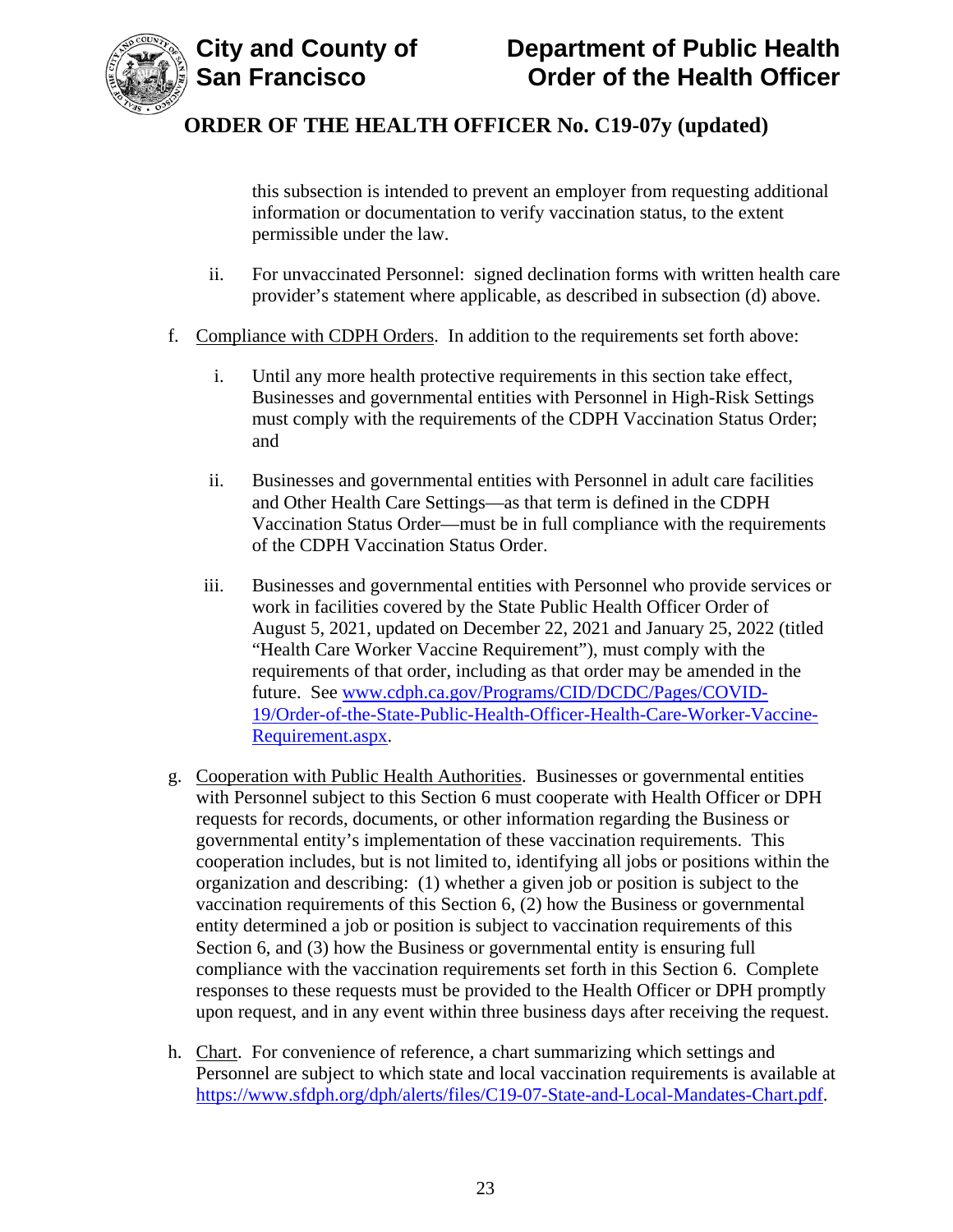

#### 7. Mega-Events.

a. Compliance with State's Post-Blueprint Guidance. All Businesses, governmental entities, and other organizations hosting Mega-Events, including when held at schools or under Programs for Children and Youth as provided in Section 5 above, must comply with the requirements in the State's Post-Blueprint Guidance for indoor Mega-Events and are strongly urged to follow the recommendations in the State's Post-Blueprint Guidance for outdoor Mega-Events.

#### b. Vaccine Verification or Negative Test Requirements.

i. Patron Vaccination or Testing. Through January 31, 2022, operators or hosts of indoor Mega-Events must require all patrons age 12 and up to show proof, before entering the facility, that they have completed the full initial course of vaccination (are Fully Vaccinated), subject to any applicable requirements of federal, state, or local laws requiring accommodation. Starting on February 1, 2022, operators or hosts of indoor Mega-Events must require all patrons to show proof, before entering the facility, of either a) being Up-to-Date on Vaccination, including for patrons age 12 and up receipt of a Booster as soon as they are Booster-Eligible, or b) having had a negative COVID-19 Test taken within one day (for antigen tests) or two days (for PCR tests) before entry into the facility. For patrons aged 12 to 15, operators or hosts of indoor Mega-Events are urged to enforce the mandate to show proof of a Booster as part of being Up-to-Date on Vaccination as soon as possible and are required to do so beginning March 1, 2022 unless the patron aged 12 to 15 shows proof of having had a negative COVID-19 Test taken within one day (for antigen tests) or two days (for PCR tests) before entry into the facility. Patrons age five to 11 (or their parents or guardians) must show for each such child either proof of Full Vaccination or a negative COVID-19 test taken within one day (for antigen tests) or two days (for PCR tests) before entry into the facility. Patrons age two to four (or their parents or guardians) must show for each such child proof of a negative COVID-19 test taken within one day (for antigen tests) or two days (for PCR tests) before entry into the facility.

Operators or hosts of indoor Mega-Events may not accept a written selfattestation as proof of Full Vaccination or of being Up-to-Date on Vaccination. For proof of a Test, self-administered antigen testing is not acceptable at this time unless there is third-party verification—the Business must require proof of a negative Test as outlined by CDPH's guidance in the section titled "What can be used as proof of a negative pre-entry test in settings where pre-entry testing is required?", available online at [www.cdph.ca.gov/Programs/CID/DCDC/Pages/COVID-19/Updated-COVID-](https://www.cdph.ca.gov/Programs/CID/DCDC/Pages/COVID-19/Updated-COVID-19-Testing-Guidance.aspx#pre-entry-testing)[19-Testing-Guidance.aspx#pre-entry-testing.](https://www.cdph.ca.gov/Programs/CID/DCDC/Pages/COVID-19/Updated-COVID-19-Testing-Guidance.aspx#pre-entry-testing) And consistent with State rules, operators or hosts of indoor Mega-Events are required to cross check proof of Full Vaccination or proof of negative COVID-19 test, as provided below, for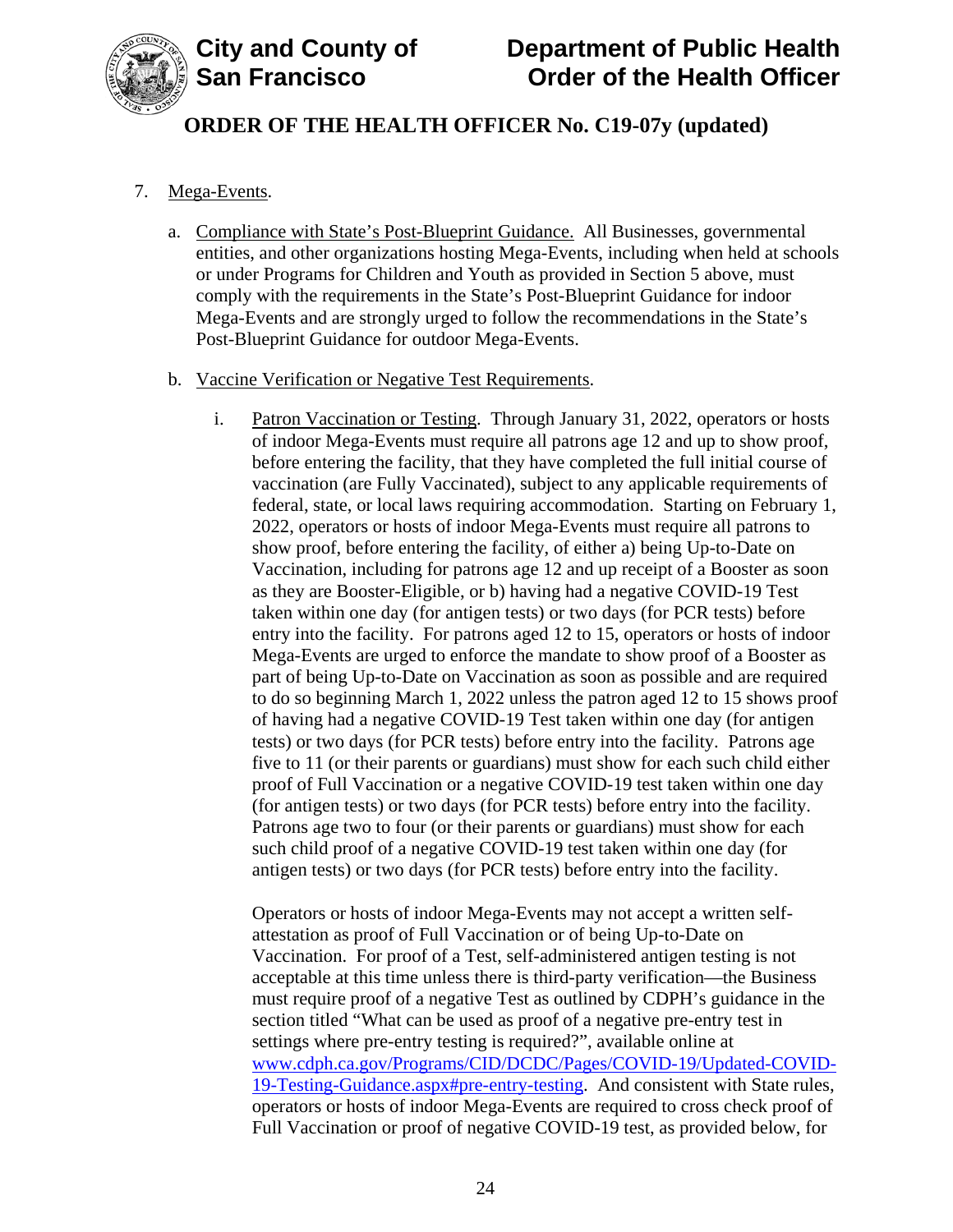

**City and County of Department of Public Health Order of the Health Officer** 

### **ORDER OF THE HEALTH OFFICER No. C19-07y (updated)**

each patron age 18 and up against a photo identification, unless photo identification is integrated into the digital COVID-19 vaccine record. Under no circumstance—including in response to a claim by a patron of an exemption of any kind—is the operator or host of an indoor Mega-Event allowed to admit a patron (except children under age two) who has not shown, as listed in this subsection, proof of either being Full Vaccinated or of a negative Test.

ii. Staff Vaccination or Testing. Through January 31, 2022, operators or hosts of indoor Mega-Events must require all staff to show proof, before entering the facility, that they have completed the full initial course of vaccination (are Fully Vaccinated), subject to any applicable requirements of federal, state, or local laws requiring accommodation. And starting on February 1, 2022, operators or hosts of indoor Mega-Events must require all staff to show proof, before entering the facility, of being Up-to-Date on Vaccination, including receipt of a Booster within eight days of their being Booster-Eligible. That means staff will meet the full requirements for being Up-to-Date on Vaccination no later than 15 days after being Booster-Eligible, and they can work at the Mega-Event so long as they get the Booster by the eighth day of being Booster-Eligible. These requirements for staff are subject to any applicable requirements for federal, state, or local laws requiring accommodation. As an alternative to meeting the Up-to-Date on Vaccination requirements, beginning on February 1, 2022, any staff who is allowed an exemption for a Religious Belief or Qualifying Medical Reason may enter the facility if they both a) show proof of having had a negative COVID-19 Test taken within one day (for antigen tests) or two days (for PCR tests) before entry into the facility (but staff is not required to be Tested more than twice each week so long as each Test is done at least three days apart) and b) wear a Well-Fitted Mask at all times except while actively performing or playing as required by Appendix A of this Order.

If a staff member covered by the requirements of this Section 7 to be Up-to-Date on Vaccination (in lieu of testing and masking for those who with a qualified exemption) recently had COVID-19 when that person would otherwise have been Booster-Eligible based on the period since becoming Fully Vaccinated, then that person should try to obtain the Booster as soon as possible at least 10 days after recovering and ending isolation. But to continue working in the indoor Mega-Event setting that person does not need to receive the Booster until 30 days after recovering from infection and discontinuing isolation, unless a healthcare provider recommends in a note that the Booster be delayed for a longer specified period.

For clarity, "staff" as used in this Section 7 does not include all individuals included in the broader term "Personnel." Performers or players who are not employed by the Business, governmental entity, or other organization hosting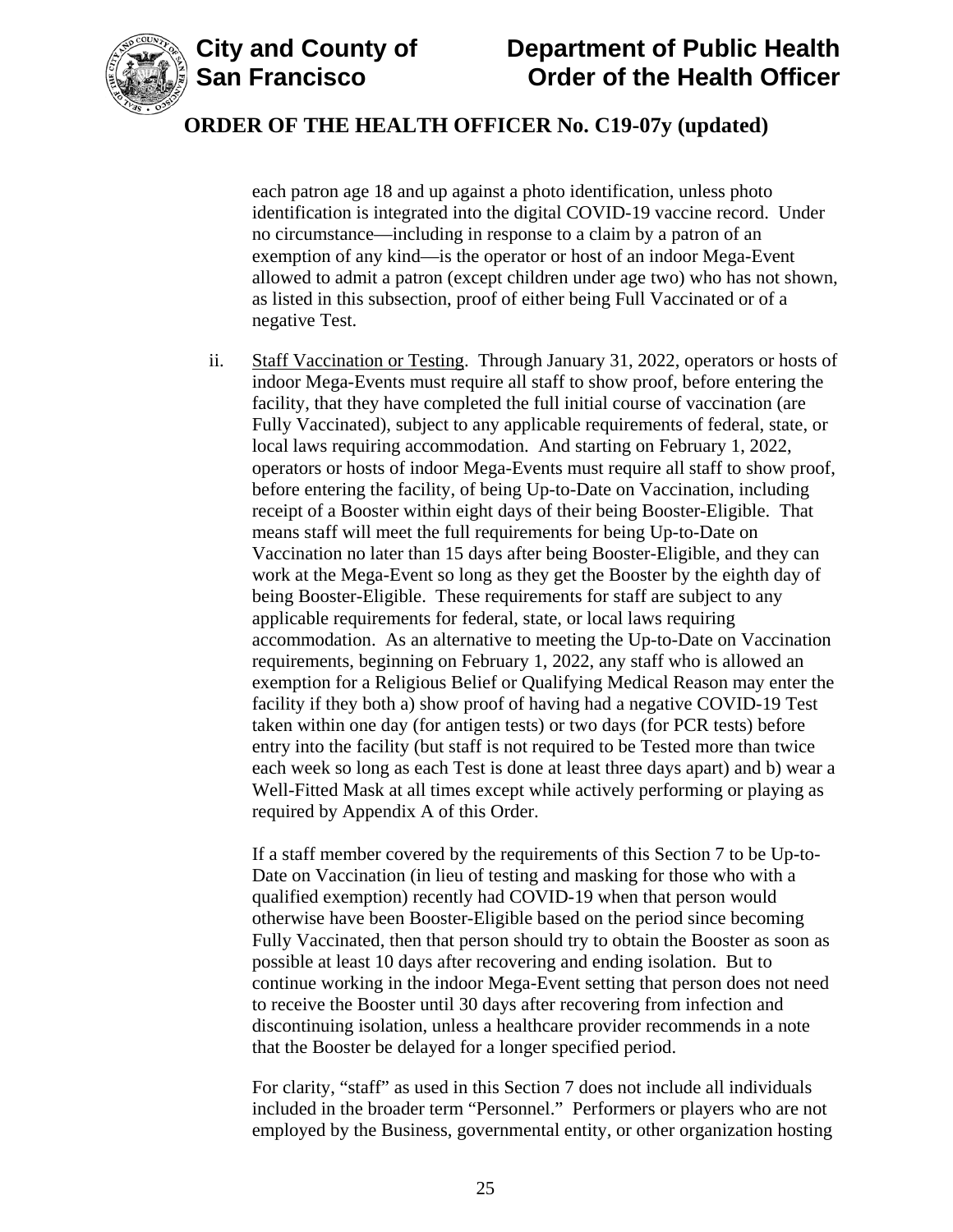

the event (*e.g.*, members of visiting teams and independent performers not employed by the host) are not covered by the mandate to be Up-to-Date on Vaccination listed in this Section, but are strongly encouraged to be Up-to-Date on Vaccination before playing or performing in San Francisco. If they are not Fully Vaccinated (meaning two weeks after completion of the full initial course of vaccination, as further defined in Section 1), and, on and after February 1, 2022, if they are not Up-to-Date on Vaccination (meaning, as further provided in Section 1, they have not received their full initial course of vaccination at least two weeks before and have not had a Booster once Booster-Eligible within the 15-day period as provided above in this subsection (ii)), they are required to comply with all of the following safety measures:

- Remain at least six feet away from members of the public for the entire duration of the event;
- Provide the Business, governmental entity, or other organization hosting the event with proof of a negative COVID-19 Test (nucleic acid or antigen) taken within one day (for antigen tests) or two days (for PCR tests) prior to entry into the facility or venue;
- Wear a Well-Fitted Mask at all times except while actively performing or playing as required by Appendix A of this Order; and
- Not enter the indoor portion of any of the businesses covered in Appendix B of this Order except areas required for them to perform or play.
- iii. Outdoor Mega-Events. Operators and hosts of outdoor Mega-Events are encouraged to consider requiring proof of Up-to-Date Vaccination as provided in Section 4 above.
- c. Health and Safety Plan Requirement.

The host or organizer of an indoor Mega-Event with 1,000 or more attendees or outdoor Mega-Event with 10,000 or more attendees, or a series of such Mega-Events, must submit to the Health Officer a proposed plan detailing the procedures that will be implemented to minimize the risk of transmission among patrons and Personnel. Specifically, the proposed plan should include to following:

- Description of event details (date/time; expected capacity; location; and type of event).
- Contact name for the event *(i.e., a person who can be reached in the event of an* outbreak and/or who can be contacted to discuss the proposed plan).
- An explanation of how the host or organizer will have attendees meet requirements for providing their vaccination or testing status (required indoors,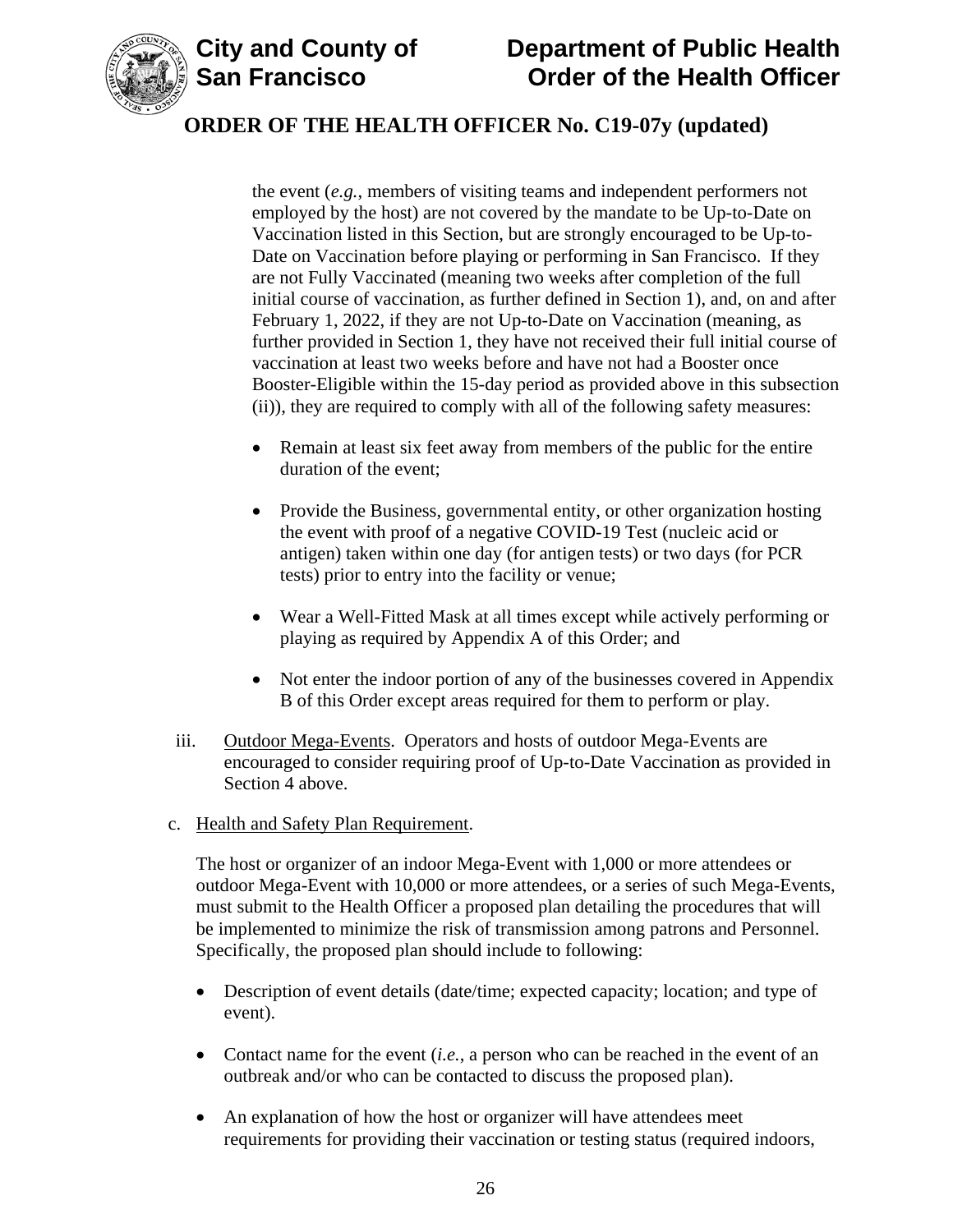

recommended outdoors).

- An explanation of how the host or organizer will communicate/message:
	- o Information to ensure that guests are aware of vaccination and testing requirements (indoors)/recommendations (outdoors); and
	- o The safety measures being taken.
- If the event is being held indoors, an explanation of how the host or organizer will adhere to the Face Covering Requirements and Appendix A of this Order.
- A description of the strategies that will be implemented to avoid stagnant crowds (this can include traffic flow, advanced ticketing, touchless payment, etc.).

A template for plans for indoor Mega-Events is available at [www.sfdph.org/dph/alerts/files/C19-07-HSP-over-1000.pdf.](https://www.sfdph.org/dph/alerts/files/C19-07-HSP-over-1000.pdf) Hosts or operators of Mega-Events may use the provided template or submit their own materials that comply with the requirements of this Order.

Plans must be submitted by email to [HealthPlan@sfcityatty.org](mailto:HealthPlan@sfcityatty.org) at least 10 business days before the planned event or, if earlier, ten business days before the date on which tickets will begin to be sold or offered to the public. The host or organizer does not need advance written approval of the Health Officer or the Health Officer's designee to proceed with the Mega-Event consistent with the plan. But in the event the Health Officer identifies deficiencies in the plan, DPH will contact the host or organizer, and the host or organizer is required to work with DPH to address any and all deficiencies.

- d. Recommendations for Outdoor Events. All Businesses, governmental entities, and other organizations hosting outdoor Mega-Events, including when held at schools or under Programs for Children and Youth as provided in Section 5 above, are encouraged to consider requiring all patrons age 12 and up to show proof, before entering the event, that they are Up-to-Date on Vaccination (including having received a Booster as soon as they are Booster-Eligible), subject to any applicable requirements of federal, state, or local laws requiring accommodation, and to follow the recommendations in the State's Post-Blueprint Guidance for outdoor Mega-Events.
- e. For convenience of reference, a chart summarizing the requirements for Mega-Events is available at [www.sfdph.org/dph/alerts/files/C19-07-Mega-and-Large-Event-](https://www.sfdph.org/dph/alerts/files/C19-07-Mega-and-Large-Event-Chart.pdf)[Chart.pdf.](https://www.sfdph.org/dph/alerts/files/C19-07-Mega-and-Large-Event-Chart.pdf)
- 8. COVID-19 Health Indicators. The City will continue to make publicly available on its website updated data on COVID-19 case rates, hospitalizations and vaccination rates. That information can be found online at [https://sf.gov/resource/2021/covid-19-data-and-](https://sf.gov/resource/2021/covid-19-data-and-reports)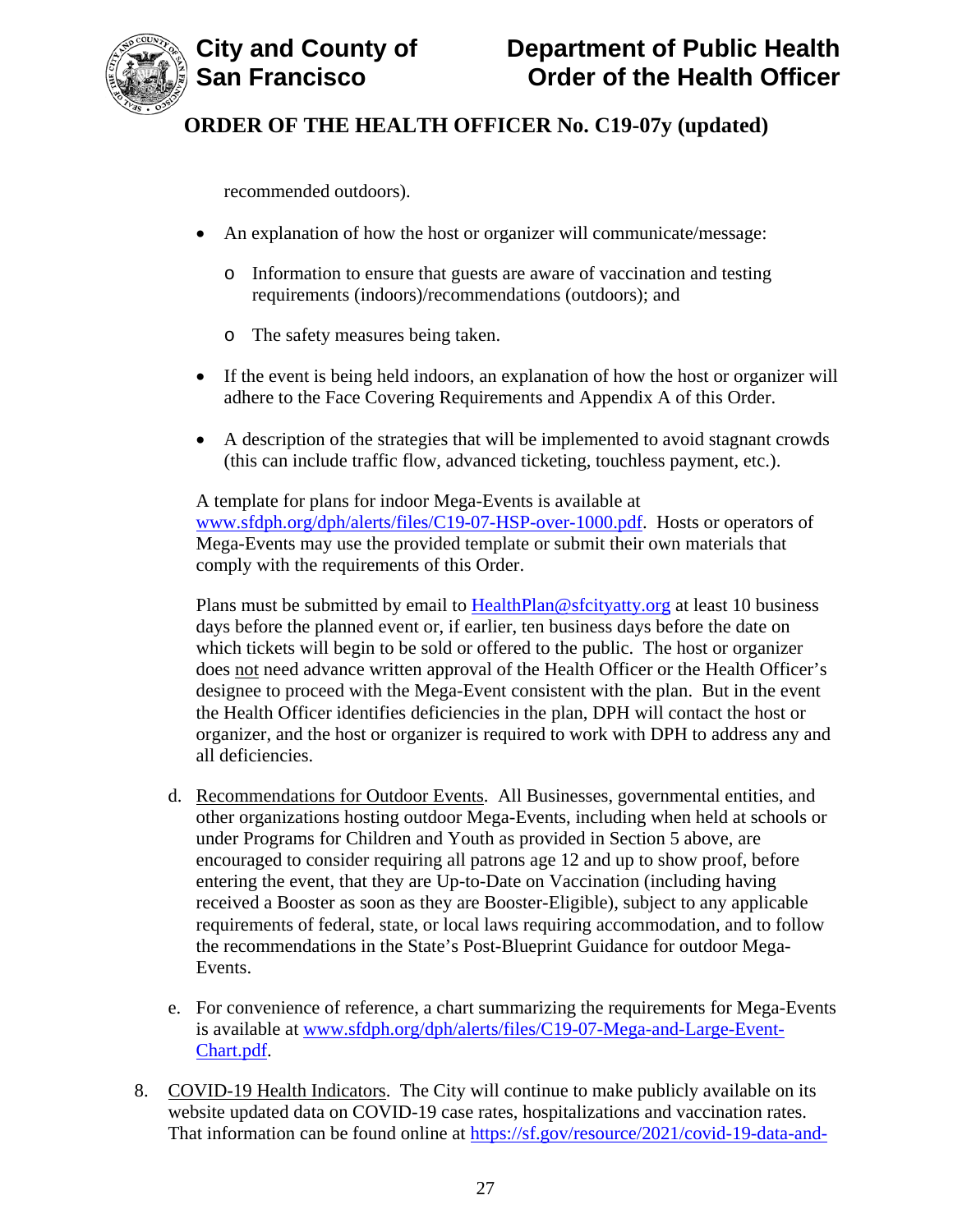

[reports.](https://sf.gov/resource/2021/covid-19-data-and-reports) The Health Officer will monitor this data, along with other data and scientific evidence, in determining whether to modify or rescind this Order, as further described in Section 2(a) above.

- 9. Incorporation of State and Local Emergency Proclamations and Federal and State Health Orders. The Health Officer is issuing this Order in accordance with, and incorporates by reference, the emergency proclamations and other federal, state, and local orders and other pandemic-related orders described below in this Section. But this Order also functions independent of those emergency proclamations and other actions, and if any State, federal, or local emergency declaration, or any State or federal order or other guidance, is repealed, this Order remains in full effect in accordance with its terms (subject to Section 13 below).
	- a. State and Local Emergency Proclamations. This Order is issued in accordance with, and incorporates by reference, the March 4, 2020 Proclamation of a State of Emergency issued by the Governor, the February 25, 2020 Proclamation by the Mayor Declaring the Existence of a Local Emergency, and the March 6, 2020 Declaration of Local Health Emergency Regarding Novel Coronavirus 2019 (COVID-19) issued by the Health Officer, as each of them have been and may be modified, extended, or supplemented.
	- b. State Health Orders. This Order is also issued in light of the various orders, directives, rules, and regulations of the State, including, but not limited to, those of the State's Public Health Officer and Cal/OSHA. The State has expressly acknowledged that local health officers have authority to establish and implement public health measures within their respective jurisdictions that are more restrictive than those implemented by the State Public Health Officer.
	- c. Federal Orders. This Order is further issued in light of federal emergency declarations and orders, including, but not limited to, the January 20, 2021 Executive Order on Protecting the Federal Workforce and Requiring Mask-Wearing, which requires all individuals in Federal buildings and on Federal land to wear masks, maintain physical distance, and adhere to other public health measures, and the February 2, 2021 Order of the CDC, which requires use of masks on public transportation, as each of them may have been and may be modified, extended or supplemented.

#### 10. Obligation to Follow Stricter Requirements of Orders.

Based on local health conditions, this Order includes a limited number of health and safety restrictions that are more stringent than those contained under State orders. Where a conflict exists between this Order and any state or federal public health order related to the COVID-19 pandemic, the most restrictive provision (*i.e.*, the more protective of public health) controls. Consistent with California Health and Safety Code section 131080 and the Health Officer Practice Guide for Communicable Disease Control in California, except where the State Health Officer may issue an order expressly directed at this Order and based on a finding that a provision of this Order constitutes a menace to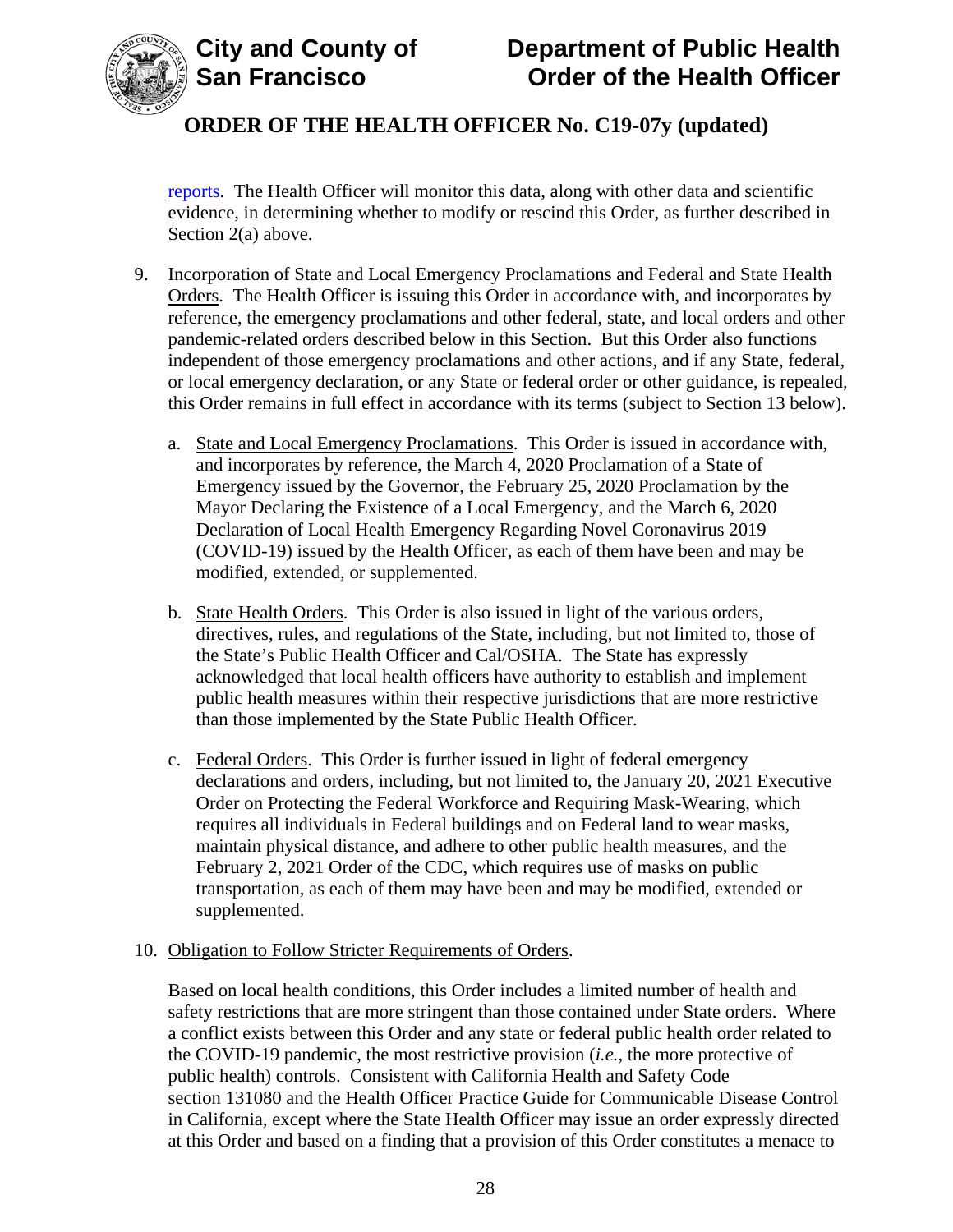

public health, any more restrictive measures in this Order continue to apply and control in this County.

11. Obligation to Follow Health Officer Orders and Directives and Mandatory State Guidance.

In addition to complying with all provisions of this Order, all individuals and entities, including all Businesses and governmental entities, must also follow any applicable orders and directives issued by the Health Officer (available online at [www.sfdph.org/healthorders](http://www.sfdph.org/healthorders) and [www.sfdph.org/directives\)](https://www.sfdph.org/directives) and any applicable mandatory guidance issued by the State Health Officer or California Department of Public Health. To the extent that provisions in the orders or directives of the Health Officer and the mandatory guidance of the State conflict, the more restrictive provisions (*i.e.*, the more protective of public health) apply. In the event of a conflict between provisions of any previously-issued Health Officer order or directive and this Order, this Order controls over the conflicting provisions of the other Health Officer order or directive.

#### 12. Enforcement.

Under Government Code sections 26602 and 41601 and Health and Safety Code section 101029, the Health Officer requests that the Sheriff and the Chief of Police in the County ensure compliance with and enforce this Order. The violation of any provision of this Order (including, without limitation, any health directives) constitutes an imminent threat and immediate menace to public health, constitutes a public nuisance, and is punishable by fine, imprisonment, or both. DPH is authorized to respond to such public nuisances by issuing Notice(s) of Violation and ordering premises vacated and closed until the owner, tenant, or manager submits a written plan to eliminate all violations and DPH finds that plan satisfactory. Such Notice(s) of Violation and orders to vacate and close may be issued based on a written report made by any City employees writing the report within the scope of their duty. DPH must give notice of such orders to vacate and close to the Chief of Police or the Chief's designee to be executed and enforced by officers in the same manner as provided by San Francisco Health Code section 597. As a condition of allowing a Business to reopen, DPH may impose additional restrictions and requirements on the Business as DPH deems appropriate to reduce transmission risks, beyond those required by this Order and other applicable health orders and directives.

#### 13. Effective Date.

This Order is effective at 12:01 a.m. on June 15, 2021 and will continue, as updated, to be in effect until the Health Officer rescinds, supersedes, or amends it in writing. The changes made in the January 26, 2022 update are effective immediately subject to certain changes becoming operative on February 1, 2022 as provided in this Order.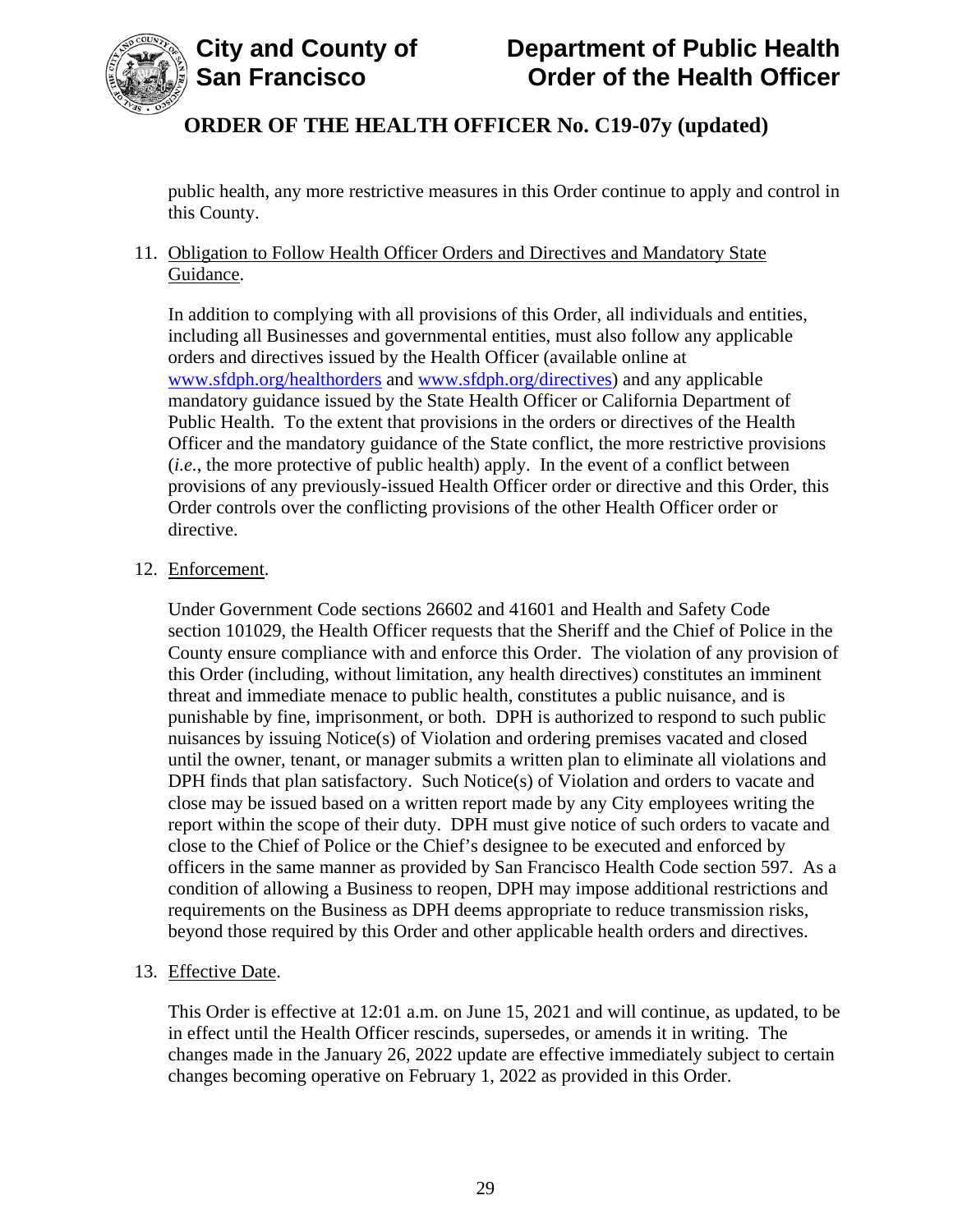

# **City and County of Department of Public Health Order of the Health Officer**

# **ORDER OF THE HEALTH OFFICER No. C19-07y (updated)**

#### 14. Relation to Other Orders of the San Francisco Health Officer.

Upon issuance, this Order revises and entirely replaces the prior update to Health Officer Order No. C19-07y (issued January 10, 2022). Leading up to and in connection with the effective date of this Order, the Health Officer has rescinded a number of other orders and directives relating to COVID-19, including those listed in the Health Officer's Omnibus Rescission of Health Officer Orders and Directives, dated June 11, 2021. On and after the effective date of this Order, the following orders and directives of the Health Officer shall continue in full force and effect: Order Nos. C19-16 (hospital patient data sharing), C19-18 (vaccine data reporting), C19-19 (minor consent to vaccination), and C19-20 (test collection sites); and the directives that this Order references in Sections 3 and 5, as the Health Officer may separately amend or later terminate any of them. Health Officer Order No. C19-15 was also reinstated on August 19, 2021, and remains in effect as outlined in that order (including as it is amended in the future). Also, this Order also does not alter the end date of any other Health Officer order or directive having its own end date or that continues indefinitely.

15. Copies.

The County must promptly provide copies of this Order as follows: (1) by posting on the DPH website (www.sfdph.org/healthorders); (2) by posting at City Hall, located at 1 Dr. Carlton B. Goodlett Pl., San Francisco, CA 94102; and (3) by providing to any member of the public requesting a copy.

16. Severability.

If a court holds any provision of this Order or its application to any person or circumstance to be invalid, then the remainder of the Order, including the application of such part or provision to other persons or circumstances, shall not be affected and shall continue in full force and effect. To this end, the provisions of this Order are severable.

#### **IT IS SO ORDERED:**

Susan Philip, MD, MPH, Dated: January 26, 2022 Health Officer of the City and County of San Francisco

- Attachments:<br>
Appendix A Face Covering Requirements (last updated January 26, 2022)
	- Appendix B Proof of Vaccination Requirements (last updated January 26, 2022)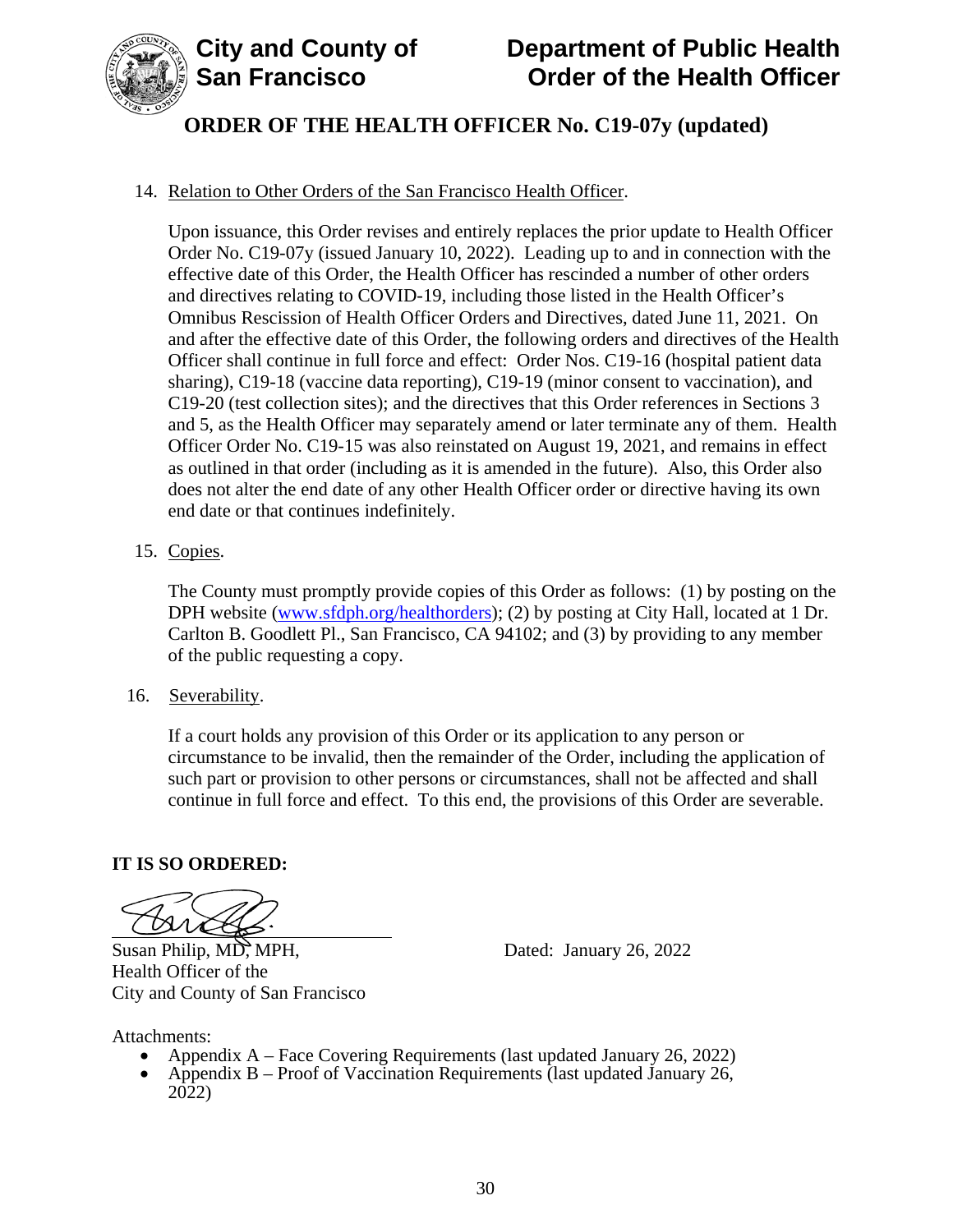#### 1. General Requirement to Wear Well-Fitted Mask.

Everyone, including people who have received their initial course of vaccination (also referred to as being Fully Vaccinated) or are Up-to-Date on Vaccination (meaning they have completed their initial course of vaccination and are at least seven days after having received a Booster once eligible for a Booster, as further defined in Section 1 of the body of the Order), must for the time being wear a Well-Fitted Mask in indoor public settings at all times except as provided in Sections 4 and 5, below. In coordination with health officers from other Bay Area jurisdictions, the Health Officer will, by a further amendment to the Order, terminate the general requirements in this Appendix A when all three of the following health and vaccination benchmarks are met (subject to any required State rules):

a. The case count in the County is at or below CDC level of yellow transmission for at least three continuous weeks (*i.e.*, fewer than 50 cases per 100,000 of population for the past seven days and less than 8% rate for positive tests over the past seven days);

b. The total number of patients hospitalized in the County due to COVID-19 is no more than 65 (*i.e.*, patients hospitalized not due to COVID-19 do not count towards this number); and

- c. The earlier of the following occurs:
	- i. 80% of the total population in the County (including children of all ages) have received their final dose of vaccine, subject to the Health Officer's consideration of the equitable distribution of the vaccine among children ages 5 to 11 years living in communities in the County that are vulnerable and highly impacted by COVID-19; or
	- ii. December 24, 2021, which is eight weeks after the FDA granted emergency use authorization of any COVID-19 vaccine for children ages 5 to 11 years.

After these conditions are met and the requirements under this Appendix A terminate, the Well-Fitted Mask and other face covering requirements and recommendations in the body of the Order will continue, as well as all Face Covering Requirements under any other federal, state, or local law, order, rule or regulation.

#### 2. Ventilation.

Businesses and operators of other public and private facilities where people are allowed to remove their Well-Fitted Masks indoors (under any of the exceptions provided in Section 5, below) may only allow people to remove their Well-Fitted Masks if they use at least one of the following ventilation strategies: (1) all available windows and doors accessible to fresh outdoor air are kept open as long as air quality and weather conditions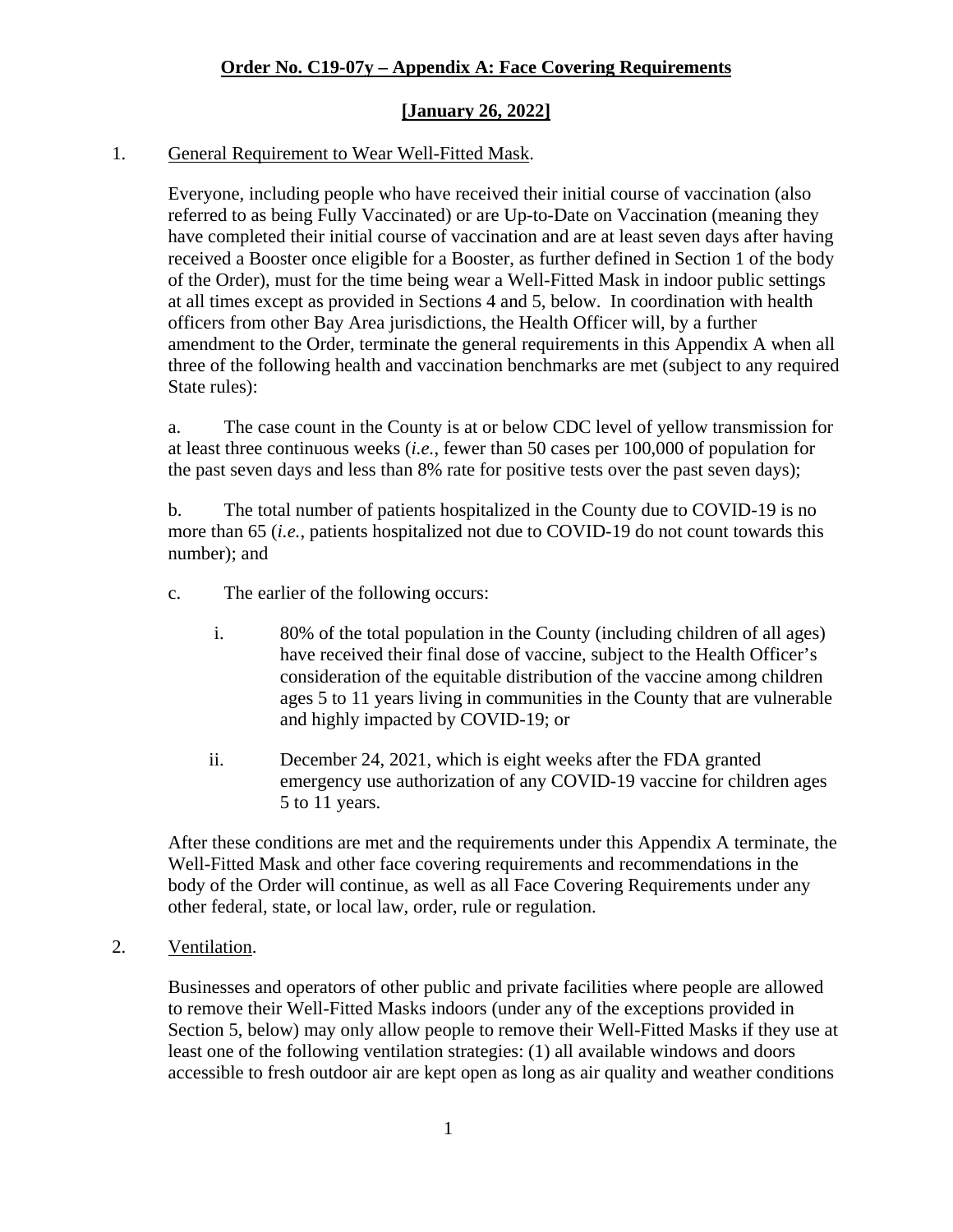#### **[January 26, 2022]**

permit; (2) fully operational HVAC system; or (3) appropriately sized portable air cleaners in each room. For clarity, if windows and doors are closed due to air quality or weather conditions, then a Business or operator of a public or private facility must follow at least one of remaining ventilation strategies before allowing people to remove their Well-Fitted Masks under this Order.

#### 3. Proof of Vaccination.

Businesses and other entities are urged to require people to provide proof that they have completed their initial vaccination series (are Fully Vaccinated) before allowing people to remove their Well-Fitted Mask to the extent allowed in Section 5, below. For clarity, even if a Business or other entity does verify that people are Fully Vaccinated, people still must wear a Well-Fitted Mask unless otherwise exempted under this Order. And as provided in the Order, each Business that is required to confirm proof of completion of the full initial course of vaccination (Full Vaccination) is strongly urged to implement measures as soon as possible to require its patrons and staff (as distinct from Personnel) to be Up-to-Date on Vaccination, including requiring them to show proof of receipt of a Booster once they are eligible.

#### 4. Status-Based Exemptions.

a. Medical or Safety Exemption. A person does not need to wear a Well-Fitted Mask when they can show: (1) a medical professional has provided a written exemption to the Face Covering Requirement, based on the person's medical condition, other health concern, or disability; or (2) that they are hearing impaired, or communicating with a person who is hearing impaired, where the ability to see the mouth is essential for communication; or (3) wearing a Well-Fitted Mask while working would create a risk to the person related to their work as determined by local, state, or federal regulators or workplace safety guidelines. In accordance with CDPH and CDC guidelines, if a person is exempt from wearing a Well-Fitted Mask under this paragraph, they still must wear an alternative face covering, such as a face shield with a drape on the bottom edge, unless they can show either: (1) a medical professional has provided a written exemption to this alternative face covering requirement, based on the person's medical condition, other health concern, or disability; or (2) wearing an alternative face covering while working would create a risk to the person related to their work as determined by local, state, or federal regulators or workplace safety guidelines.

A Well-Fitted Mask should also not be used by anyone who has trouble breathing or is unconscious, incapacitated, or otherwise unable to remove the Well-Fitted Mask without assistance.

b. Children. In accordance with CDPH and CDC guidelines, any child younger than two years old must not wear a Well-Fitted Mask because of the risk of suffocation. Children age two to nine years must wear Well-Fitted Masks to the greatest extent feasible. Children age two to nine years may wear an alternative face covering (as that term is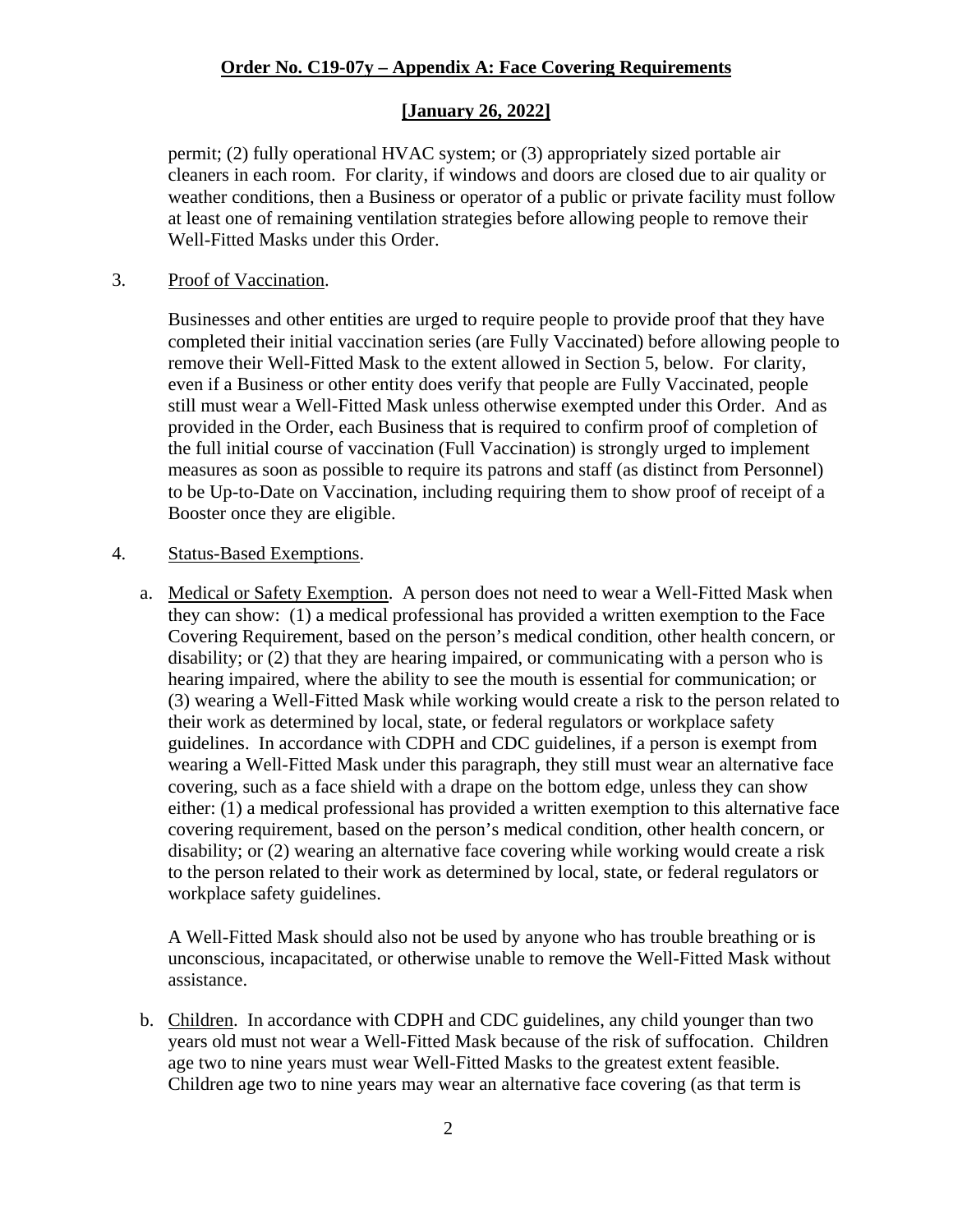#### **[January 26, 2022]**

described in Section 4.a, above) if their parent or caregiver determines it will improve the child's ability to comply with this Order. Children age two to nine and their accompanying parents or caregivers should not be refused any essential service based on a child's inability to wear a Well-Fitted Mask (for example, if a four-year old child refuses to keep a Well-Fitted Mask on in a grocery store), but the parent or caregiver should when possible take reasonable steps to have the child wear a Well-Fitted Mask to protect others and minimize instances when children without Well-Fitted Masks are brought into settings with other people. Parents and caregivers of children age two to nine years must supervise the use of Well-Fitted Masks to ensure safety and avoid misuse. Children must wear face coverings in schools as required under State health rules.

- c. Personal Protective Equipment. A person does not need to wear a Well-Fitted Mask when wearing personal protective equipment ("PPE") that is more protective than a Well-Fitted Mask, including when required by (i) any workplace policy or (ii) any local, state, or federal law, regulation, or other mandatory guidance. When a person is not required to wear such PPE and in an indoor public setting, they must wear a Well-Fitted Mask or PPE that is more protective unless otherwise exempted under this Order.
- 5. Activity- and Location-Based Exemptions.

To the extent allowed by state or federal rules requiring face coverings for unvaccinated people, and subject to any additional health restrictions a particular Business or government agency may impose for a facility or other setting it owns, operates, or controls, wearing a Well-Fitted Mask is not required in any of the following situations:

- a. Indoor Public Setting While Alone or with member of Household. A person does not need to wear a Well-Fitted Mask when they are alone or with a member of their Household in a public building or completely enclosed space such as an office, and people who are not part of their Household are not likely to be in the same space. If someone who is not part of a person's Household enters the enclosed space, both people must wear a Well-Fitted Mask for the duration of the interaction. For clarity, people must wear Well-Fitted Masks whenever they are in semi-enclosed spaces such as cubicles and common areas for shared living settings, such as hotels, shared rentals with multiple Households, dormitories, fire stations, lobbies, and elevators. A Well-Fitted Mask must be worn if the person is in an indoor public space where others who are not part of their Household routinely are present.
- b. Active Eating and Drinking. People may remove their Well-Fitted Mask while actively eating or drinking. People are urged to be seated at a table or positioned at a stationary counter or place while eating or drinking. For clarity, Well-Fitted Masks may be removed while actively eating or drinking in both indoor dining and indoor settings other than indoor dining where patrons may eat or drink, such as live performances and movies.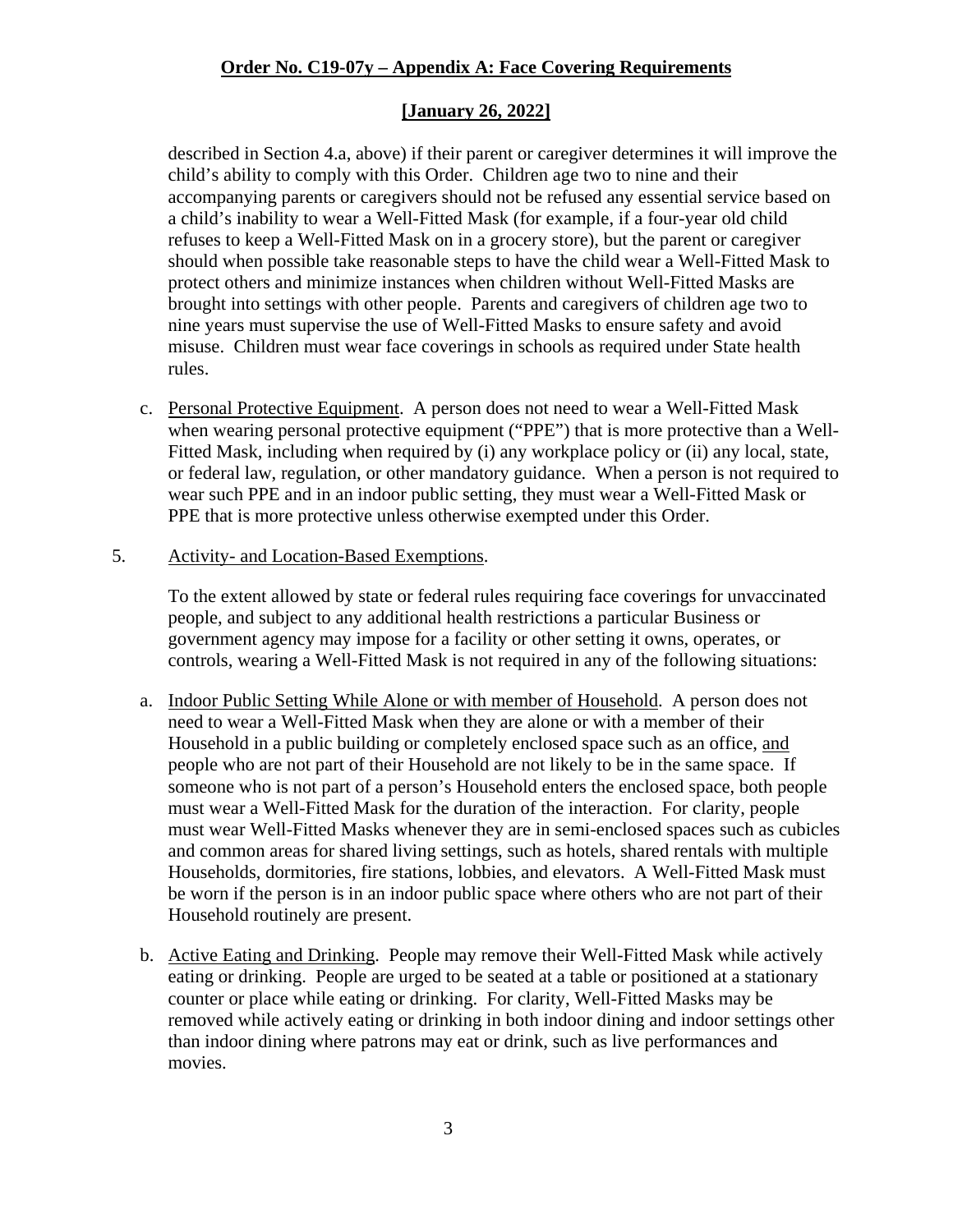#### **[January 26, 2022]**

c. Motor Vehicles. A person does not need to wear a Well-Fitted Mask when in a personal motor vehicle and either alone or exclusively with other members of the same Household. But a Well-Fitted Mask is required when alone in the vehicle if the vehicle is used as a taxi or for any private car service or ride-sharing vehicle. Persons sharing a personal motor vehicle with people outside of the same Household are strongly encouraged to roll down the vehicle's windows for ventilation.

Effective at 12:01 a.m. on February 1, 2022, certain Personnel may also remove their Well-Fitted Mask in motor vehicles they use for work or in personal motor vehicles they use to commute to and from work, if all of the following conditions are satisfied:

- i. Everyone in the motor vehicle who removes their Well-Fitted Mask must be Up-to-Date on Vaccination. Anyone in the motor vehicle who is Fully Vaccinated but not Up-to-Date on Vaccination (meaning they are eligible for but have not received a Booster or received one in the preceding six days) must keep their Well-Fitted Mask on at all times.
- ii. Everyone in the motor vehicle must be Up-to-Date on Vaccination or Fully Vaccinated unless they are unvaccinated due to a Qualifying Medical Reason, Religious Beliefs, or age restriction to vaccination. If anyone is unvaccinated due to a Qualifying Medical Reason, Religious Beliefs, or age restriction to vaccination, that person (except children under age two) may only be in the motor vehicle if they had a negative COVID-19 Test taken within one day (for antigen tests) or two days (for PCR tests) before entry into the motor vehicle and keep their Well-Fitted Mask on at all times (but people are not required to be Tested more than twice each week so long as each Test is done at least three days apart).
- iii. Everyone in the motor vehicle must be employed by the same Business or other entity. For clarity, this exemption does not apply to carpools where the people in the vehicle are employed by two or more different Businesses or other entities.
- iv. In the context of this rule, Well-Fitted Masks may be removed by anyone present based on other exceptions listed in this Appendix (such as removal while actively eating or drinking). But this rule does not apply in the context of TK-12 schools (which are subject to Health Officer Directive No. 2020-33, including as it is amended) or Programs for Children and Youth (which are subject to Health Officer Directive No. 2020-14, including as it is amended).

This Personnel motor vehicle exemption does not apply to use of any mode of public transit, taxis, limousines, or shared transportation networks.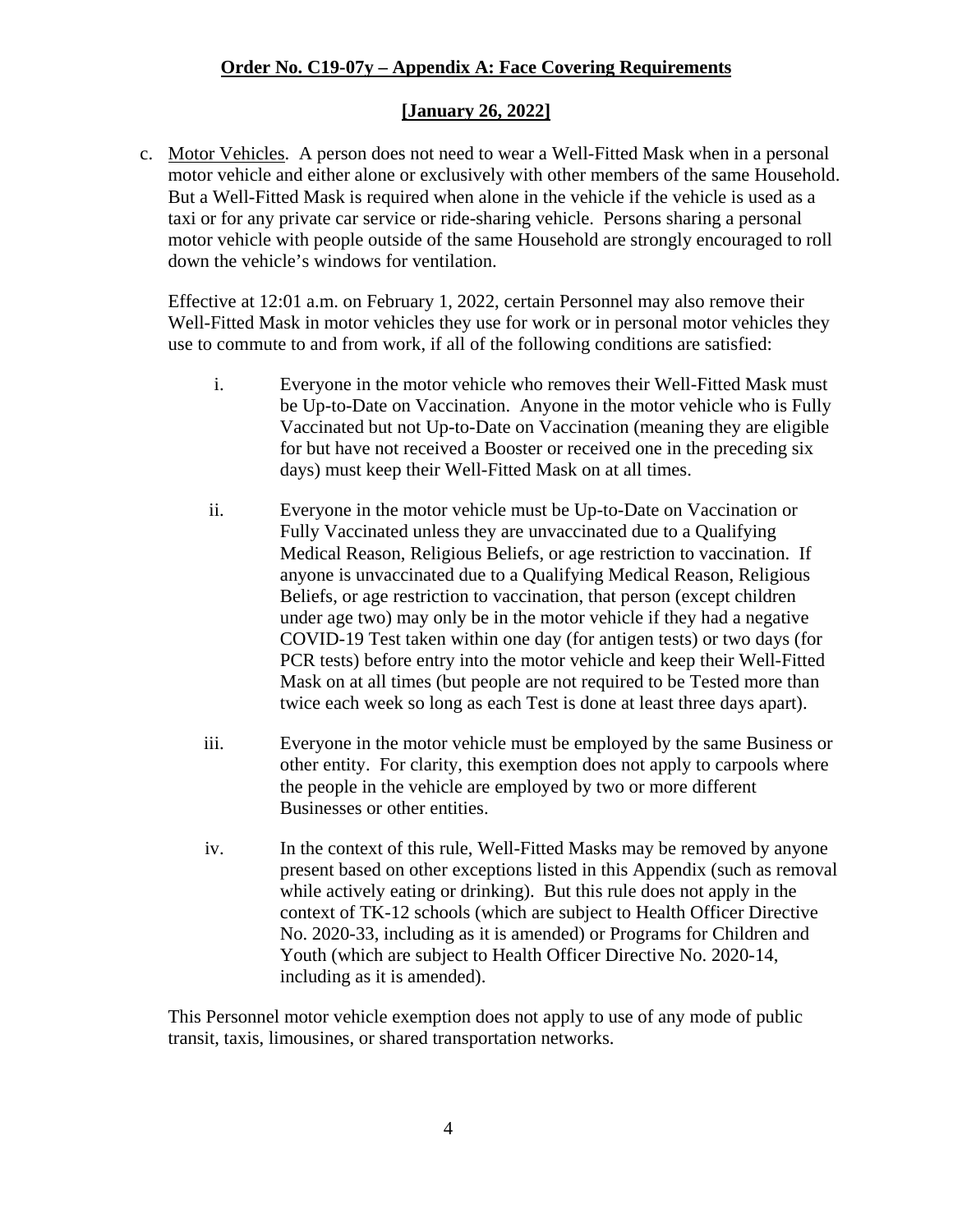#### **[January 26, 2022]**

- d. Showering, Personal Hygiene, or Sleeping. People may remove their Well-Fitted Mask only while showering or actively engaging in personal hygiene that requires removal of the Well-Fitted Mask, including at a gym, fitness center, or other facility. People may remove their Well-Fitted Mask while sleeping in indoor public settings.
- e. Live or Recorded Performance and Professional Sports. Performers at indoor live or recorded settings or events such as concerts, live music, film, television, recording studios, theater, opera, symphony, and professional sports may remove their Well-Fitted Masks while actively performing or practicing. If they remove their Well-Fitted Mask, performers must maintain at least six feet of distance from attendees and employees and are encouraged to maintain as much distance from other performers as possible. Performers are strongly urged to be Fully Vaccinated or regularly tested, and to wear their Well-Fitted Masks to the greatest extent possible. Attendees and Personnel must remain masked while attending or working at the performance except when another exemption applies.
- f. Religious Gatherings. Service leaders of indoor public religious gatherings, including by way of example but not limitation, choirs, may remove their Well-Fitted Mask while actively performing religious services. If they remove their Well-Fitted Mask, service leaders must maintain at least six feet of distance from participants except when another exception applies and are encouraged to maintain as much distance from other service leaders as possible. Service leaders are strongly urged to be Fully Vaccinated or regularly tested, and to wear their Well-Fitted Masks to the greatest extent possible. Participants in indoor religious gatherings may remove their Well-Fitted Masks to participate in religious rituals.

Effective at 12:01 a.m. on February 1, 2022, service leaders, participants, and Personnel in indoor public religious gatherings may remove their Well-Fitted Masks (with no distancing requirement) if all of the following conditions are satisfied:

- i. All people (including service leaders, participants, and Personnel) entering the facility who remove their Well-Fitted Mask must provide proof they are Up-to-Date on Vaccination. Anyone entering the facility who is Fully Vaccinated but not Up-to-Date on Vaccination (meaning they are eligible for but have not received a Booster or received one in the preceding six days) must keep their Well-Fitted Mask on at all times.
- ii. Everyone in the facility must be Up-to-Date on Vaccination or Fully Vaccinated unless they are unvaccinated due to a Qualifying Medical Reason, Religious Beliefs, or age restriction to vaccination. If anyone is unvaccinated due to a Qualifying Medical Reason, Religious Beliefs, or age restriction to vaccination, that person (except children under age two) may only be in the facility if they had a negative COVID-19 Test taken within one day (for antigen tests) or two days (for PCR tests) before entry into the motor vehicle and keep their Well-Fitted Mask on at all times (but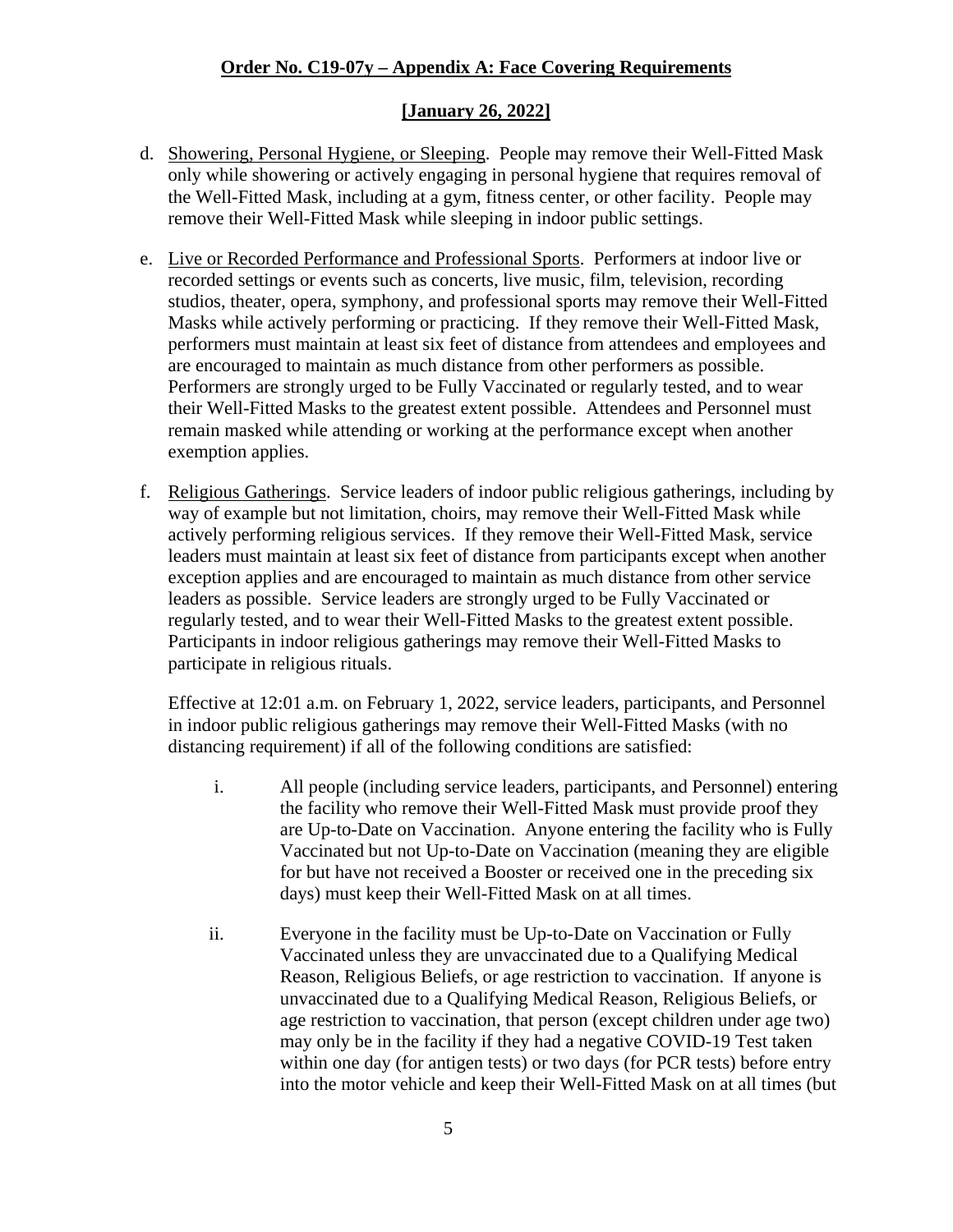people are not required to be Tested more than twice each week so long as each Test is done at least three days apart).

- iii. The religious gathering consists of a stable group of people who participate on a regular basis. No guests or people who are not part of the congregation or do not regularly participate in the religious gathering are present. If any guest or individual who is not part of the congregation or does not regularly participate in the religious gathering is present, everyone must wear a Well-Fitted Mask unless otherwise exempted by this Order.
- iv. The operator of the facility or host of the religious gathering controls access to ensure that all people entering the facility are Fully Vaccinated or Up-to-Date on Vaccination except as allowed in subsection f.ii. People who enter the facility on an intermittent or occasional basis for short periods of time (*e.g.*, people who deliver goods or packages) do not need to provide proof of Full Vaccination or being Up-to-Date on Vaccination, but must wear a Well-Fitted Mask unless otherwise exempted under this Order and are strongly encouraged to avoid entering any area of the facility covered by this exemption where people in that area do not need to wear Well-Fitted Masks. For clarity, anyone who participates in the religious gathering at the facility is not considered to be there on an intermittent or occasional basis for a short period of time, regardless of how briefly they may participate or whether the gathering itself does not last long.
- v. In the context of this rule, Well-Fitted Masks may be removed by anyone present based on other exceptions listed in this Appendix (such as removal while actively eating or drinking or while showering). But this rule does not apply in the context of TK-12 schools (which are subject to Health Officer Directive No. 2020-33, including as it is amended) or Programs for Children and Youth (which are subject to Health Officer Directive No. 2020-14, including as it is amended).
- vi. The operator of the facility or host of the gathering must implement at least one of the ventilation strategies listed in Section 2 of this Appendix A.
- vii. An operator of the facility or host of the gathering may provide for distinct gathering spaces where people may remove their Well-Fitted Masks. For example, if a religious gathering occupies two floors in a building, people on one floor could remove their Well-Fitted Masks because everyone present meets the requirements of subsections f.i through f.iv and the space otherwise satisfies all the conditions in this Section, but all the people on another floor must wear a Well-Fitted Mask because they do not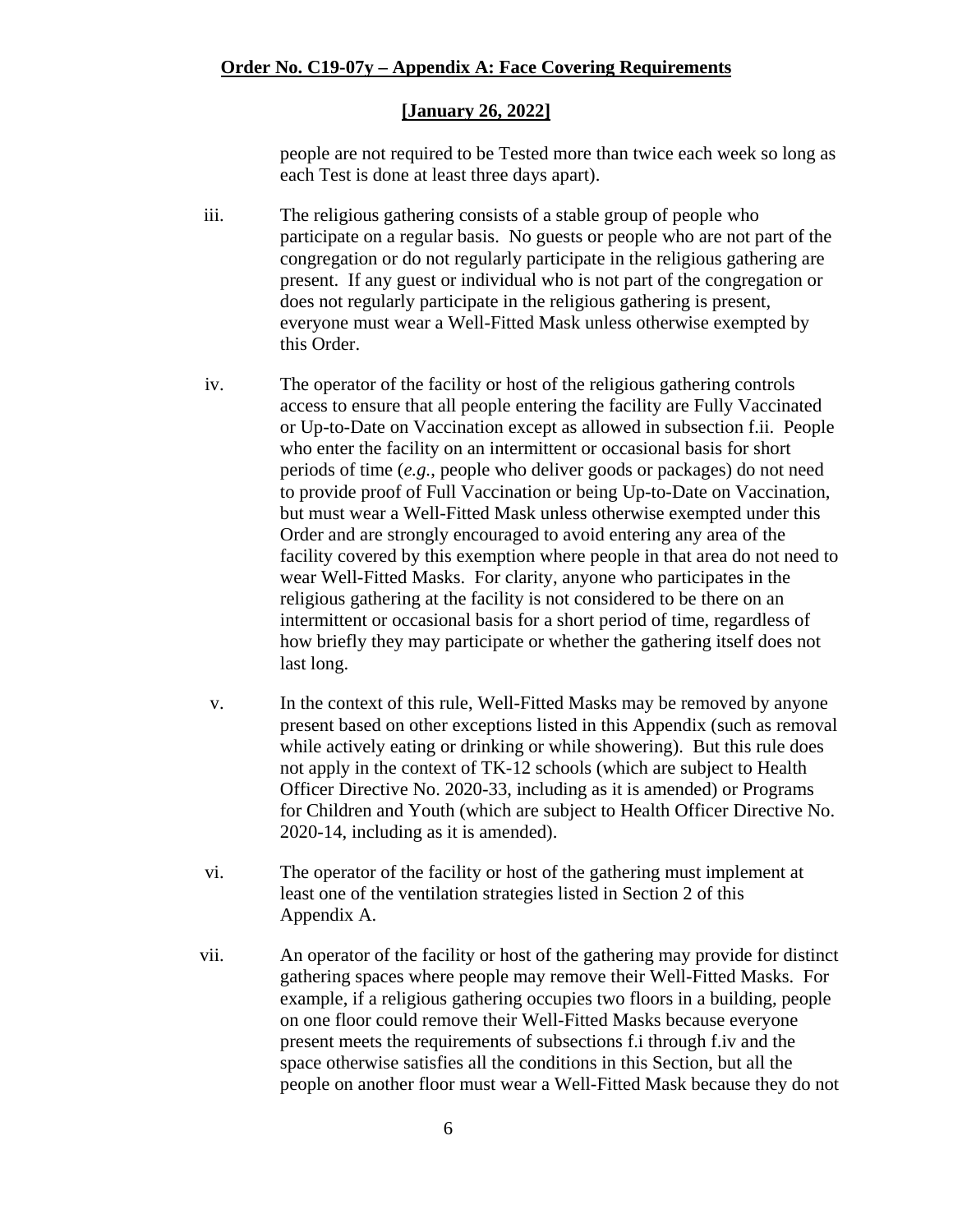satisfy all the conditions of this Section (*e.g.*, not Fully Vaccinated, not Up-to-Date on Vaccination, or are guests). But, people must wear a Well-Fitted Mask in common areas in that building, such as elevators, lobbies, or restrooms, where people from the two spaces could interact.

- viii. Consistent with the Cal/OSHA definition of "outbreak," people may remove their Well-Fitted Masks under this exemption only if there have been no outbreaks (currently defined as three or more COVID-19 cases in an "exposed group" within a 14-day period) for the past 30 days.
- g. Personal Services. Patrons of personal services such as facials, beard trims, facial piercing and tattoos, and facial massages may remove their Well-Fitted Mask only while actively receiving a service or treatment that requires temporary removal of the Well-Fitted Mask. Where they cannot maintain at least six feet of distance, providers of personal services must wear a N-95 mask, respirator, or procedural/surgical mask while administering the service.
- h. Recreational Sports. Except as provided in this subsection h below, participants in indoor recreational sports, gyms, and yoga studios may not remove their Well-Fitted Masks except while actively engaged in water-based sports (*i.e.*, swimming, swim lessons, diving, and water polo) and other sports where masks create imminent risk to health (*e.g.*, wrestling and judo). Swim instructors who are not Fully Vaccinated are required to wear a face shield at all times that they are in the water with other people.

Effective at 12:01 a.m. on February 1, 2022, patrons and Personnel of indoor gyms, fitness centers, yoga studios, and other fitness or recreational facilities may remove their Well-Fitted Masks if all of the following conditions are satisfied:

- i. All people (including patrons and Personnel) entering the facility who remove their Well-Fitted Mask must provide proof they are Up-to-Date on Vaccination. Anyone entering the facility who is Fully Vaccinated but not Up-to-Date on Vaccination (meaning they are eligible for but have not received a Booster or received one in the preceding six days) must keep their Well-Fitted Mask on at all times.
- ii. Everyone in the facility must be Up-to-Date on Vaccination or Fully Vaccinated unless they are unvaccinated due to a Qualifying Medical Reason, Religious Beliefs, or age restriction to vaccination. If anyone is unvaccinated due to a Qualifying Medical Reason, Religious Beliefs, or age restriction to vaccination, that person (except children under age two) may only be in the facility if they had a negative COVID-19 Test taken within one day (for antigen tests) or two days (for PCR tests) before entry into the motor vehicle and keep their Well-Fitted Mask on at all times (but people are not required to be Tested more than twice each week so long as each Test is done at least three days apart).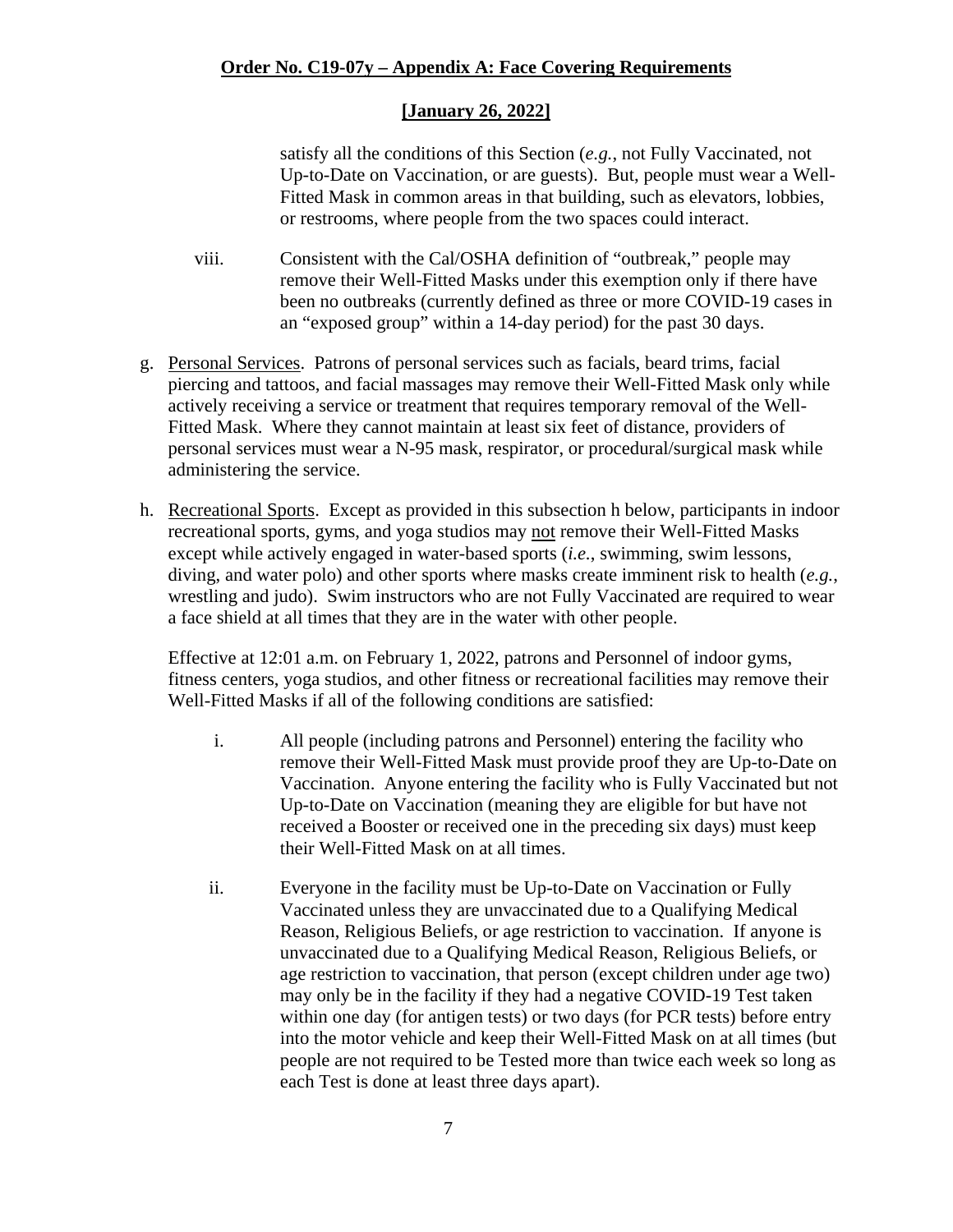- iii. The patrons must be limited to members or other regular participants for whom the operator of the facility maintains contact information. No guests or drop-ins may be present. If a guest or drop-in is present, everyone in the facility must wear a Well-Fitted Mask unless otherwise exempted under this Order.
- iv. The operator of the facility controls access to ensure that all people entering the facility are Fully Vaccinated or Up-to-Date on Vaccination except as allowed in subsection h.ii. People who enter the facility on an intermittent or occasional basis for short periods of time (*e.g.*, people who deliver goods or packages) do not need to provide proof of Full Vaccination or being Up-to-Date on Vaccination, but must wear a Well-Fitted Mask unless otherwise exempted under this Order and are strongly encouraged to avoid entering any area of the facility covered by this exemption where people in that area do not need to wear Well-Fitted Masks. For clarity, anyone who participates in the exercise, recreational, or fitness activities at the facility is not considered to be there on an intermittent or occasional basis for a short period of time, regardless of how briefly they may participate or whether the activity itself does not last long.
- v. In the context of this rule, Well-Fitted Masks may be removed by anyone present based on other exceptions listed in this Appendix (such as removal while actively eating or drinking or while showering). But this rule does not apply in the context of TK-12 schools (which are subject to Health Officer Directive No. 2020-33, including as it is amended) or Programs for Children and Youth (which are subject to Health Officer Directive No. 2020-14, including as it is amended).
- vi. The operator of the facility must implement at least one of the ventilation strategies listed in Section 2 of this Appendix A.
- vii. An operator of the facility may provide for distinct exercise spaces where people may remove their Well-Fitted Mask masks. For example, if a gym has two floors, people on one floor could remove their Well-Fitted Masks because they everyone present meets the requirements of subsections h.i through h.iv and the space otherwise meets all the conditions listed in this Section, but all the people on another floor must wear a Well-Fitted Mask because they do not meet the conditions listed in this section (*e.g.*, not Fully Vaccinated or Up-to-Date on Vaccination due to a medical exemption or is a guest). Or if the facility has fully-enclosed rooms for separate uses (*e.g.*, a yoga, cardio, or spin room), people in that room could remove their Well-Fitted Mask when they are Up-to-Date on Vaccination, all others present meet the requirements above, and the space otherwise meets all the conditions listed in this Section, where the people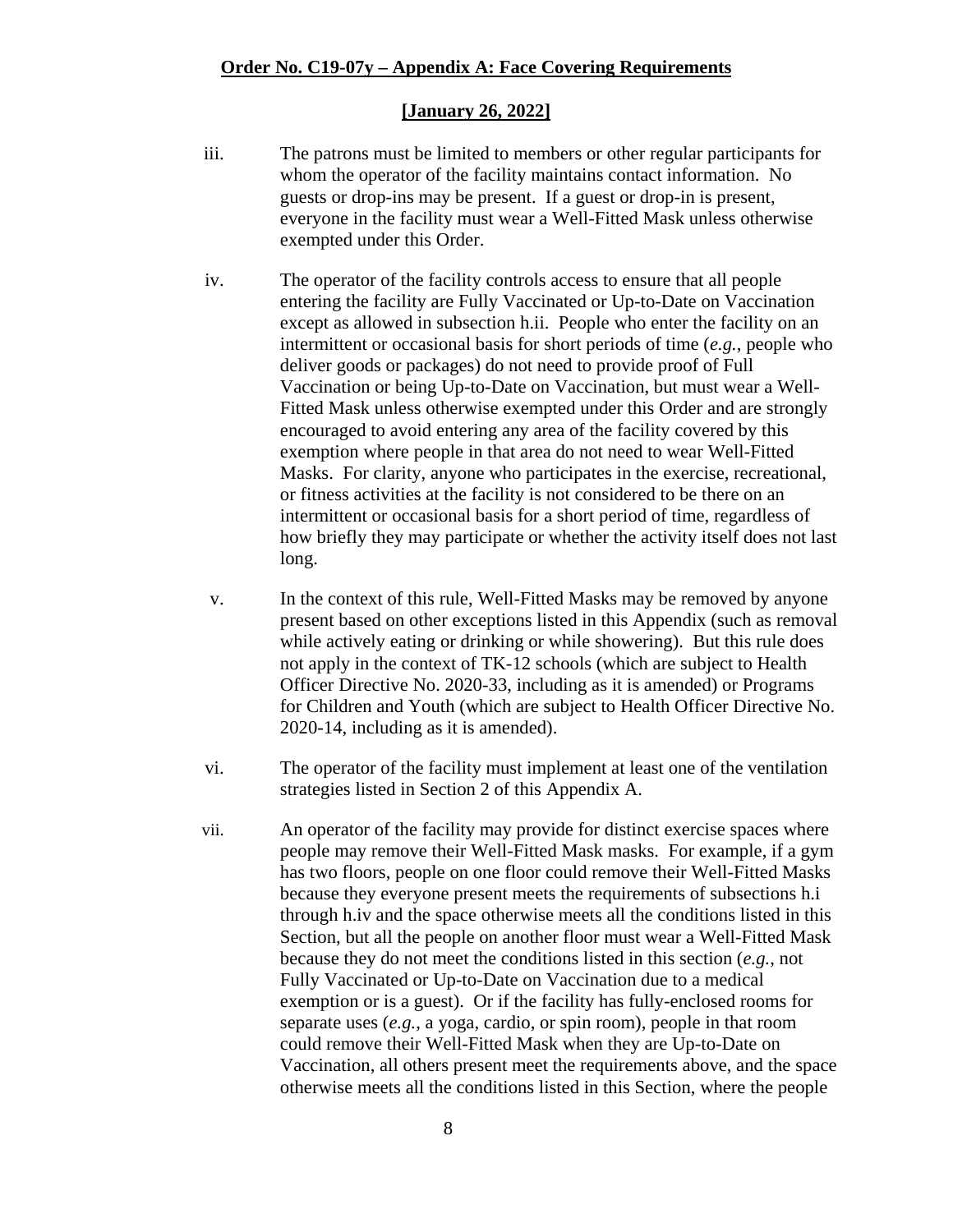in other shared areas of the facility remain masked. But, people must wear a Well-Fitted Mask in common areas in that facility, such as elevators, lobbies, or restrooms, where people from the two spaces could interact.

- viii. Consistent with the Cal/OSHA definition of "outbreak," people may remove their Well-Fitted Masks under this exemption only if there have been no outbreaks (currently defined as three or more COVID-19 cases in an "exposed group" within a 14-day period) for the past 30 days.
- i. Offices. Effective at 12:01 a.m. on February 1, 2022, Personnel in indoor offices may remove their Well-Fitted Masks if all of the following conditions are satisfied:
	- i. All people entering the facility who remove their Well-Fitted Mask must provide proof they are Up-to-Date on Vaccination. Anyone entering the facility who is Fully Vaccinated but not Up-to-Date on Vaccination (meaning they are eligible for but have not received a Booster or received one in the preceding six days) must keep their Well-Fitted Mask on at all times.
	- ii. Everyone in the facility must be Up-to-Date on Vaccination or Fully Vaccinated unless they are unvaccinated due to a Qualifying Medical Reason, Religious Beliefs, or age restriction to vaccination. If anyone is unvaccinated due to a Qualifying Medical Reason, Religious Beliefs, or age restriction to vaccination, that person (except children under age two) may only be in the facility if they had a negative COVID-19 Test taken within one day (for antigen tests) or two days (for PCR tests) before entry into the motor vehicle and keep their Well-Fitted Mask on at all times (but people are not required to be Tested more than twice each week so long as each Test is done at least three days apart).
	- iii. The people in the office space must be limited to the Personnel of the Business or other entity. No visitors may be present. If a visitor is present, everyone in the office space must wear a Well-Fitted Mask unless otherwise exempted under this Order.
	- iv. The Business or other entity controls access to ensure that all people entering the office space are Fully Vaccinated or Up-to-Date on Vaccination except as allowed in subsection i.ii. People who enter the office space on an intermittent or occasional basis for short periods of time (*e.g.*, people who deliver goods or packages) do not need to provide proof of Full Vaccination or being Up-to-Date on Vaccination, but must wear a Well-Fitted Mask unless otherwise exempted by this Order and are strongly encouraged to avoid entering any area of the facility covered by this exemption where people in that area do not need to wear Well-Fitted Masks. For clarity, anyone who works for the employer or in the office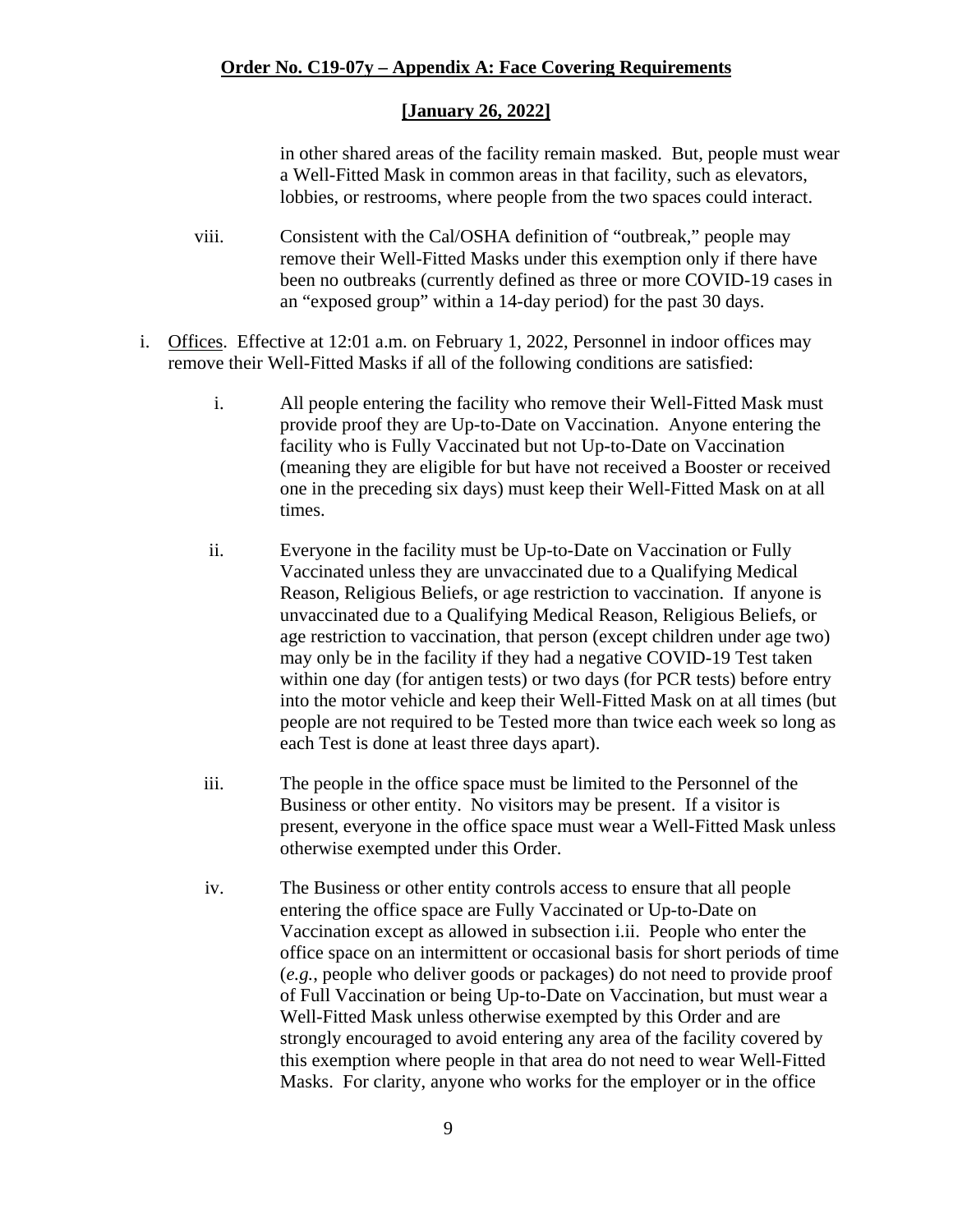space is not considered to be there on an intermittent or occasional basis for a short period of time, regardless of how irregularly or briefly they may be in the space.

- v. In the context of this rule, Well-Fitted Masks may be removed by anyone present based on other exceptions listed in this Appendix (such as removal while actively eating or drinking or while showering). But this rule does not apply in the context of TK-12 schools (which are subject to Health Officer Directive No. 2020-33, including as it is amended) or Programs for Children and Youth (which are subject to Health Officer Directive No. 2020-14, including as it is amended).
- vi. The Business or other entity must implement at least one of the ventilation strategies listed in Section 2 of this Appendix A.
- vii. A Business or other entity may provide for distinct work spaces where people may remove their Well-Fitted Masks. For example, if an employer occupies two floors in a building, employees on one floor could remove their Well-Fitted Masks because everyone present meets the requirements of subsections i.i through i.iv and the space otherwise satisfies all the conditions in this Section, but all the employees on another floor must wear a Well-Fitted Mask because they do not satisfy all the conditions of this Section (*e.g.*, not Fully Vaccinated, not Up-to-Date on Vaccination, or are visitors). But, people must wear a Well-Fitted Mask in common areas in that building, such as elevators, lobbies, or restrooms, where people from the two spaces could interact.
- viii. Consistent with the Cal/OSHA definition of "outbreak," people may remove their Well-Fitted Masks under this exemption only if there have been no outbreaks (currently defined as three or more COVID-19 cases in an "exposed group" within a 14-day period) for the past 30 days.
- j. Indoor Classes, Lectures, and Other Similar Gatherings. Lecturers and other instructors in indoor classes and speakers at gatherings in other indoor settings outside Residences (each a "speaker") may remove their Well-Fitted Masks while actively speaking. If a speaker removes their Well-Fitted Mask, then they must maintain at least six feet of distance from participants, and Personnel and are encouraged to maintain as much distance from other speakers as possible. Speakers are strongly urged to be Up-to-Date on Vaccination (including receiving a Booster as soon as eligible) and recently Tested and to wear their Well-Fitted Masks to the greatest extent possible. Participants must remain masked while attending the event and Personnel must remain masked while working at the event, except when another exemption under this Order expressly applies.

Effective at 12:01 a.m. on February 1, 2022, speakers, participants, and Personnel in indoor classes and other similar gatherings may remove their Well-Fitted Masks if all of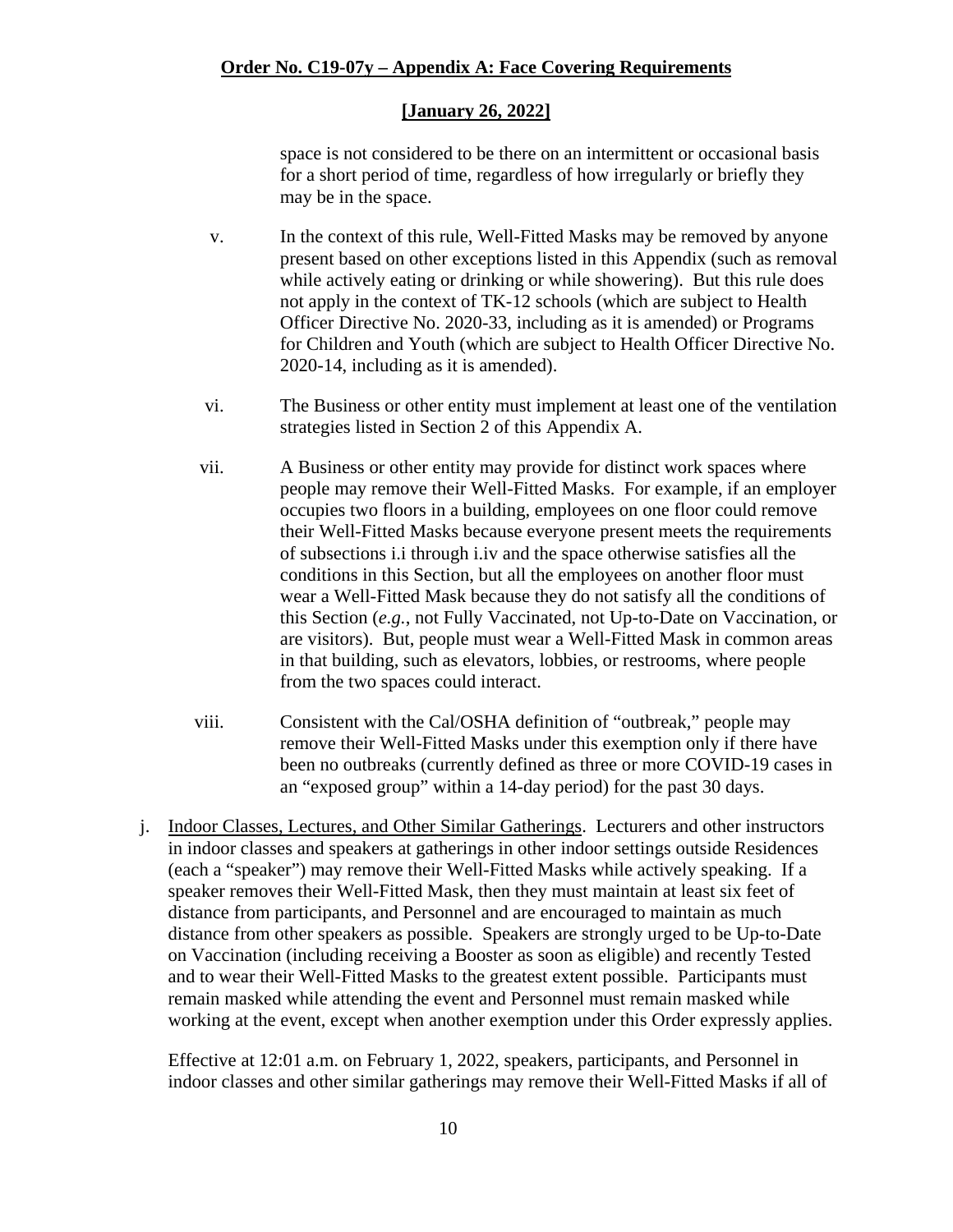#### **[January 26, 2022]**

the following conditions are satisfied:

- i. All people (including speakers, instructors, participants, and Personnel) entering the facility who remove their Well-Fitted Mask must provide proof they are Up-to-Date on Vaccination. Anyone entering the facility who is Fully Vaccinated but not Up-to-Date on Vaccination (meaning they are eligible for but have not received a Booster or received one in the preceding six days) must keep their Well-Fitted Mask on at all times.
- ii. Everyone in the facility must be Up-to-Date on Vaccination or Fully Vaccinated unless they are unvaccinated due to a Qualifying Medical Reason, Religious Beliefs, or age restriction to vaccination. If anyone is unvaccinated due to a Qualifying Medical Reason, Religious Beliefs, or age restriction to vaccination, that person (except children under age two) may only be in the facility if they had a negative COVID-19 Test taken within one day (for antigen tests) or two days (for PCR tests) before entry into the motor vehicle and keep their Well-Fitted Mask on at all times (but people are not required to be Tested more than twice each week so long as each Test is done at least three days apart).
- iii. The gathering consists of a stable group of people meeting on a regular basis. By way of example but not limitation, this exemption does not apply to onetime lectures or presentations, community events, or secular memorials. No guests or drop-in participant may be present. If a guest or drop-in participant is present, everyone must wear a Well-Fitted Mask unless otherwise exempted by this Order.
- iv. The operator of the facility or host of the gathering controls access to the event to ensure that all people entering the facility are Fully Vaccinated or Up-to-Date on Vaccination except as allowed in subsection j.ii. People who enter the facility on an intermittent or occasional basis for short periods of time (e.g., people who deliver goods or packages) do not need to provide proof of Full Vaccination or being Up-to-Date on Vaccination, but must wear a Well-Fitted Mask unless otherwise exempted under this Order and are strongly encouraged to avoid entering any area of the facility covered by this exemption where people in that area do not need to wear Well-Fitted Masks. For clarity, anyone who participates in the class or gathering at the facility is not considered to be there on an intermittent or occasional basis for a short period of time, regardless of how briefly they may participate or whether the class or gathering itself does not last long.
- v. In the context of this rule, Well-Fitted Masks may be removed by anyone present based on other exceptions listed in this Appendix (such as removal while actively eating or drinking or while showering). But this rule does not apply in the context of TK-12 schools (which are subject to Health Officer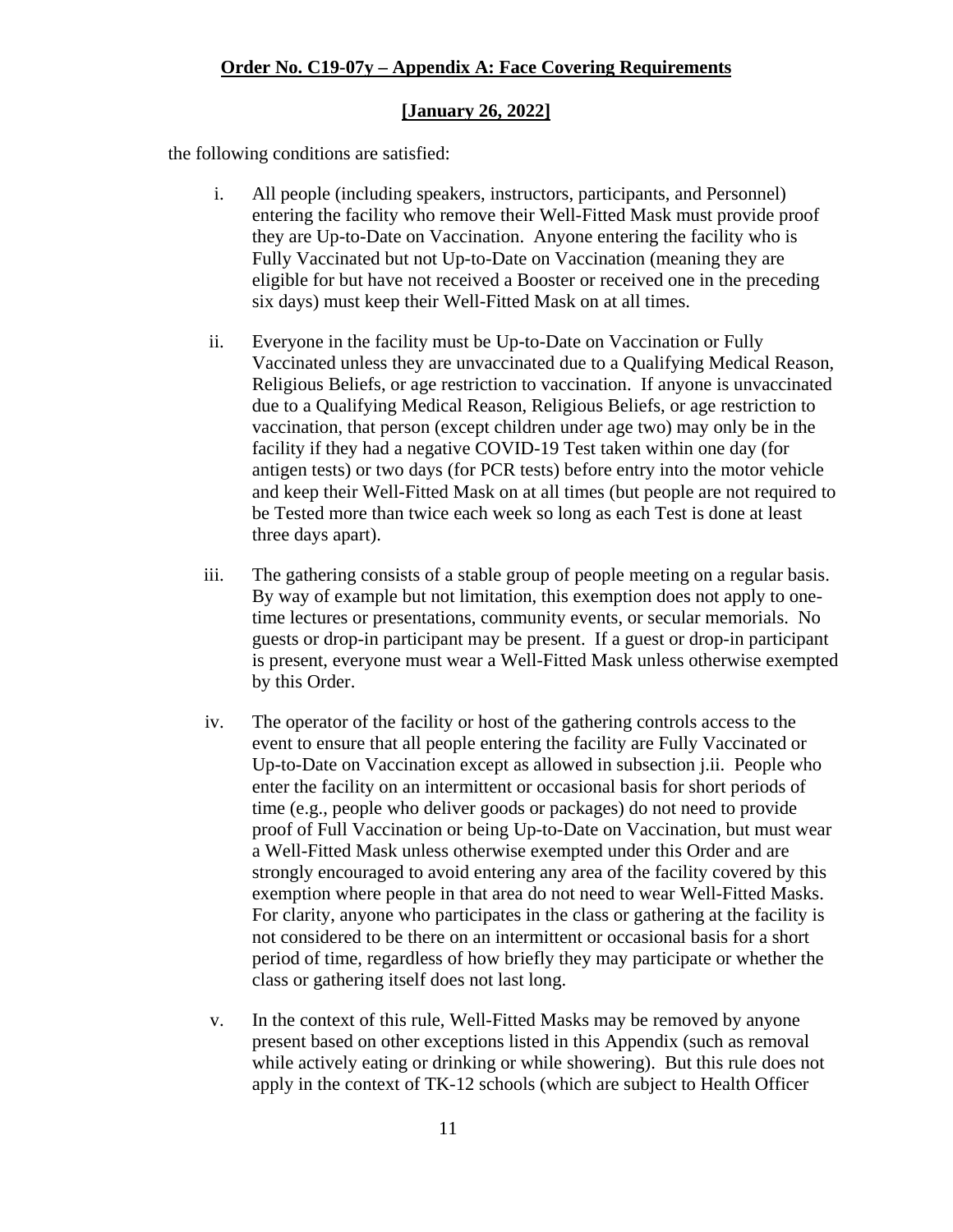#### **[January 26, 2022]**

Directive No. 2020-33, including as it is amended) or Programs for Children and Youth (which are subject to Health Officer Directive No. 2020-14, including as it is amended).

- vi. The total number of people present in the indoor class or other gathering (excluding religious gatherings, which are separately exempted above) does not exceed 100 people.
- vii. The operator of the facility or host of the gathering must implement at least one of the ventilation strategies listed in Section 2 of this Appendix A.
- viii. An operator of the facility or host of the gathering may provide for distinct gathering spaces where people may remove their Well-Fitted Masks. For example, if a gathering occupies two floors in a building, people on one floor could remove their Well-Fitted Masks because everyone present meets the requirements of subsections j.i through j.iv and the space otherwise satisfies all the conditions in this Section, but all the people on another floor must wear a Well-Fitted Mask because they do not satisfy all the conditions of this Section (*e.g.*, not Fully Vaccinated, not Up-to-Date on Vaccination, or are guests). However, people must wear a Well-Fitted Mask in common areas in that building, such as elevators, lobbies, or restrooms, where people from the two spaces could interact.
- ix. Consistent with the Cal/OSHA definition of "outbreak," people may remove their Well-Fitted Masks under this exemption only if there have been no outbreaks (currently defined as three or more COVID-19 cases in an "exposed group" within a 14-day period) for the past 30 days.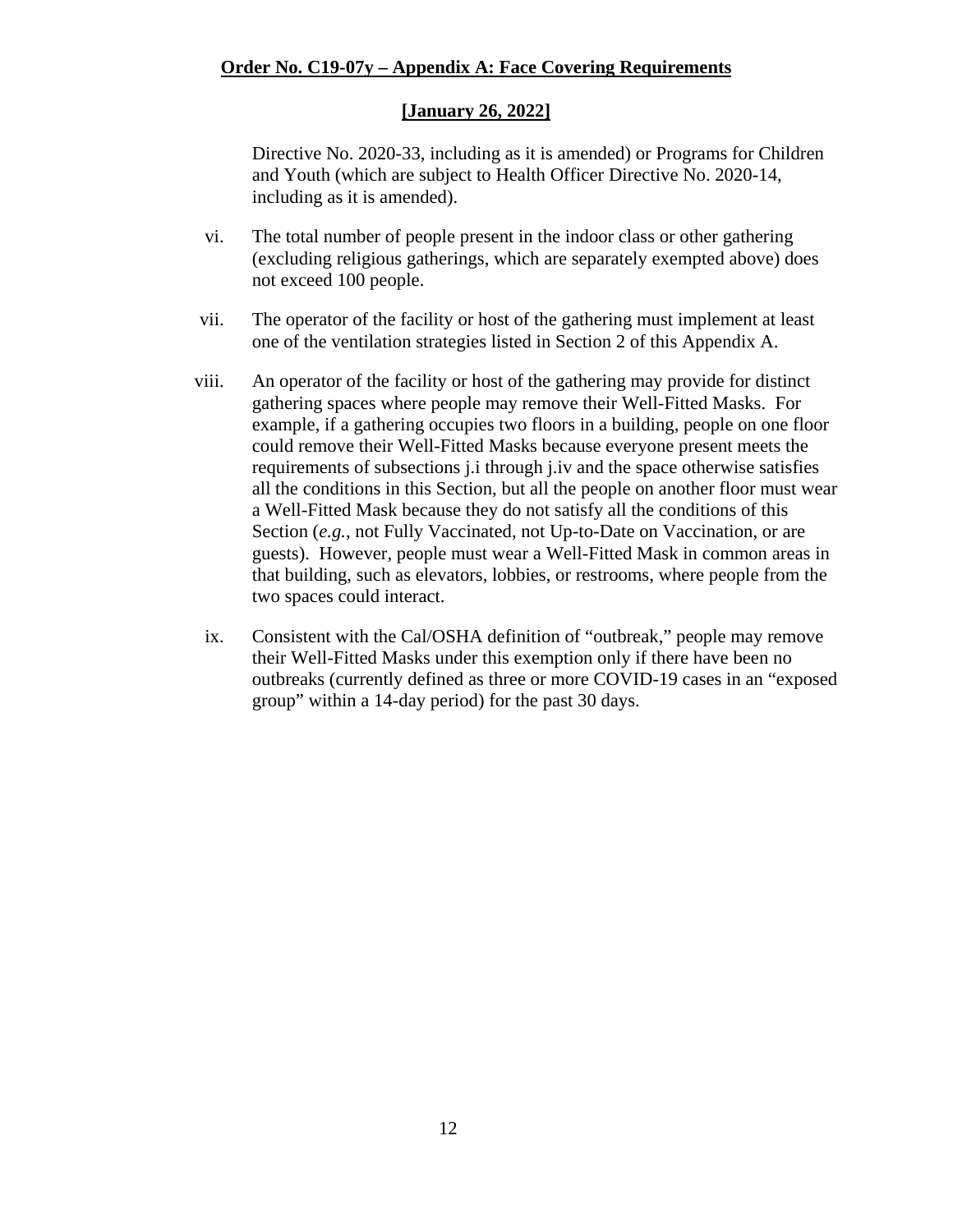#### **[January 26, 2022]**

#### 1. Covered Businesses and Events.

For purposes of this Appendix B, Covered Businesses include:

- a. Operators/hosts of establishments or events where food or drink is served indoors including, but not limited to, dining establishments, bars, clubs, theaters, and entertainment venues. For clarity, this does not include food or drink provided as part of a religious ceremony (*e.g.*, communion or kiddush).
- b. Gyms, recreation facilities, yoga studios, dance studios, and other fitness establishments, where any patrons engage in cardiovascular, aerobic, strength training, or other exercise involving elevated breathing. For clarity, fitness establishments and activities that are part of a K-12 school or operate as a Program for Children and Youth are covered by separate sector-specific directives (available at [www.sfdph.org/directives\)](https://www.sfdph.org/directives) and are not subject to the requirements of this Appendix B.

#### 2. Vaccination Requirement for Patrons.

a. Requirement. Covered Businesses must require all patrons age 12 and older to show proof that they have received the full initial course of vaccination at least two weeks earlier (are Fully Vaccinated) before entering any indoor portion of a facility, subject only to the exceptions in this Section 2 and below and any applicable requirements of federal, state, or local laws requiring accommodation. Covered Businesses are strongly urged to require all patrons to show proof that they are Up-to-Date on Vaccination, including receipt of a Booster by patrons age 12 and older as soon as eligible, before entering any indoor portion of a facility, subject only to the exceptions below and any applicable requirement of federal, state, or local laws requiring accommodation.

Beginning on February 1, 2022, operators of such Covered Businesses are allowed, but not required by this Order, to accept exemptions from the vaccination requirements subject to certain health precautions as listed in Section 4.a.i of the Order and referenced below. Patrons and staff may be exempt from the vaccination requirements only upon stating either of the following: (1) the individual is declining vaccination based on Religious Beliefs or (2) the individual is excused from receiving any COVID-19 vaccine due to Qualifying Medical Reasons. For patrons, no paperwork regarding the declination is required. For staff, written documentation of some kind must be used. A sample ascertainment and declination form that can be used for this purpose is available online at [www.sfdph.org/dph/covid-](https://www.sfdph.org/dph/covid-19/files/declination.pdf)[19/files/declination.pdf.](https://www.sfdph.org/dph/covid-19/files/declination.pdf) As to declinations based on Qualifying Medical Reasons or Religious Beliefs, a Business may seek additional information as allowed or required by applicable law to determine whether Personnel have a Qualifying Medical Reasons or qualifying Religious Belief.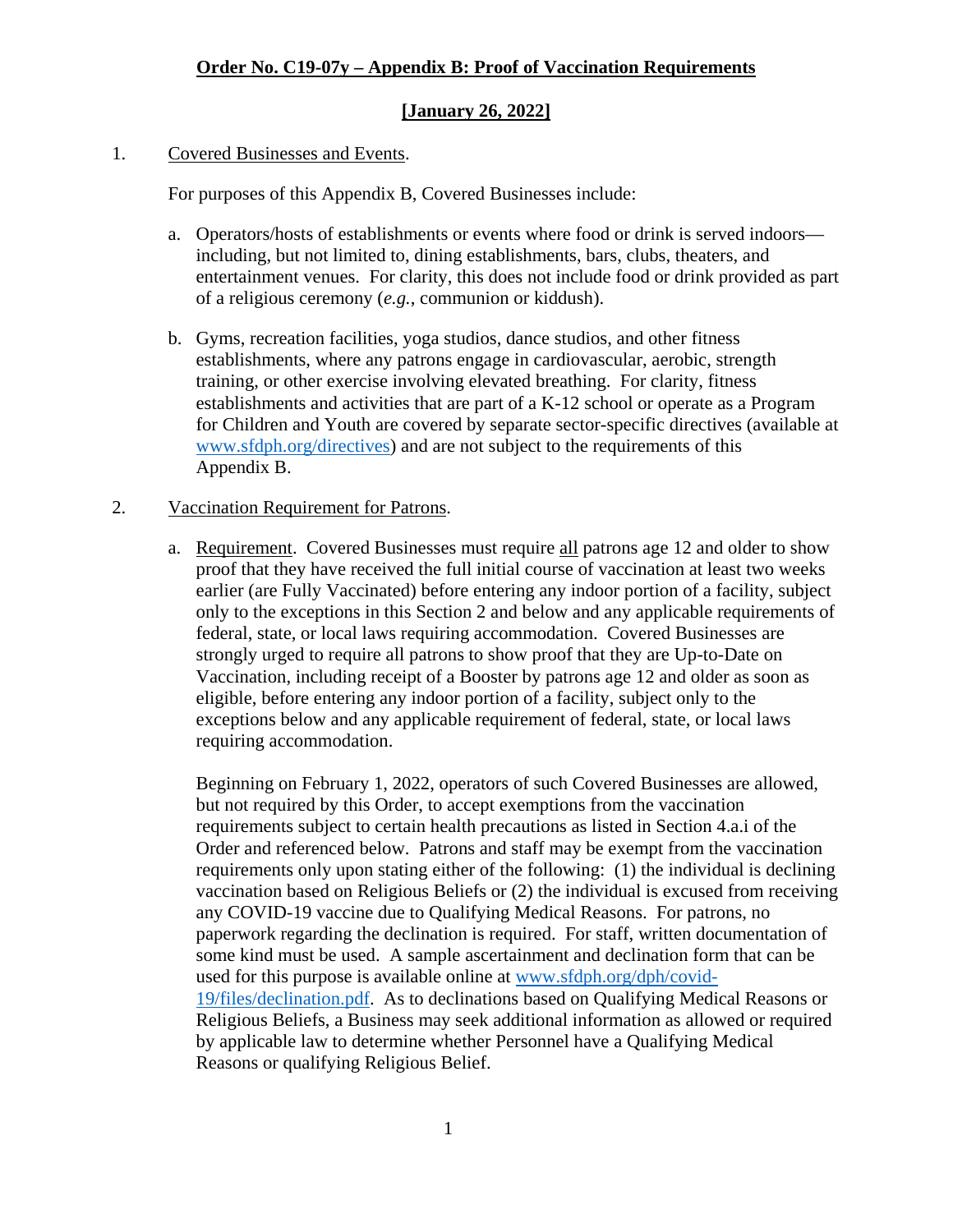#### **[January 26, 2022]**

Patrons and staff who qualify for and are granted by the Business an exemption due to Religious Beliefs or Qualifying Medical Reasons must follow both of these minimum health and safety requirements: a) show proof of having had a negative COVID-19 Test taken within one day (for antigen tests) or two days (for PCR tests) before entry into the facility (but people are not required to be Tested more than twice each week so long as each Test is done at least three days apart) and b) wear a Well-Fitted Mask at all times except as allowed under any of the specific exceptions under Appendix A of this Order. For proof of a Test, self-administered antigen testing is not acceptable at this time unless there is third-party verification—the Covered Business must require proof of a negative Test as outlined by CDPH's guidance in the section titled "What can be used as proof of a negative pre-entry test in settings where pre-entry testing is required?",

available online at [www.cdph.ca.gov/Programs/CID/DCDC/Pages/COVID-](https://www.cdph.ca.gov/Programs/CID/DCDC/Pages/COVID-19/Updated-COVID-19-Testing-Guidance.aspx#pre-entry-testing)[19/Updated-COVID-19-Testing-Guidance.aspx#pre-entry-testing.](https://www.cdph.ca.gov/Programs/CID/DCDC/Pages/COVID-19/Updated-COVID-19-Testing-Guidance.aspx#pre-entry-testing)

For purposes of this requirement, Covered Businesses may not accept a written selfattestation of vaccination proof of Full Vaccination or being Up-to-Date on Vaccination. The following are the only acceptable proof of Full Vaccination, as well as being Up-to-Date on Vaccination:

- (1) the CDC vaccination card, which includes name of person vaccinated, type of vaccine provided, and date last dose administered, or similar documentation issued by another foreign governmental jurisdiction;
- (2) a photo or copy of a vaccination card as a separate document;
- (3) a photo of a vaccination card stored on a phone or electronic device;
- (4) documentation of vaccination from a healthcare provider; or
- (5) a personal digital COVID-19 vaccine record issued by the State of California and available by going to [https://myvaccinerecord.cdph.ca.gov](https://myvaccinerecord.cdph.ca.gov/) or similar documentation issued by another state, local, or foreign governmental jurisdiction, or by an approved private company (a list of approved companies offering digital vaccine cards is available at [www.sfdph.org/dph/alerts/files/vaccine-verification-sites.pdf\)](http://www.sfdph.org/dph/alerts/files/vaccine-verification-sites.pdf).

Covered Businesses are required to cross-check proof of vaccination status for each patron against a photo identification, unless photo identification is integrated into the digital COVID-19 vaccine record.

- b. Exceptions and Clarifications.
	- i. For clarity, individuals who do not provide proof of Full Vaccination (or being Up-to-Date on Vaccination, if applicable) may use the outdoor portions of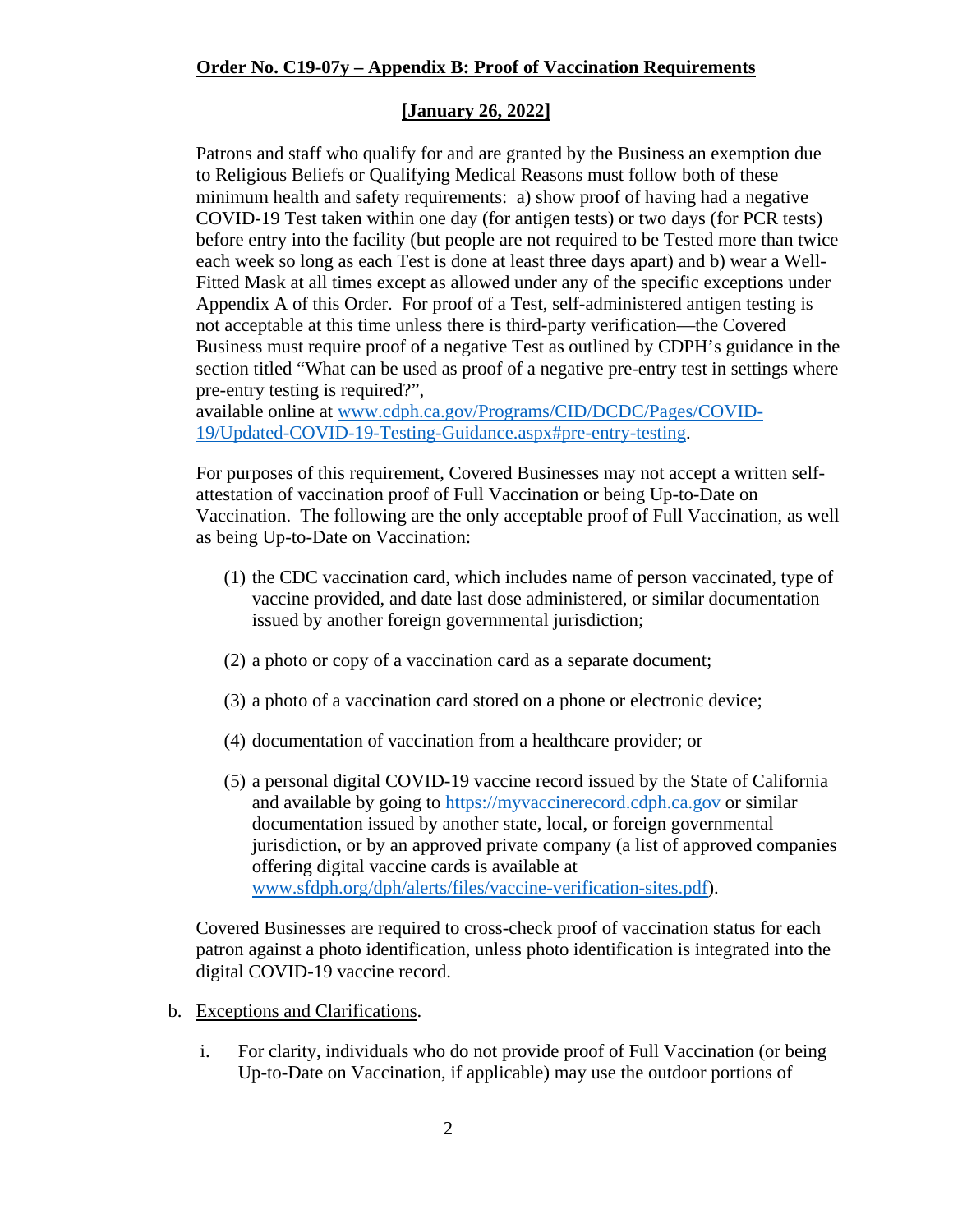#### **[January 26, 2022]**

Covered Business facilities (but not the indoor portions except solely as provided in subsections (ii), (iii), and (v) below).

- ii. Covered Businesses may allow patrons wearing a Well-Fitted Mask to come indoors to use a restroom without requiring patrons to show proof they are Fully Vaccinated (or Up-to-Date on Vaccination, if applicable).
- iii. Dining establishments and bars may require proof of Full Vaccination (or being Up-to-Date on Vaccination, if applicable) or proof of a negative COVID-19 Test to be shown at the time of patrons' first in-person interaction with staff (*e.g.*, at the time of ordering) rather than at the entrance to the establishment, but only if all such patrons wear Well-Fitted Masks at all times after entering the indoor portion of the facility and before showing such proof. Dining establishments and bars are prohibited from serving any patron indoors who fails to provide this proof.
- iv. Theaters where concessions are sold may require proof of Full Vaccination (or being Up-to-Date on Vaccination, if applicable) or proof of a negative COVID-19 Test to be shown at the time of patrons' purchase of concessions rather than at the entrance to the establishment. Theaters are prohibited from selling food or beverages to any patron indoors who fails to provide this proof.
- v. Dining establishments and bars that serve food may allow individuals wearing a Well-Fitted Mask to enter the indoor portion of the facility to order, pick up, or pay for food or drink "to go" without showing proof of Full Vaccination (or being Up-to-Date on Vaccination, if applicable).
- vi. Businesses may obtain proof of Full Vaccination (or being Up-to-Date on Vaccination, if applicable) in advance of a patron's arrival at a facility, *e.g.*, by email or through a reservation system, but must confirm identification at the time of entry into the facility.
- vii. Businesses operating food courts in indoor shopping centers that offer seated dining are required to obtain proof of Full Vaccination (or being Up-to-Date on Vaccination, if applicable) or proof of a negative COVID-19 Test before patrons enter into the food court unless those operators remove seating from the area.
- viii. Individuals hosting private events in their homes are not subject to the requirements of this Appendix B but are strongly urged to require all guests age 12 and older to show proof that they are Fully Vaccinated (or Up-to-Date on Vaccination for guests age 16 and older, if applicable) or proof of a negative COVID-19 Test.
- 3. Vaccination Requirement for Staff.